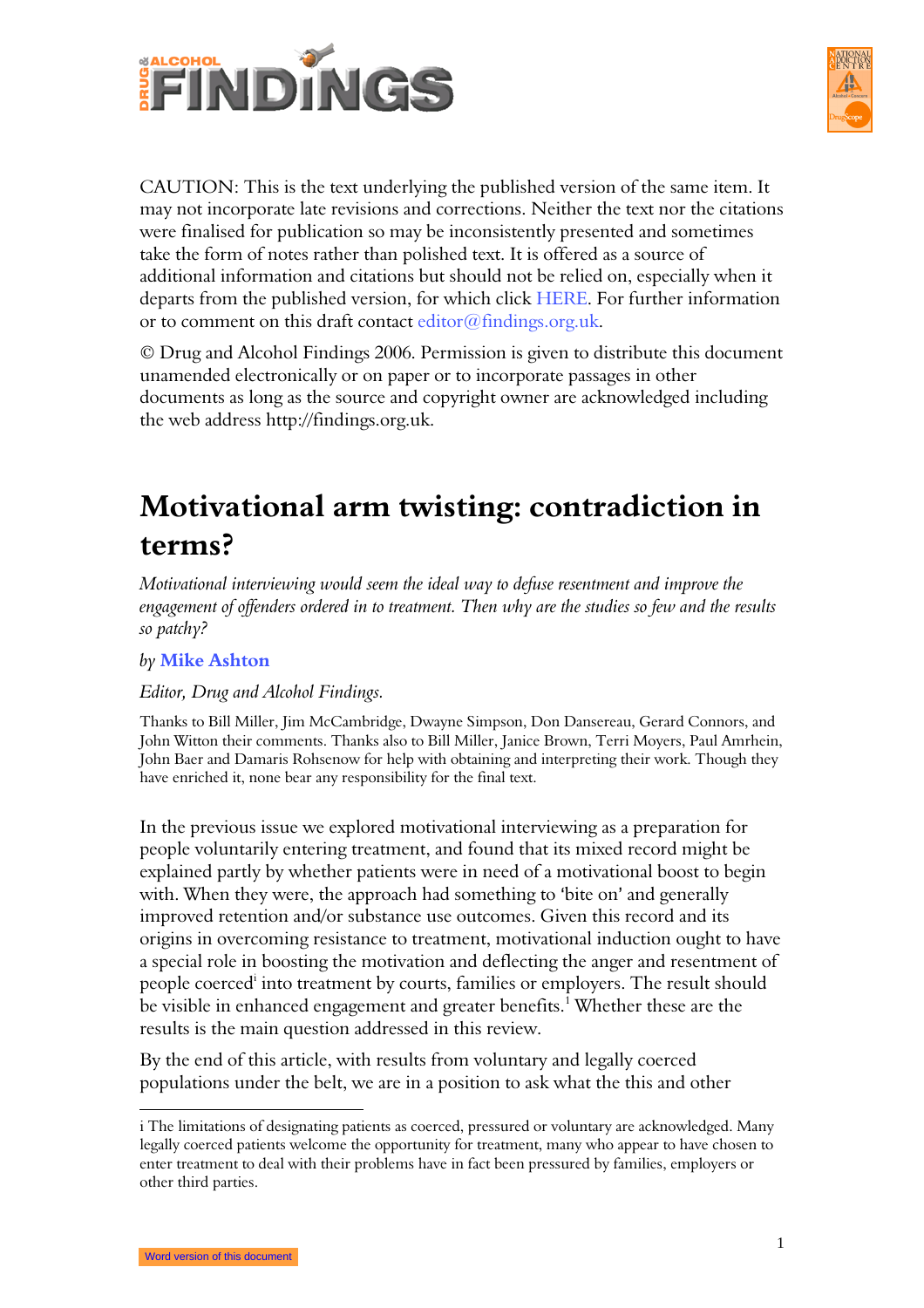literature means for the practical business of how to select and train motivational therapists.

#### Incompatible with criminal justice?

What hampers this endeavour most is a dearth of relevant studies. Despite its supposed suitability for patients coerced in to treatment, research on motivational induction has been almost entirely limited to drink-drivers, young people, and mothers or mothers-to-be. There are no controlled studies of the many thousands of adult offenders ordered into treatment by courts because their revenue-raising offending is thought to have been motivated by drug dependence; whether drug court, DTTO and similar programmes would benefit from a motivational start remains an open question.

This may be a first clue to an incompatibility between motivational interviewing and the criminal justice system. A key issue is the degree to which motivational interviewing can (or can credibly) stick to its person-centred, non-directive principles, and whether these can persuade offenders to open up, when the system within which it is operating is explicitly oppressive, directive, and intended to limit rather than enhance the autonomy of the offender. 'It's up to you what you do about your substance use' is arguably an inappropriate stance for someone involved in controlling that substance use in order to prevent crime and/or safeguard children and the public. In some studies this incompatibility is clear in the reactions of the clients and in an un-motivational like insistence on one acceptable outcome, with predictably negative results.

Another reason why motivational interviewing sometimes seems to have missed the mark is that the criminal justice net has caught people whose don't really have a substance misuse problem, yet this is the focus mandated for the interview and for their 'treatment'. Another is the lack of the resources - psychological, intellectual, physical, economic, and social - needed to implement change or even to get to grips with motivational interviewing's discussion based reasoning, a lack particularly acute among criminal justice clients. These are some of the reasons for creating new approaches which incorporate motivational elements but are tailored for criminal justice populations; see Making it more concrete.

Yet when the population and circumstances have been conducive, and therapists have been able to implement key elements of the motivational style, they have been rewarded by the usual positive reactions from patients who find themselves relieved of denigrating labels or injunctions about what they must do. Some studies too have found the expected improvements in engagement and substance use outcomes. Even in these, the issue remains of whether it was motivational interviewing which created the benefits or 'just' sympathetic individual attention  $-$  'just' in quotes, because one of the most important virtues of the approach may be that it clears the way for dehumanising 'therapeutic' responses to be replaced by re-humanising ones such as empathy, validation, respect and optimism.

## Depressed drink drivers respond

Of the three relevant studies of motivational interviewing with drink-drivers, only a study in Mississippi could assess whether motivational interviewing was a useful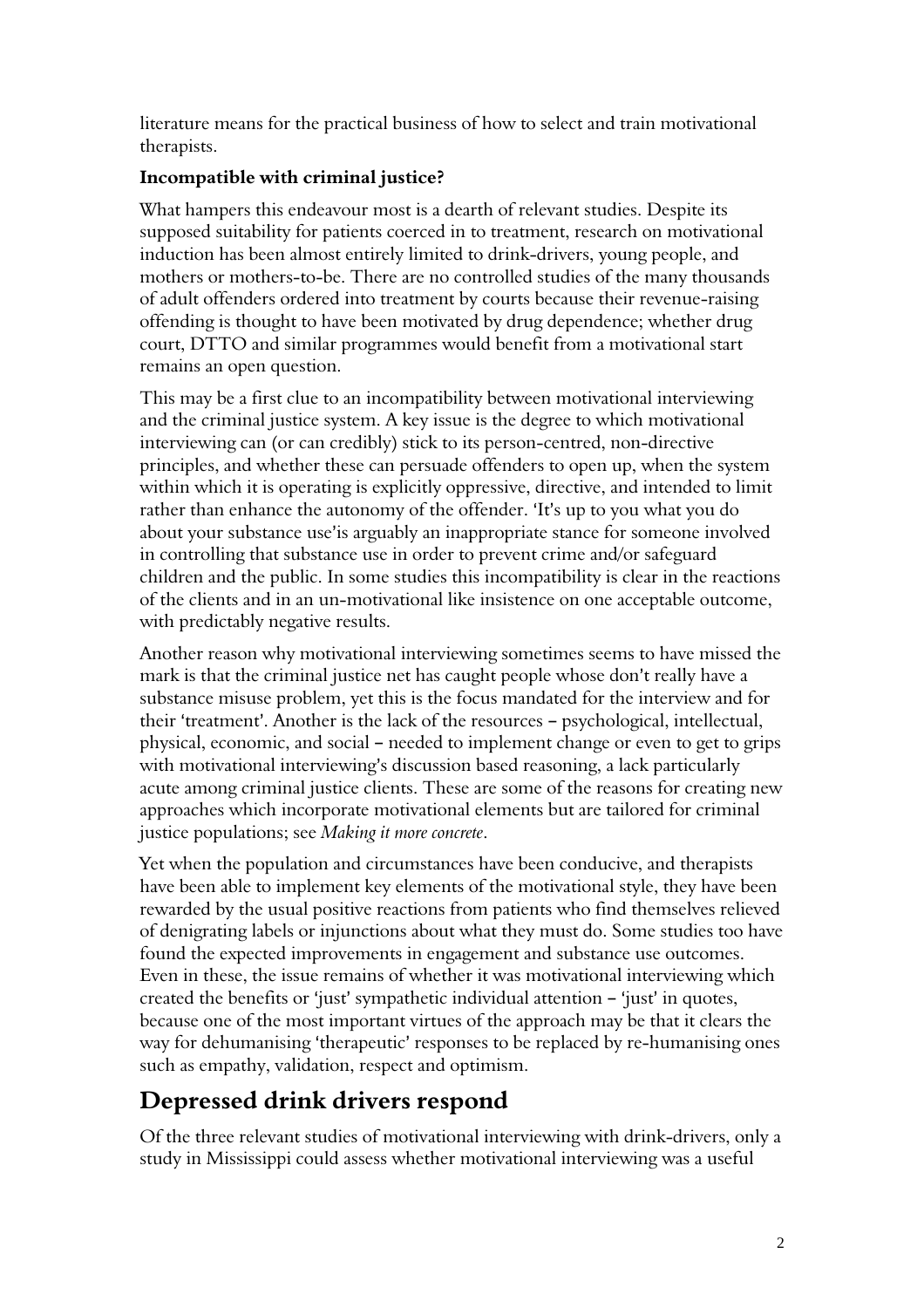supplement to normal programmes. It was, but only for drinkers who also suffered from depressed mood.

1 At the time Mississippi's educational programme for first time drink-driving offenders consisted of four weekly classes each lasting two and a half hours. During the first offenders completed assessment instruments, the results of which were fed back during the last session in the form of a computer-generated report. In between were class discussions and exercises and other educational activities.

Over 4000 offenders agreed to participate in a study which for a random selection replaced class time with two 20-minute individual counselling sessions from counsellors trained in motivational interviewing. $^2$  The first was used to bring feedback forward to the second week. Since this was also the first 'treatment' session, it occupied an induction slot in the overall programme. As well as giving feedback, where appropriate counsellors offered referral to services. The second individual session took place during time allocated to the last of the four classes. Offenders were also offered a further optional review session four to six months later, which about half attended.

Over typically the next three years, drink-driving offence records revealed that the modified programme had significantly improved on the usual classes, but only among the quarter of offenders who had felt most depressed or sad on entering the programme. Without the individual sessions, 26% were reconvicted, with them, 17%, a worthwhile 35% reduction in recidivism. Among the bulk of offenders not feeling so down, results from the enhanced and standard programme were virtually identical - about  $20\%$  committed a further offence.

The effect was to counteract (in fact, reverse) the poor prognosis of the more depressed offenders. This result did not seem to be due to attending the follow-up sessions and generally held regardless of which site the classes were held in, when they were held, race, gender, age, education, and offending history or severity of drink problems. And of all these variables, only depressed mood predicted who would react better when the classes were supplemented by individual sessions.

Unfortunately, this clear-cut result does not have an equally clear-cut explanation. On the face of it there is a conflict with findings that non-directive, relatively unstructured therapies like motivational interviewing work best with people who present as anything but depressed - angry people who defensively resist direction and like to feel in control of their lives. $^{3+5|6|7}$  One such study directly found that depressed clients did best in more structured therapy and worst when required to take the initiative.<sup>89</sup>

But in Mississippi, motivational therapy was not being compared with a more directive individual therapy, but with classes which were not conceived of as therapy at all. It seems likely that offenders whose drinking was tied up with feelings of worthlessness and depression needed individual attention and referral to services which could directly address these issues, while those whose drinking was primarily social did just as well with the group education classes.

Among the question marks over the study are how many offenders refused participation, the degree to which counsellors stayed true to motivational interviewing principles (no post-training supervision or checks on fidelity of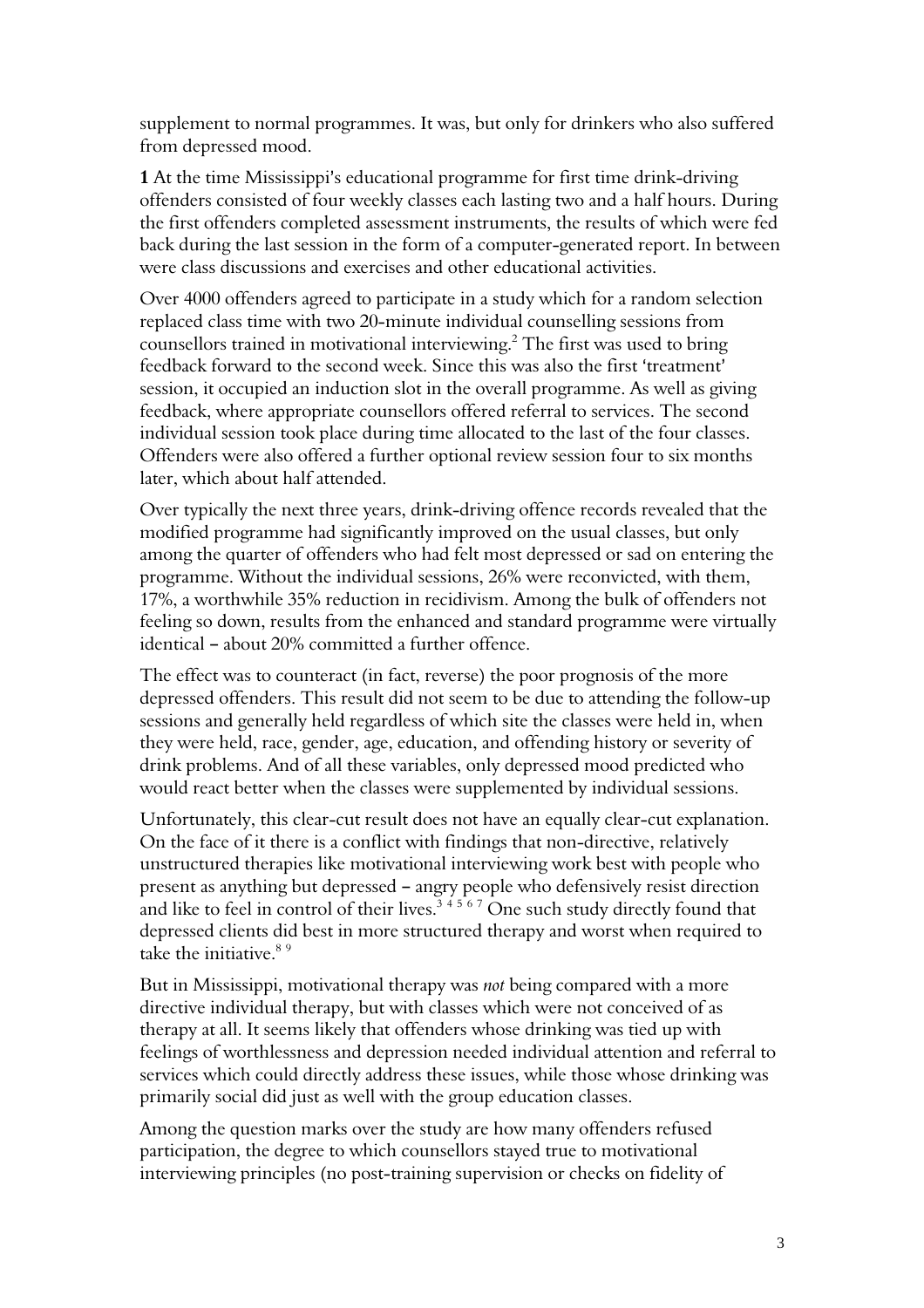implementation are mentioned) and, if they did, whether it was these which made the difference or the individualised attention capable of assessing and responding to their needs for help.

2 In New York state, 25 convicted drink/drug drivers referred by the courts for assessment at an outpatient substance abuse clinic received motivational-style feedback of the severity of their substance misuse problems and the reasons for their heavy drinking.<sup>10</sup> Eight were diagnosed as having a drink problem; before they could resume driving they were required to attend treatment which they all completed. Of the remaining 17, though not legally required to do so, 14 chose to attend risk-reduction sessions, attending at least five and on average 17. Only among the three who refused these sessions were there any drink/drug driving rearrests (one only) over on average the next two years. The clinicians saw these results as an encouraging indicator that motivational interviewing could improve engagement with treatment, highlighting the way clients became more willing to disclose and discuss their drink problems. Though promising, with no control group who did not have motivational feedback it is impossible to say whether this was a key factor.

3 Another promising but (again because there was no comparison group) inconclusive study took place in low-security prison in the US mid-west with a high proportion of repeat drink/drug driving offenders.<sup>11</sup> During the study 330 inmates completed the prison's addiction treatment programme. Prison regime commitments permitted 38 to participate in a further voluntary programme consisting of an initial motivational interview feeding back assessment results followed by relapse prevention skills training groups. Of the 38, 25 opted for the supplementary sessions, all repeat drink-driving offenders. Of these, just two failed to complete. Participant feedback suggested they had found these sessions more helpful than the preceding prison programme, a typical group education programme based on the disease model of addiction, completing which required acceptance that one was dependent on alcohol or drugs.

### When substance use is the problem, adolescents can respond well

Teenagers typically enter treatment under pressure from or having been directed by families, courts, schools or welfare services<sup>12 13</sup> and retention and outcomes are often poor.<sup>14</sup> These unwilling, often angry and uncooperative youngsters ought to be fertile ground for motivational interviewing, but there are reasons why this approach might be inappropriate.

Foremost is an inability to focus on the long-term pros and cons of continued drug use, partly because for many young people the cons have yet to be too pressing, and partly because envisaging how you want to be in the future, and how continued drug use might conflict with that, require experience and a long-term vision which youngsters may lack.<sup>15</sup> There must also be a question over whether it is realistic to expect adolescents to be given, or to take, full responsibility for their lives and choices, yet these principles lie at the heart of the motivational interviewing. For example, acceptable therapeutic goals are commonly constricted to abstinence.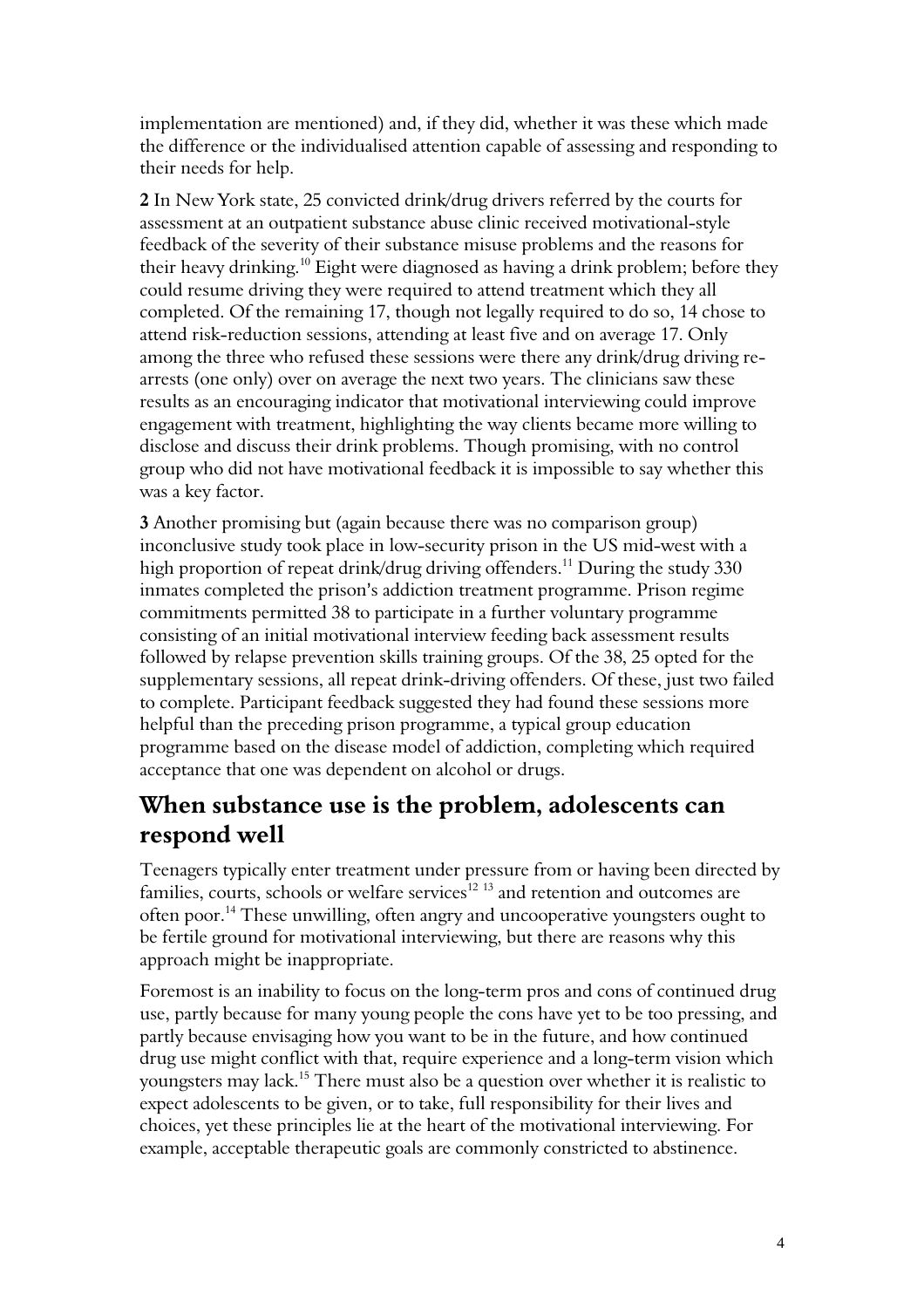Those who have got into this much trouble so early in their lives often face daunting difficulties and live with families unable to effect positive changes for them. With escape routes constricted, the periodic drug use or under-age drinking which typically brings them into trouble with the law may to them seem a valued way of coping. The downsides of their drug use may be hard for them to identify, the upsides more salient. Trying to motivate the youngster by getting them to weigh up the pros and cons may not just be difficult but also beside the point.

While these factors may limit the degree to which motivational interviewing can boost motivation, others will limit how far motivation can be expressed in action and outcomes. Youngsters lack resources and the autonomy to self-initiate important changes: moving home, leaving or changing school, escaping poverty or abuse, or replacing the peers and adults in your life with better role models or more effective parents, are all largely beyond them and subject to control by adult authorities.

There is a real chance then that classical motivational interviewing will miss its mark with youngsters. In the few studies we have, this seems to have largely been the case. The exception is a study whose subjects truly did seem to have significant substance use problems warranting treatment, though its findings were somewhat undermined by a low follow-up rate.

4 This positive study is unpublished and available only as a dissertation from one of Bill Miller's doctorate students.<sup>16</sup> This account combines the account in the dissertation with Dr Miller's descriptions<sup>17 18 19</sup> and accounts in other reviews<sup>20 21 22</sup>

It took place at the adolescent treatment programme of Bill Miller's New Mexico centre, which works with adolescents with "overwhelming" problems not just with drugs but with the law, their schools, and their families.<sup>23</sup> Reluctant 'clients' forced there by parents or the criminal justice system typically resent being told by adults that they should 'say no' to drugs and half fail to return after initial contact.<sup>24</sup> To find a way to stem the outflow, 77 youngsters aged 14-20 starting outpatient treatment were randomly assigned to normal admission procedures or additionally to a motivational interview lasting from half an hour to an hour conducted by two research therapists.<sup>25</sup> Most were Hispanic in origin. Three-quarters were under a legal mandate to attend for treatment and most of the remainder had been sent by their parents. Around 80% each had been through previous treatments and been arrested. About a third were primarily diagnosed as dependent on alcohol and a quarter as abusing the drug and 43% were seen as dependent on use of several substances. In the past three months they had used alcohol or other drugs on eight days in ten and on about 60% of days had used alcohol heavily or used illicit substances at least three times. All but a few had used cannabis. These seems little doubt that most had real and multiple problems and were in need of help reducing their substance use.

Beforehand all the youngsters had undergone a three to four hour assessment by the same researchers, an extensive battery of survey instruments recording substance use, related and other problems, testing cognitive ability, and assessing motivation for change. For the motivational group assessment was immediately followed by the motivational interview which incorporated feedback of assessment results compared to national peer norms.<sup>26</sup>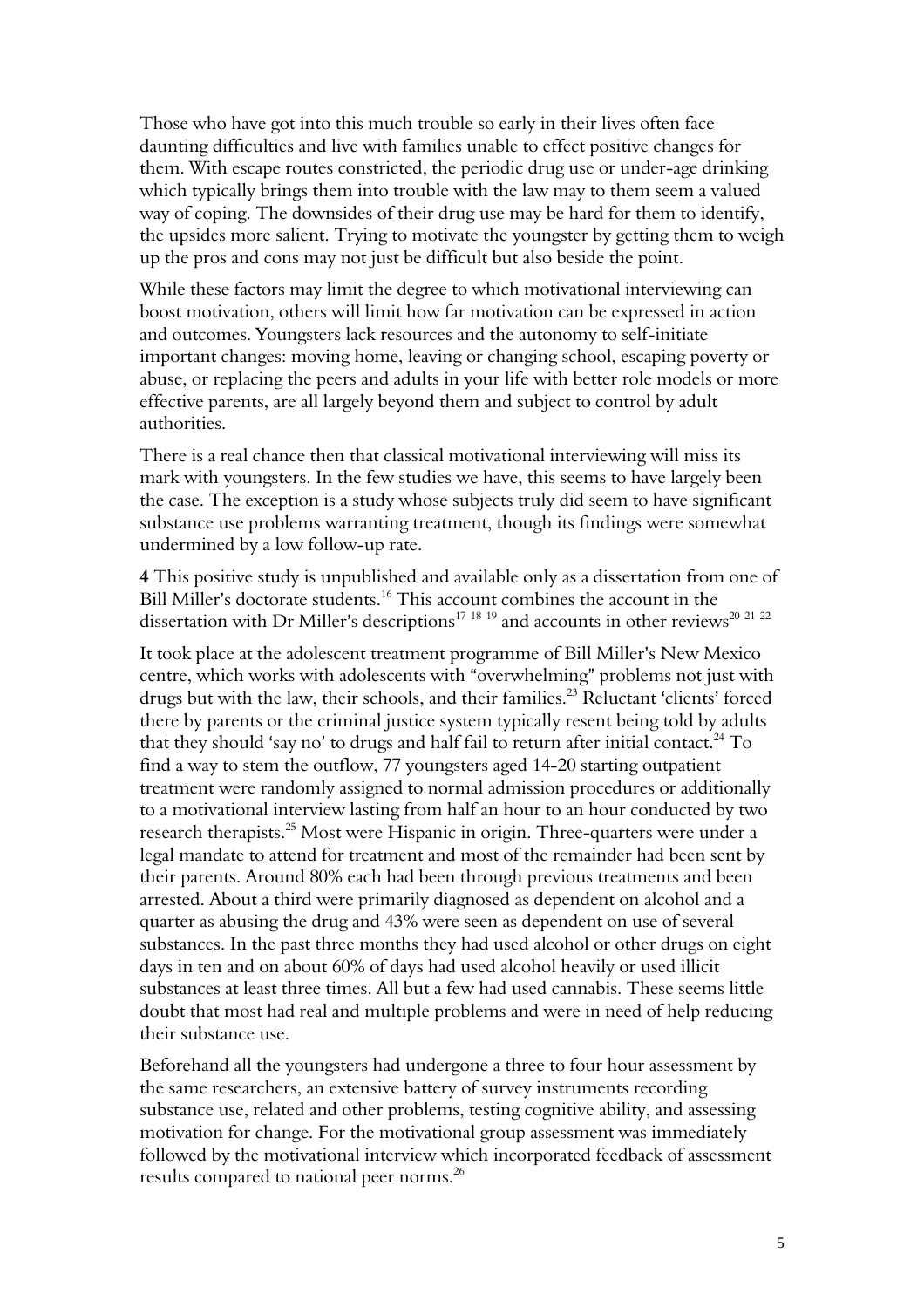No fidelity measures were taken but the therapists were clinically supervised by William Miller and one (the study author) seems to have been particularly well versed in the approach, having completed two workshops with its originators and having been trained to trained other counsellors . Conducted without a manual, from the description their approach adhered to motivational principles. Clients were left to draw their own conclusions about the relationship between their substance use and any problems in their lives, a decisional balance exercise covered the pluses as well as the minuses of substance use, and confrontation was avoided. The assessment was reported using interactive and graphical methods intended to engage the clients. However, there was "clear advice to reduce consumption" and the youngsters were encouraged to engage with the centre's treatment programme and in particular to attend the orientation group and meet their counsellor. In the context of their problems such advice may well have seem a warranted expression of concern rather than an irrelevant intrusion and the researchers record that the clients appeared open to exploring their substance use [with] a respectful and empathic counsellor working in a collaborative manner."<sup>27</sup> The interview was presented as integral to the overall treatment which participants were encouraged to attend and to feed into that process what they had learned in the interview, The therapists too shared their assessments with the unit's normal staff.

The unit's records showed that 72% of the control group went on to meet their unit counsellor, an improvement on past performance which may be attributable to the extended assessment or the selection of more compliant clients in to the study.<sup>28</sup> However, all but two of the motivationally inducted clients saw their counsellor, at 95% a further significant improvement. These youngsters stayed in treatment for an average of 17 sessions compared to six after the regular intake procedure, a statistically significant difference and a major achievement. The difference was most marked among those with dependence problems who stayed for 20 sessions versus eight.<sup>29</sup> The minority of youngsters diagnosed as abusing but not dependent stayed for five sessions after motivational induction, on average one or two more sessions than after normal intake. On discharge the unit's staff rated the motivational clients as having on average achieved significantly more of their goals.<sup>30 ii</sup> and 64% were seen as having achieved at least three-quarters of their goals compared to just 36% of the controls.<sup>31</sup>

Repeated attempts were made to re-interview the youngsters three months later but only half could be re-assessed. This included 60% (25) of the motivational clients but just 48% (14) of the controls, a significant difference, itself indicative of greater stability or perhaps affiliation with the therapists who themselves conducted by the follow-ups, though not always with individual with whom they had conducted the intervention. The results indicated that the motivational clients who could be contacted were using illicit drugs or alcohol much less than the starting sample while the controls' substance use was relatively unchanged. How far this was due to a real effect of the motivational interview and how far to attrition of subjects from the study is unclear.

In the intervening three months the motivational patients said they had had spent 70% of their days free of alcohol or drugs other than tobacco versus 43% after

ii Dissertation main text says no but conclusions say yes as does Dunn review.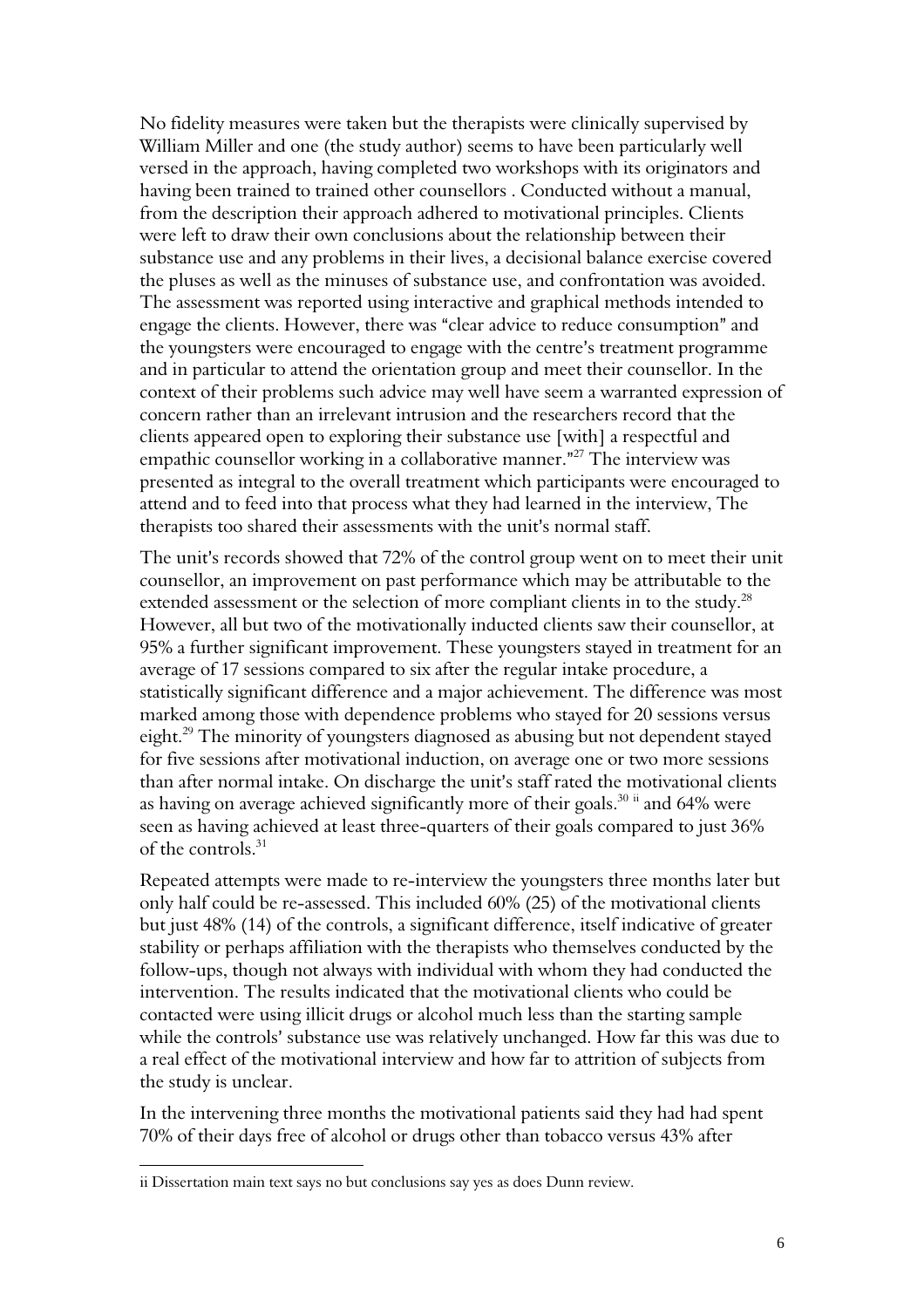normal intake, a big gap which was reported as statistically significance in the original study<sup>32</sup> but just short of this by another analyst.<sup>33</sup> Over this period, motivational clients who could be recontacted had used illicit drugs on half the days (26% versus 59%) of normally admitted patients, just short of statistical significance.<sup>34</sup> There was a similarly large gap in days of alcohol use<sup>35</sup> but when missing subjects were taken into account, $\ddot{m}$  this fell just below statistically significant levels.

Heavy use of substances (excessive drinking or drug use three or more times in a day) was particularly clearly affected, being indulged at intake by 81% of motivational clients failing to 24% at follow-up versus 65% and 73% among the controls, a statistically significant advantage for the motivational clients.

Outcomes consistently favoured the motivational group, suggesting a real effect not just on retention but also on short-term post-treatment substance use. What produced these effects is a more open question. A hint of the mechanism can be found in the author's observation that instead of the expected resistance, the adolescents responded opened up<sup>iv</sup> to what for them was an probably an unexpected approach, perhaps quite different from their customary interactions with adult authority figures.

In this study the motivational interview must be seen as the culminating part of a combined assessment/intervention session lasting up to five hours. Apart from low follow-up, question marks over this study include the fact that only a fifth of the unit's prima facia eligible adolescent intake were included in the study (nearly all those not included refused consent),<sup>36</sup> whether the motivational clients reported less substance use at follow up because they wanted to please the people who had been their therapists, how far the therapists adhered to motivational interviewing principles, and, if they did, whether they might have had a similar impact using a non-motivational approach.<sup>37</sup>

5 The latter possibility is suggested by a study in Baltimore. Instead of comparing a motivational interview with normal procedures, this compared it to a different kind of induction.<sup>38</sup> <sup>39</sup> Both were conducted by therapists who would not undertake the main treatment, equalising the degree of extra, sympathetic attention the youngsters received. Each of the five clinics implemented one sort of induction in the first half of the study then switched to the other.

Inductions were intended to prepare the 194 youngsters for 19 weekly group therapy sessions focused on relapse prevention skills training,  $40$  a programme developed for 14-18-year-olds with at worst moderate substance use problems.<sup>41</sup> Most had been referred by the juvenile justice service after being arrested for substance-related violations. Before coming they had used substances (mainly cannabis) on one out every three days and (apart from the legal complications) few reported major drug-related problems. Generally, they saw little need for treatment.<sup>42</sup>

iii By allocating them the mean of the control group.

iv They were "open to exploring their substance their substance use [with] an empathic and respectful counselor working in a collaborative manner".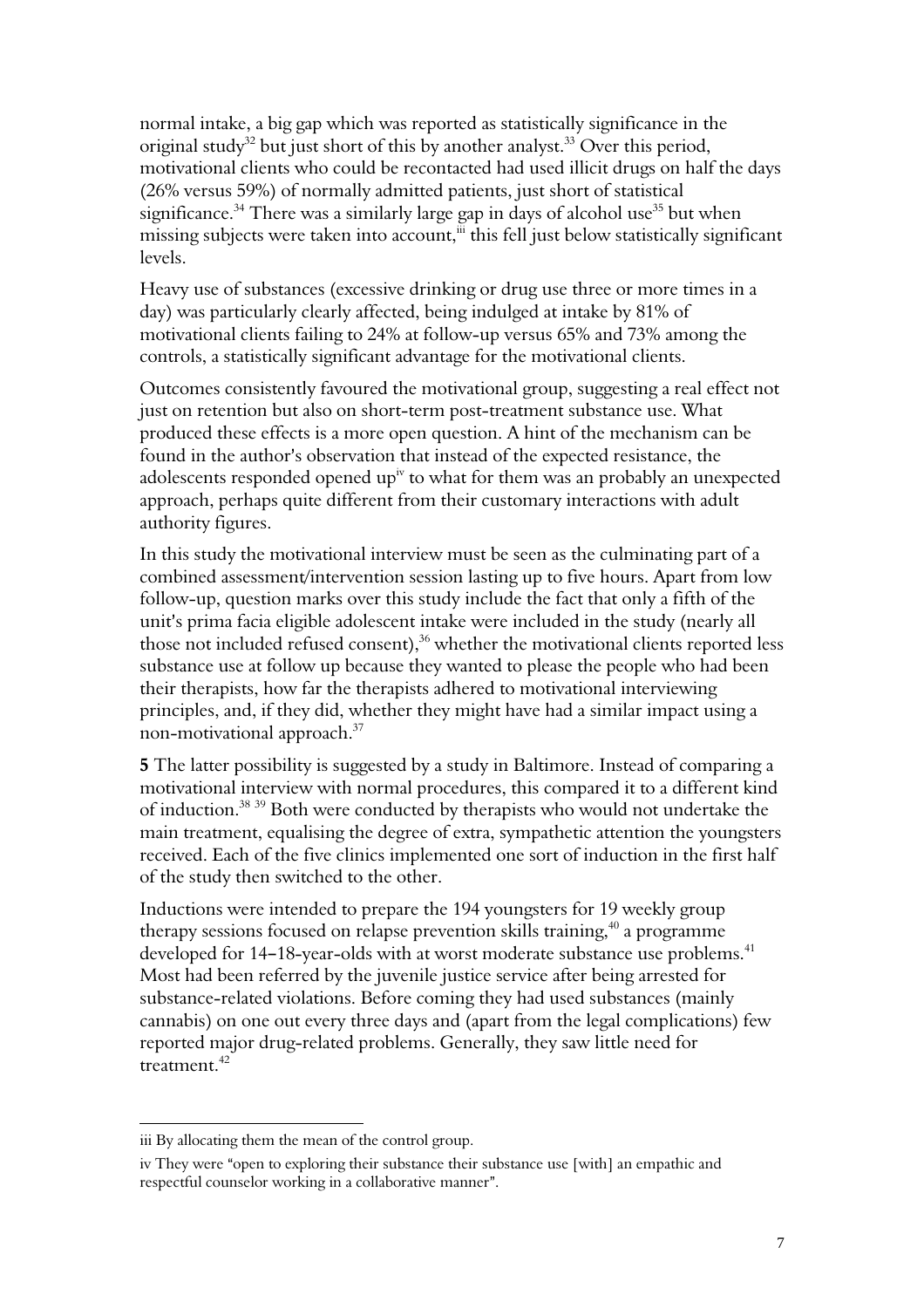The 75-minute motivational induction aimed to elicit a "formal commitment to discontinue substance use based on the personal costs already experienced from use and the anticipated benefits of abstinence". $^{43}$  A decisional balance (pros and cons of continued drug use versus stopping) exercise was followed by the development of a "change plan". In contrast, the alternative session focused on the treatment to come - what the youngster expected, their concerns, and what would happen and why  $-a$ form of 'role induction' seen by the researchers as a "minimal" input against which motivational interviewing could shine.

This was not what happened. Typically the teenagers stayed in treatment for 14 out of the scheduled 20 weeks, but they left earlier if treatment had been preceded by the motivational interview.<sup>44</sup> This was the case at all five clinics in the study<sup>45</sup> and across all five, statistically significant, but how to interpret this finding is unclear. To reach the 'success' criterion of sustained drug-free urine tests, the clinics could extend treatment. In these cases, retention beyond the scheduled 20 weeks is an indicator that things are going badly, not that the client has productively engaged with the service. Also, when the researchers examined the results they found that a few youngsters had stayed in treatment well beyond the 20 weeks because they had problems staff wanted them to resolve before leaving, and these happened to be the ones given the role induction session.<sup>46</sup>

Given these caveats the apparent retention deficit due to motivational induction can probably be discounted. Fitting this interpretation is the fact that which session the youngsters had received made no difference to post-treatment substance use outcomes measured six and 12 months after treatment started.<sup>47</sup> Drinking and criminal activity remained at roughly pre-treatment levels, though the youngsters were now using cannabis less often.

The ineffectiveness of the motivational interview in this study contrasts with the New Mexico findings; see study 4. Possible explanations are that in Baltimore all the youngsters had some kind of one-to-one induction session with the same therapists. The nature of the motivational interview with its closed ended, sole acceptable objective may also have differed from what was probably a more classical approach from Bill Miller's student. Rather than (as in New Mexico) distinguishing it from the usual responses they came across, for the Baltimore youngsters the therapists' insistence (however subtly put) that they should commit to stopping drug use and show how they are going to do it may have seemed pretty familiar. Though the therapists were trained, there is no mention of post-training supervision or checks on the fidelity of implementation. There is also the possibility that in Baltimore the motivational interview and the subsequent treatment were based on a false premise - that for these youngsters, substance use was the root or major problem in their lives. Their substance use was characterised as "low severity",<sup>48</sup> involving illegal drug use on a third of days. In contrast, the New Mexico sample had used illicit drugs practically every day and most had been diagnosed as dependent rather than just 'abusing' substances.<sup>v</sup> Baltimore's motivational interviewers may have found it hard to elicit the minuses on the decisional balance sheet supposed to generate a drive towards committing to

v Judging from the average retention figures there must have been about three times as many dependent as abusing youngsters.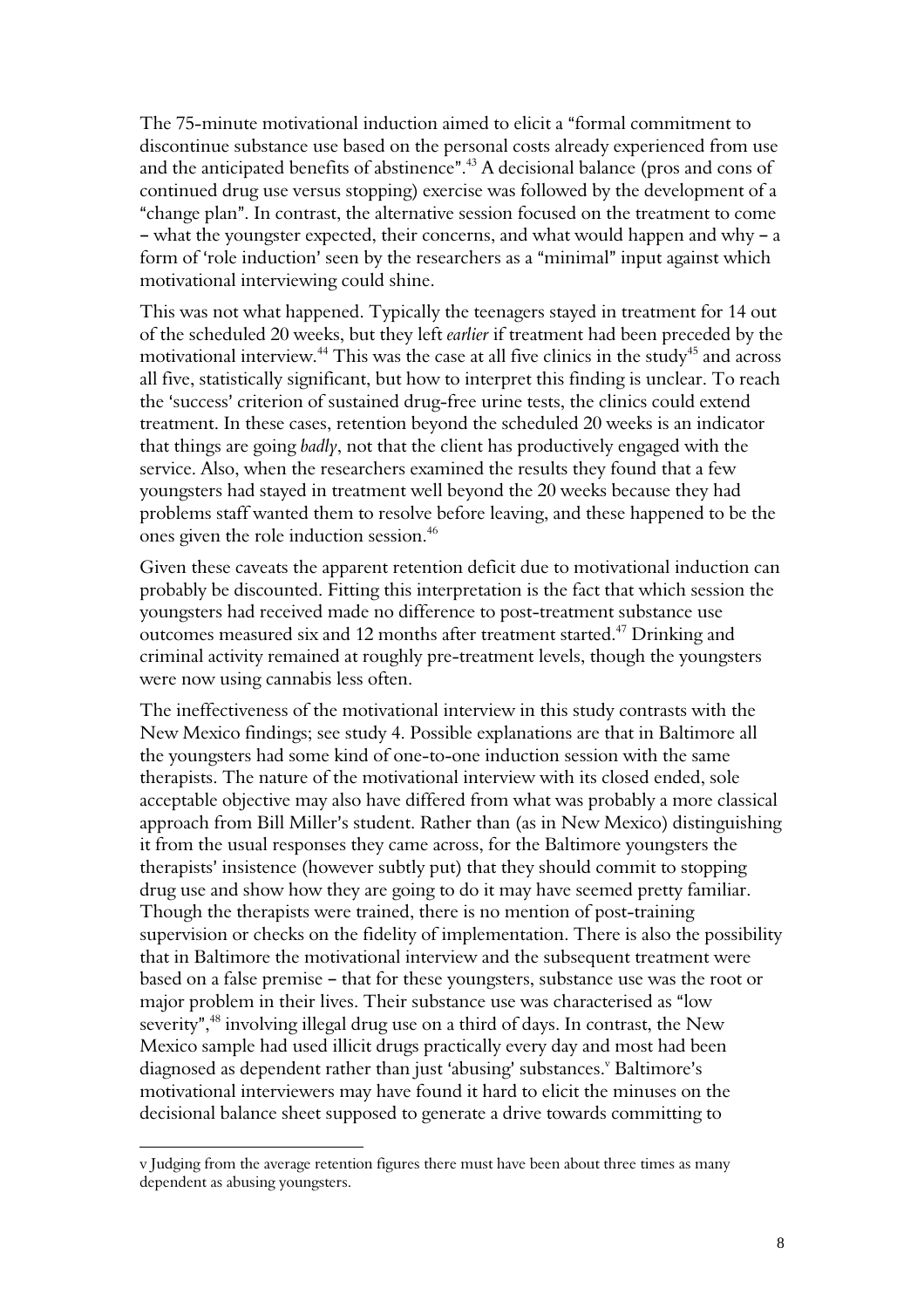abstinence, and most found themselves unable to move on to complete the session with a commitment to a change plan.<sup>49</sup> Eliciting such a commitment is perhaps the key way motivational interviews generate change. $^{\scriptsize 50}$ 

Though their drug problems were relatively minor, the same cannot be said of the rest of the lives of the Baltimore youngsters. Most of the clinics in the study served economically depressed areas and their clients were generally juvenile delinquents for whom low level drug use was one among a number of risky and criminal activities. Treating that in isolation seems to assume that this was their core problem, an assumption based on the accident of their having been caught using drugs as opposed to engaged in some other criminal activity.

Rather than reducing substance use because the motivational interview or treatment induced a change of heart, the Baltimore youngsters may have been reacting mainly to the consequences of being caught. It seems likely that nearly 6 in  $10^{51}$  vi faced the threat of a positive drug test being treated as violation of probation, $52 \text{ most too of}$ being ordered into more restrictive (possibly inpatient) treatment, and others may have faced sanctions from schools or other agencies. Between three and six months after starting treatment, cannabis use fell, but for half<sup>53</sup> the patients this period overlapped with treatment and drug testing, and for some both continued well beyond this point.<sup>54</sup> Between nine and 12 months, when most would no longer have been subject to testing, cannabis use bounced back, though not to pretreatment levels. Meantime, drinking was unchanged, perhaps because it was not subject to the same testing regime sanctions.<sup>55</sup>

#### Uncontrolled studies

 $\overline{a}$ 

The remaining studies did not directly test whether starting treatment with motivational interviewing improved outcomes but do attest to the limitations of motivational (and other) treatments for multiply problematic young cannabis users.

6 A study of probation-referred young adult cannabis users is covered here because of the parallels with studies of younger users. Its subjects were 18-25-year-olds referred to an outpatient clinic by probation services in New Haven Connecticut, patients the clinic had found to be poorly motivated for treatment and poorly retained.<sup>56</sup> The 65 who joined the study averaged 20 years of age and were referred either to three sessions of motivational enhancement therapy or to this plus vouchers for attending these sessions and doing so promptly. Following a manual, during the sessions patients were encouraged to prepare a "quit contract" for giving up cannabis at a set date, to develop a change plan to do so, and to continue with outpatient treatment. Therapists were trained and supervised through two cases but there is no mention of ongoing supervision or support or checks on the fidelity of implementation.

Three-quarters were unemployed and they reacted as expected to the offer of up to \$120 worth of vouchers by complying with the treatment timetable, without this noticeably increasing their willingness to carry on with treatment or to reduce their cannabis use. Just 14 patients took up the offer of further treatment, slightly but not significantly more often if they had been offered vouchers. Even among those who

vi 57% had been on probation in past 90 days and about the same % reported criminal justice pressure to enter treatment.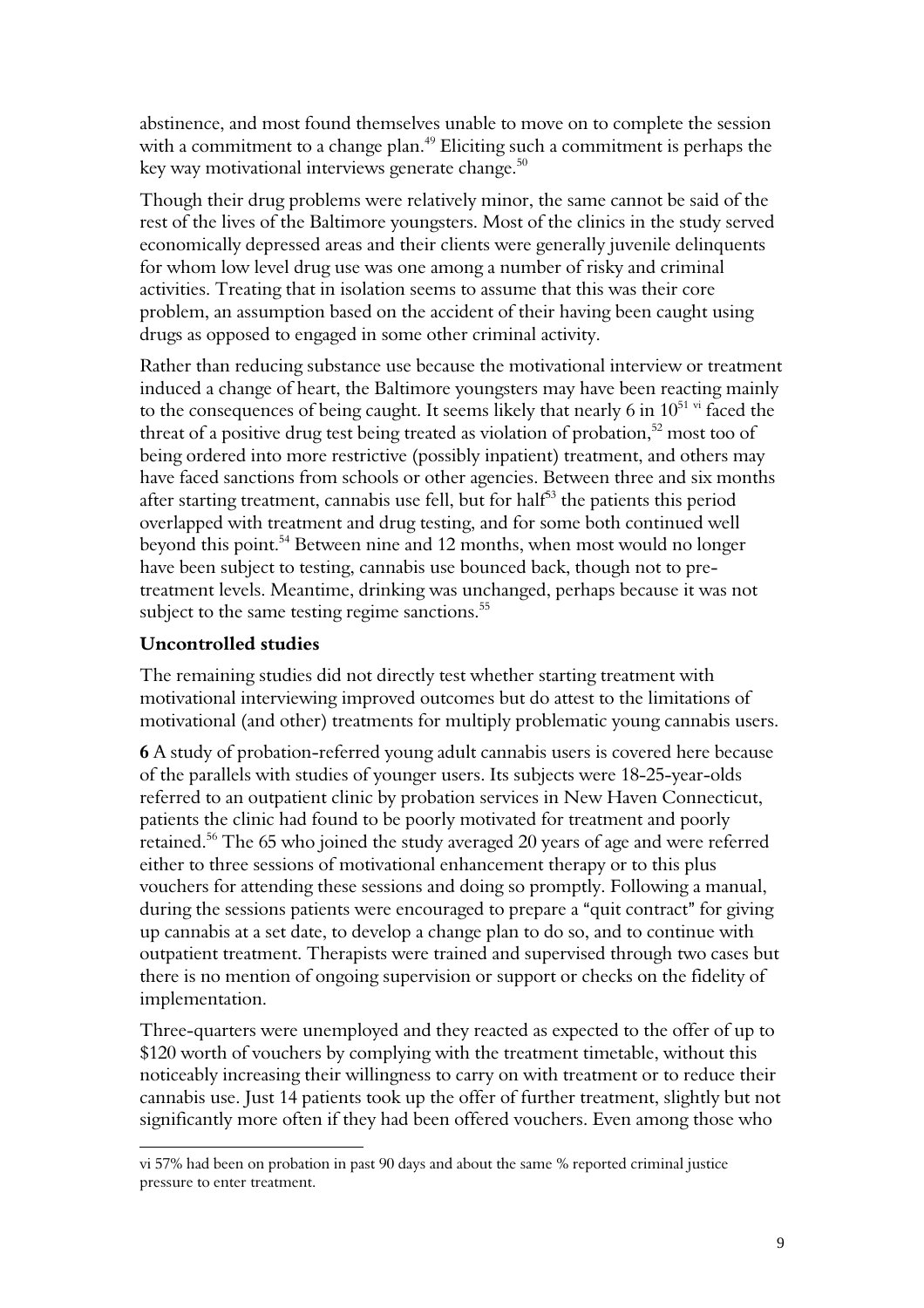attended all three sessions, the motivational interviews on their own were associated with only a small reduction in cannabis use, from 10 days a month before treatment to eight the month after it had ended.

As in Baltimore (see study 5), these young adults were multiply delinquent. They averaged five previous arrests and had already spent on average nine or ten months in prison. Almost all were single and most had failed to complete a basic education. In the context of this unpromising start to adult life, their use of cannabis one day out of three could have been an inappropriate focus for the provision of support.

7 The basic treatment in the multi-site US Cannabis Youth Treatment Study consisted of two one-on-one motivational enhancement sessions followed by three cognitive-behavioural therapy sessions conducted in small groups of five or six children.<sup>57</sup> Running over six weeks, it was intended to be a brief, low-cost initial treatment which could be widely adopted even in non-clinical settings such as school welfare services.<sup>58</sup> Post-training supervision and checks on the fidelity of implementation ensured that the therapies were delived3ered as intended.<sup>59</sup> The motivational sessions incorporated assessment feedback and comparison of cannabis use against national norms, followed by completion of what was called a "personal goal worksheet" but which was meant to lead to a pre-ordained conclusion - ceasing to use cannabis. Subsequent group sessions were geared to acquiring the 'skills' (such as refusing drug offers) and resources (non-drug using friends and alternative activities) to become and remain drug-free.

All four clinics in the trial provided this basic treatment plus two others lasting 12 weeks, twice as long. At two clinics the basic regime was built on with seven further cognitive-behavioural sessions or these plus family support and parent education. In the other two clinics, rather than building on the basic sessions, two different approaches were tried. One occupied 10 sessions with the youngster and another four with their parent(s) or other carer, aiming to help both develop rewarding non-drug using activities for the child. The second was a form of family therapy which also sought to engage other significant figures in the child's life (such as teachers and probation officers) to establish a social environment conducive to healthy development.

None of these more extensive or more elaborate alternatives significantly improved on the basic approach. Over the next 30 months, all were followed by worthwhile but limited improvements in substance use and related problems:<sup>60</sup> "across all sites and conditions, a large number of adolescents continued to use drugs and generate high costs to society".<sup>61</sup>

Such improvements as there were could not all be attributed to the treatments. Most clients were involved with the criminal justice system and a fifth spent considerable periods in detention, hospital or other controlled environments, so were unable to maintain drug use. $62$  Over the 30 months there was also considerable turbulence in individual drug use and drug problem trajectories.<sup>63 64</sup> By definition, all the youngsters started treatment with substance use problems, the existence of which was one of the main outcome measures. On this count they could not get worse, but 'natural' turbulence could mean that, even without treatment, at any later point some would get better.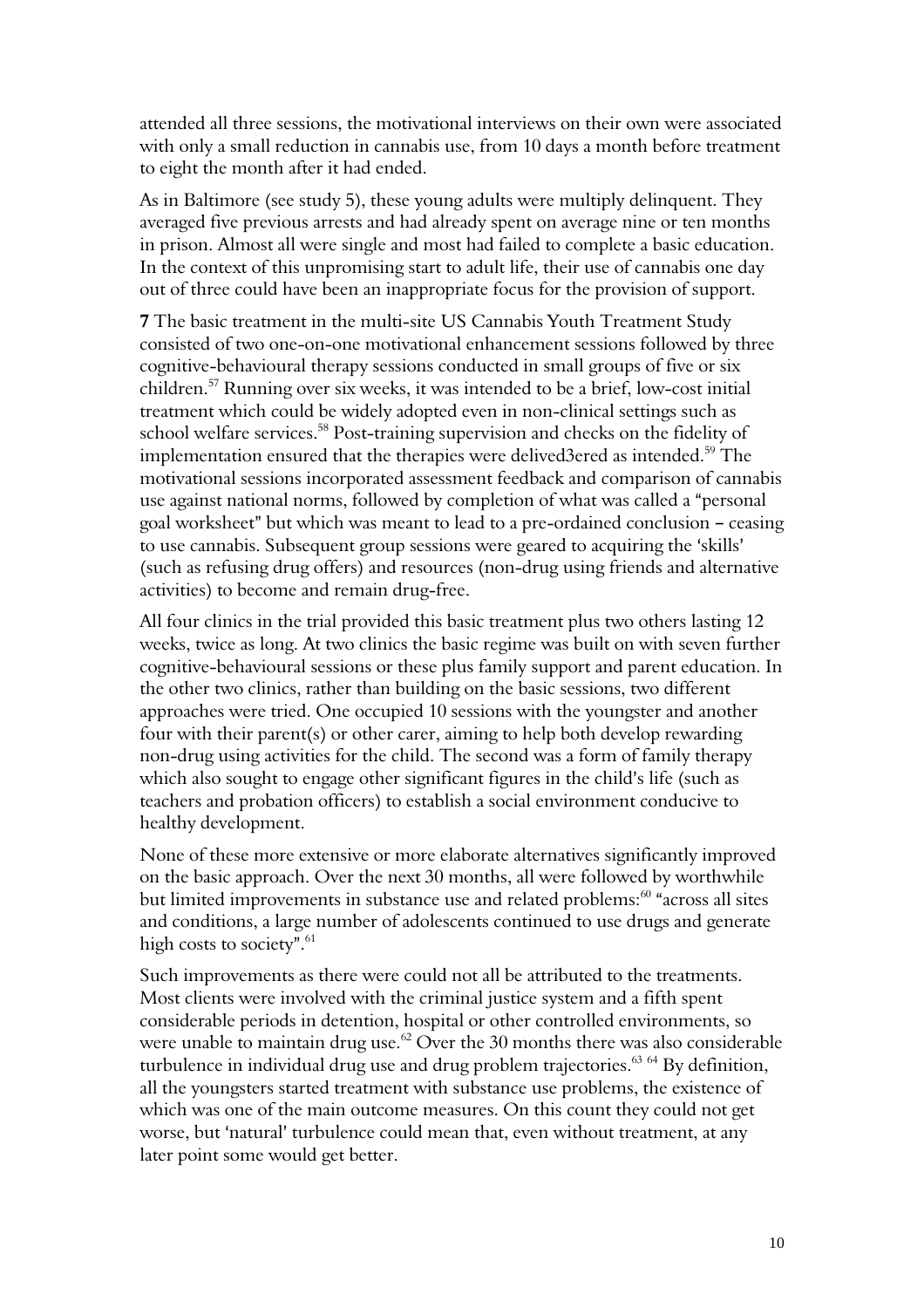More sensitive measures of the extent of substance use and of related problems provide a more encouraging picture, for example, more than a 40% reduction over the first year in drug problems, and there were also significant and substantial reductions (40% to 70%) in missing school, crime, conflict, and behaviour problems.<sup>65</sup>

This at best partly encouraging picture should be seen in the light of the treatments and the populations being served. Some treatments were longer and more expensive than others but all were relatively brief, cheap and non-intensive.<sup>66</sup> And though some did involve family and others, they were limited in the leverage they could exert or the resources they could provide to change the child's life. Much was left to the child or their parent(s) (for half the children, in the singular) to engineer after being motivated, skilled and pointed in the right direction by the therapists.

Before treatment, 80% of the youngsters did not feel their cannabis use was a problem<sup>67</sup> and many may have been right, at least in the sense that it was not the overriding difficulty in their lives. Some may have not have needed treatment at all, others a much more holistic, intensive and persistent attempt to rebuild their lives.

About a third of the sample went on to use cannabis little and to avoid prison or other controlled environments. Compared to other study participants, they tended more often to be a white girl<sup>vii</sup> living with both parents, before treatment using cannabis less often and less seriously entangled with the criminal justice system.<sup>68</sup> These youngsters with more intact conventional supports may have profited as well from an intervention much briefer than even the briefest in the study. From another study we know that mainly employed adult cannabis users do as well as after two sessions of motivational interviewing as after extended cognitivebehavioural therapy.<sup>69</sup>

For others with multiple and severe difficulties in their lives, all the treatments may have been inadequate and perhaps misdirected at cannabis use, when much of the study's sample was characterised by criminality, criminalisation, school problems, violence, victimisation, psychological disturbance, broken families, and, in the US context, atypically high rates of alienation from religious affiliation.<sup>70 71 72</sup>

For example, after treatment nearly a fifth of the sample used cannabis little but only because they spent long periods in prison or other closed environments. Typically they were young black teenagers from single parent families who started treatment heavily involved with the criminal justice system.<sup>73</sup> Before treatment they were on an unpromising trajectory which up to 12 weeks of low-intensity therapeutic contact was unable to divert. Their fates may have had as much to with how America treats its young, black males from deprived backgrounds as with any behavioural problems of their own, which tended to be no more and usually less common in this group than in the others.

Another small set of youngsters consistently used cannabis at high levels after treatment. They tended to have been using cannabis and alcohol relatively heavily before treatment and here multiple behavioural and psychological problems were more common than in the other groups. Intensive, continuing psychological, practical and social support may have been needed to break these patterns.

vii Though most were boys.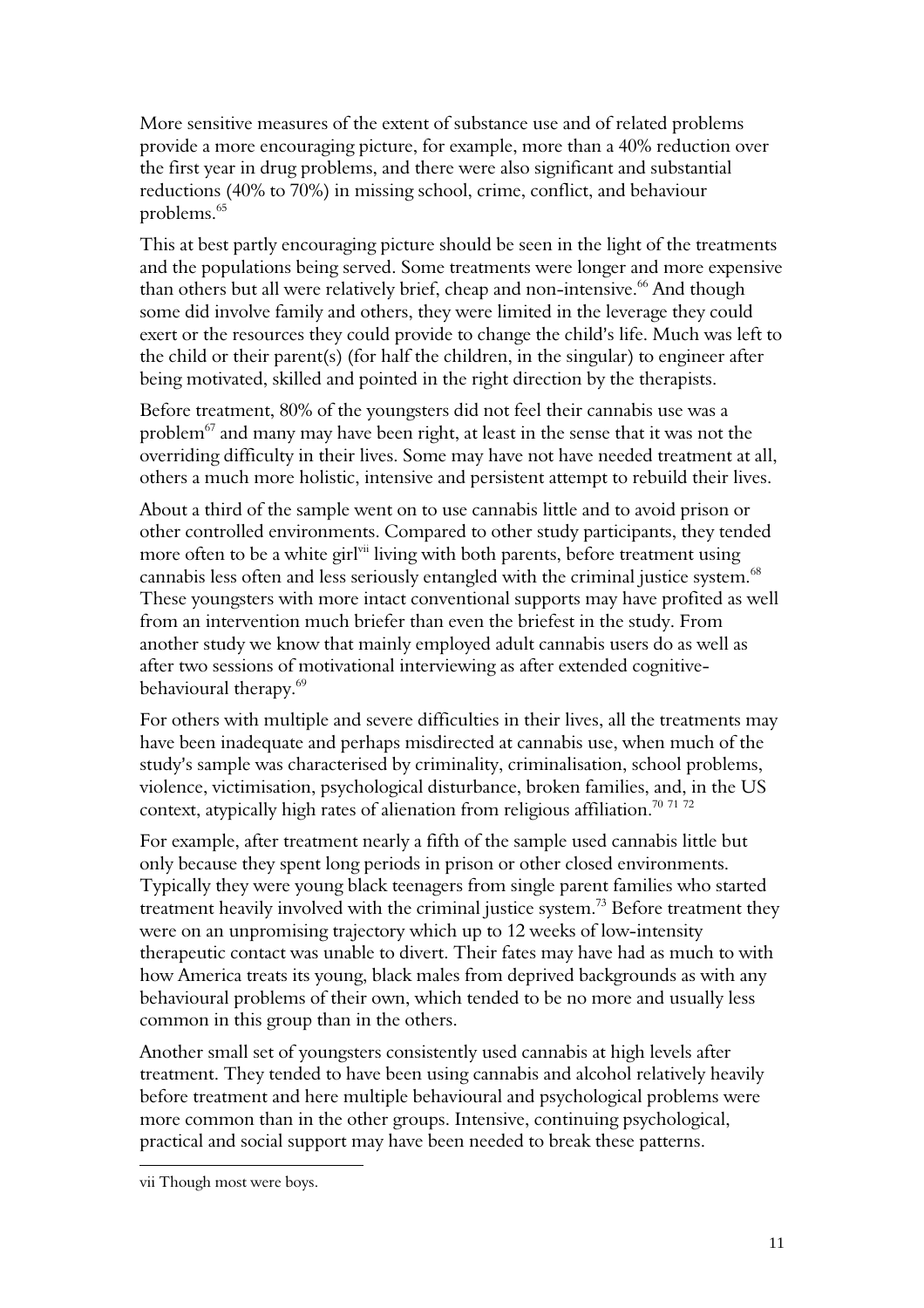## Parents can benefit - depends on whether motivation is the issue

Especially in the US context, drug using parents and parents-to-be are commonly directed in to treatment by child welfare services. As with unwilling young patients, motivational interviewing ought to have a role in defusing defensiveness and anger, but conceivably with more success. As adults and as parents, these referrals may be more inclined to look to the future and therapists should find more leverage in their decisional balance exercises – clear potential downsides to drug use in the form of the effects on the child or the parent's prospects of being allowed to keep them. The two main studies recorded in one case the expected positive results and in the second, no extra benefits. The difference was possibly that in the first (study 8), motivation was the main impediment to engagement, in the second (study 9), highly stressed and under-resourced lives.

8 In Connecticut assessment staff faced the challenge of motivating substance using parents referred by child welfare services.<sup>74</sup> Often angry usually resistant to treatment, $75$  most did not re-attend for outpatient treatment. At one of the provider units serving the state's programme for drug using parents, the standard assessment was replaced with one which gathered the same information over the same time, but using a motivational interviewing style. In both cases the unit's own staff conducted the assessments after a day's expert training in the principles of motivational interviewing. There was no manual to follow not mandatory supervision or checks on the fidelity of implementation, but the therapists did have access to continuing problem-solving support. $^{76}$ 

Sixty parents (of the 75 asked) joined the study and were randomly allocated to normal or motivationally enhanced assessment.<sup>77</sup> The enhanced version doubled the proportion who went on to attend their first treatment session from 29% to 59%, a statistically significant difference. From then on the drop-out rate was about even, half of the attendees coming just one more time. Including the initial session, 30% of the motivational group attended at least three times  $-13\%$  more than controls, but no longer a statistically significant advantage. The researchers speculated that drop out after the first treatment session was due to the patients encountering different therapists who adopted a more confrontational approach.

In this study the participants were typically white women in their 30s whose substance 'problems' were confined to occasional drinking and cannabis use and very occasional cocaine use. Probably the major impediment to treatment entry was simply not wanting to go or not seeing the need rather than a disordered lifestyle or lack of resources. To them the normal 90-minute assessment may have seemed an unwarranted interrogation leading potentially to enforced treatment, stoking both their anger. Pervading it with responses which demonstrated caring and understanding and which acknowledged their autonomy seemed to improve their perception of the agency to the point where most were prepared to at least give it a try. The impact of adopting a non-confrontational style may have been augmented by the staff's enthusiasm at being involved in a prestigious research project and their enthusiasm for an approach which promised to resolve a major source of disappointment - rejection by 7 in 10 of their clients.<sup>78</sup> Such optimism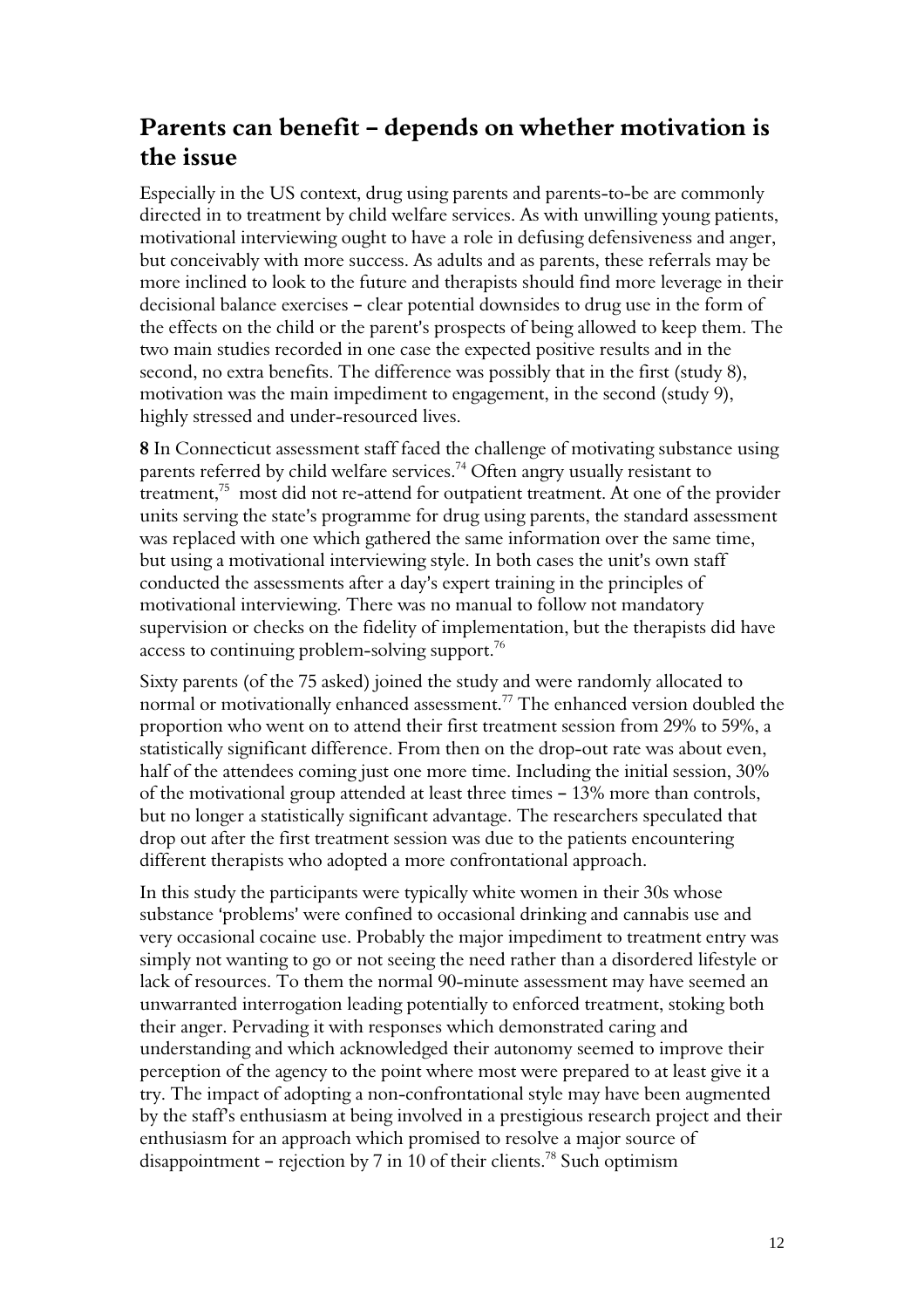communicated to patients could have been a powerful influence, whatever the approach.

9 Positive findings in Connecticut contrast with nil effect from a motivational interviewing intervention with new mothers in (probably) Oklahoma.<sup>79</sup> The 71 women in the study had attended an intake session for a year-long programme for women who used drugs while pregnant. Over 8 in 10 had been referred by child welfare services after having their newborn child removed from them when a test revealed illicit drug use. The consequences of continuing to test positive while in treatment could include being denied visits to their children. Despite this considerable pressure, over the first two months only half the scheduled therapy sessions were attended and half the urine tests were either missed or positive for drugs.

It was hoped that incorporating a motivational interview in the intake session and two further interviews a week and two months later would improve retention and outcomes. Women were randomly allocated to this procedure or to educational videos at times corresponding to the first two motivational interviews and at the two-month stage to an extra home visit. To avoid an inflexible approach mismatched to the client, trained motivational therapists were not asked to follow a manual and or to complete certain tasks, but given complete freedom to follow the client's lead. Fidelity checks indicated that on average they faithfully followed motivational interviewing principles.

Disappointingly, the motivational interviews did not significantly improve attendance at the extra sessions or at the main treatment sessions, half of which were missed. Urine test results too were unaffected; again, about half were missed or positive for drugs or alcohol.

The problem it seemed was that the motivational clients rarely gave much of a lead. The treatment service regularly reported each client's progress to the child protection and criminal justice. At risk as they saw it of perpetuating the loss of their child, very few owned up to any substance misuse problems or to any ambivalence about a drug-free life, depriving the therapists of essential grist to the motivational interview. That their confidence was false or misplaced was indicated by urine test results, by a past history of attempts to stop using drugs with no lasting success, and by a drug use profile considerably more severe than in Connecticut; two-thirds were primarily using either cocaine or amphetamines rather than cannabis or alcohol.

Other explanations include the possibility that the videos portraying loss of child custody due to drug use and the subsequent return of the child had an impact rivalling that of the motivational interviews. Another important influence may have been the nature of the client group - poor single, unemployed and under-educated mothers on welfare with a history of psychiatric symptoms, criminal convictions and domestic violence. Perhaps what they lacked was not motivation to regain their newborn children, but the resources to put this in to effect. More intensive psychological and practical assistance might have been more to the point than motivational boosts.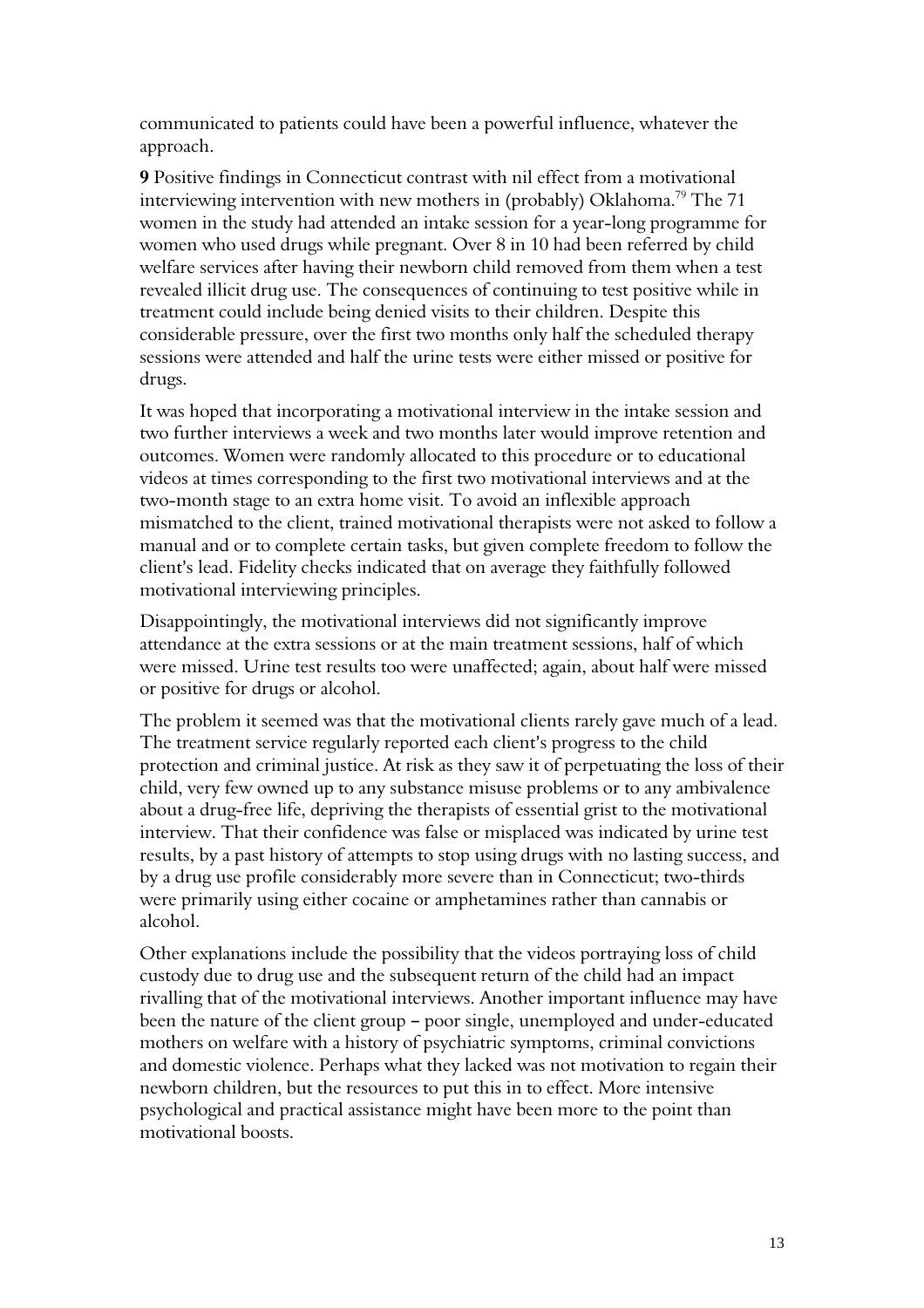10 This seems to have been the case among a similar population studied in Baltimore.<sup>80</sup> The caseload was pregnant women attending for their first prenatal care visit at one of three obstetrical clinics. Overwhelmingly black, unmarried, unemployed, poorly educated and with multiple unmet basic needs, viii 90 of the 120 women who agreed to enter the study<sup>ix</sup> had used heroin, cocaine or cannabis in the past month and about half had a history of dependence on cocaine. They were offered four weekly motivational counselling sessions aimed at reducing drug use plus financial incentives for delivering drug-free urines. But by the third session over half were skipping their appointments and drug-free urines were a rarity. The motivational sessions aimed to mobilize the "patient's inner resources" but both these and the women's practical resources were severely depleted; half had a history of major depression and over a quarter were diagnosed as suffering from traumainduced stress disorder.

Appreciating these difficulties, part way through the study the researchers tried starting each session by identifying unmet basic needs and referring the women to relevant social and welfare services, later supplemented by providing escorted transport to the appointments. Following this enhancement, at least the first two counselling sessions were better attended, after which it seems many of the women had got the help they needed to sort out their housing (however inadequately), transport and mental health care needs. Women offered this extra help also cut down their drug use to a greater degree (eg, over a third had two consecutive drugfree urines compared to just 6% of the other patients) though still over half did not produce a single drug-free urine.

### Adapting to a group format

 $\overline{a}$ 

In criminal justice settings treatments are typically delivered to groups rather than individuals and especially in residential or prison-based programmes, therapeutic communities are often the major or sole treatment modality. For the motivational approach to play a role in these settings ways must be found to transform an individualised, one-on-one intervention in to a group format. One particularly thoughtful adaptation has been used as an induction to outpatient treatment with promising initial signs of improved motivation, ${}^{81}$  but only in a study in New Jersey has a similar programme been tried with legally coerced patients.

11 In New Jersey a non-residential substance misuse service found that referrals sent by courts and other legal authorities who could see no point to their treatment (as they saw it, they didn't have a problem to work on or a goal to work towards) failed to benefit and tended to leave early. $82$  For these 'no-goal' clients, a group run on motivational interviewing lines was established as an introduction to the centre's "traditional abstinence-based" treatment programme. It met six times led by therapists trained in motivational interviewing. The set programme included decisional balance exercises and in the fourth session a discussion of reactions to

viii The hospital system concerned provides more charity care than any other hospital in Baltimore; www.hopkinsmedicine.org/organizations/JHHospital/, 22 October 2004.

ix 130 were asked suggesting use of these drugs by over two-thirds of newly attending women at the clinics.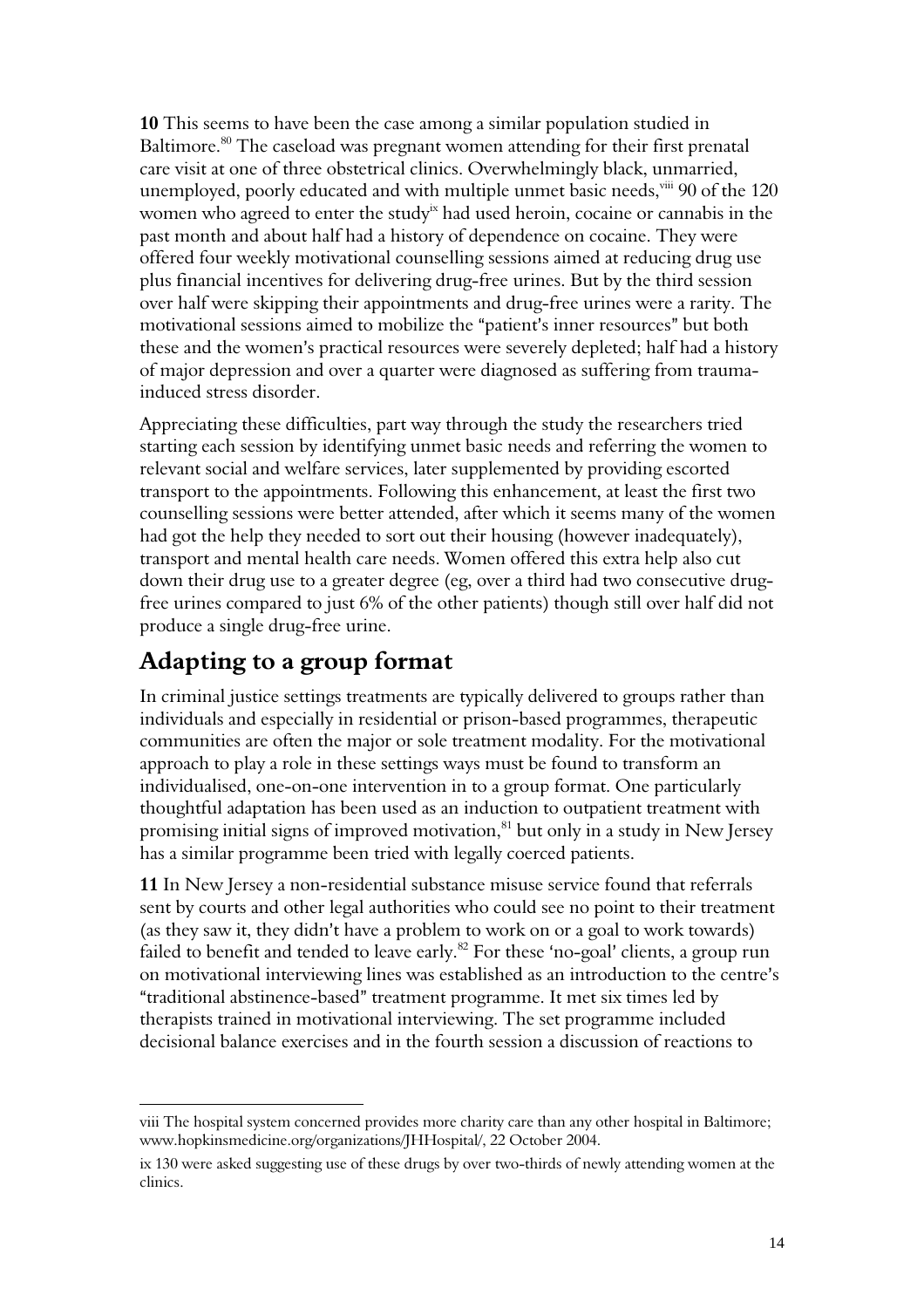written feedback each member had received after an individual assessment of their drinking and drink problems compared to national norms.

Four out of every ten clients admitted to the service were eligible for the group, an indication of how many were coerced in to a treatment they saw no point in. Mainly because of limited spaces, not all joined the group. The study compared the progress of 75 who did against 92 who did not. Overwhelmingly they were single male problem drinkers and despite their attitude to treatment, over 60% had alcohol or drug problems sufficiently severe to attract a diagnosis of dependence.

Treatment completion was the main outcome measure, defined as attending the closing counselling session with a period of abstinence from drugs or alcohol behind one and satisfactory progress in other problem areas. On this stringent basis, 56% of the motivational group completed against 32% of those not admitted to the group and they had also attended more of their treatment sessions (83% versus 76%).

However, the two groups differed in ways which tended to favour the motivational group, more of whom were employed and fewer diagnosed as dependent. When these variables as well as age were taken into account, there remained significant but now only slight advantages for the motivational group in terms of completion and session attendance. Because the offenders were not randomly allocated, these remaining advantages might have been be due to other, unmeasured differences between the groups. They may also have been simply due to the extra group therapy time given to these offenders rather than the approach taken.

Arguing against this is the researchers observations of the now familiar reactions to the motivational approach: surprise at not being confronted with "alcoholic" labels and at not being told "what was good for us"; resultant deflection of resistance and anger leading to an improved atmosphere, greater openness, and less conflict; and the salutary impact of learning how far one's drinking exceeded national norms. The relief of staff as well as patients is palpable in the paper.

One of this study's achievements is to show that the problems in conducting a motivational approach in a group format can be overcome. Adaptations included allowing participants to read their feedback reports before discussing these in the group, so they could choose which elements to make public.

### No universal benefits; depends on the people, the approach, and the circumstances

For each of the major types of coerced clients, motivational induction has had some successes but there have also been cases where it has not improved on normal or alternative procedures. The one study of drink-driving offenders capable of answering this question (study 1) found recidivism reductions only for the minority of offenders suffering depressed mood at intake, possibly because these were the subset in need of a treatment as opposed to the usual educational response.

With young people, enhanced engagement in treatment and substance use reductions have been found in one study (study 4) but not in another. In the successful trial motivational interviewing was probably true to its principles and elicited the usual positive reactions from youngsters surprised at not being told what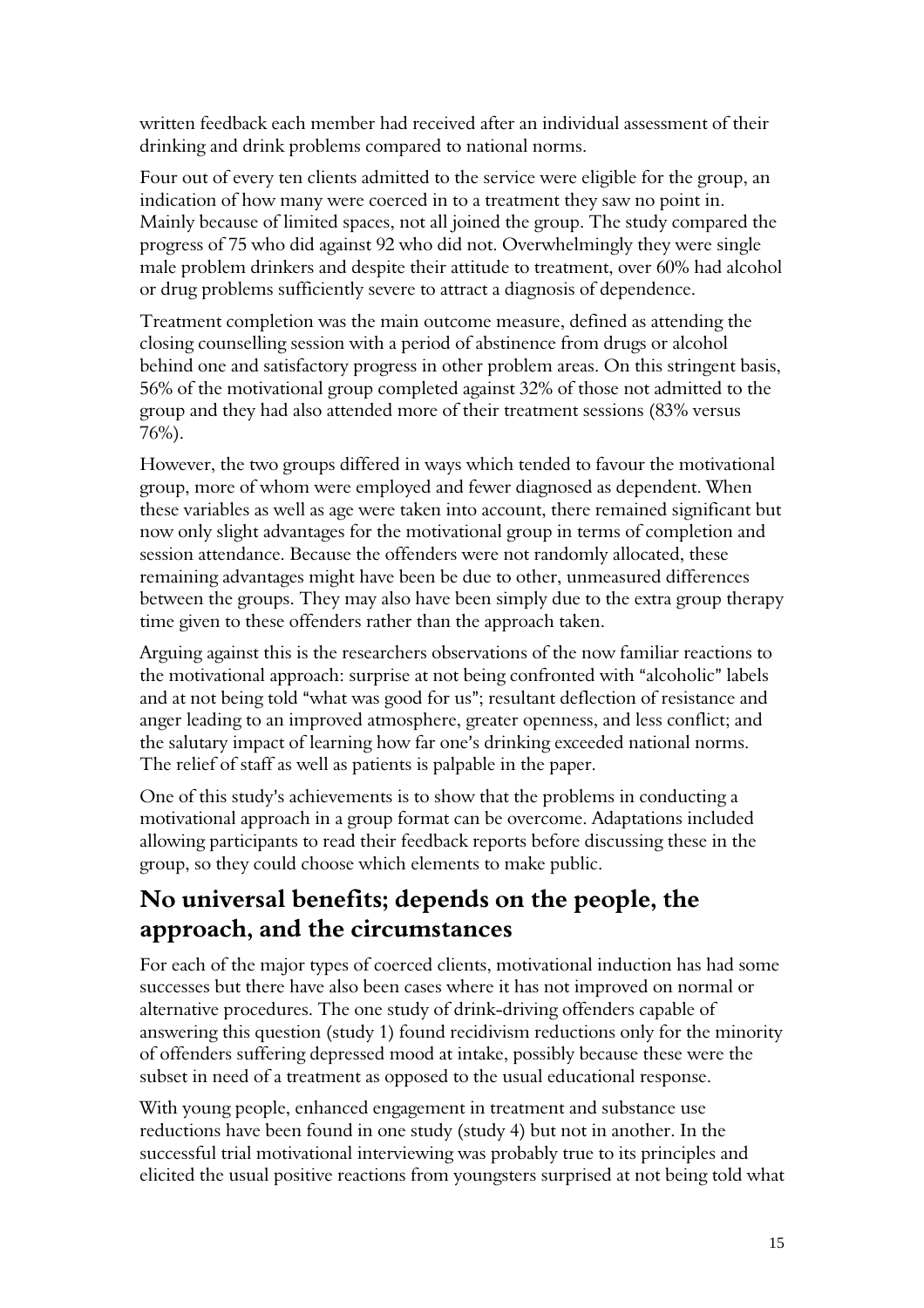to do, and the caseload was in need of substance-focused help. In the unsuccessful trial (study 5), the approach may have differed little from the usual 'Don't do it' responses encountered by the youngsters, and though their problems were multiple and severe, substance use was not the major focus of their concerns yet was the focus of the intervention. In other studies too, motivational interviewing may have been undermined by an insistence on one acceptable outcome (no illegal use) and an inappropriate focus on substance use in the face of multiple severe problems (studies 6 and 7).

Similar differences may account for mixed fortunes with mothers ordered for assessment or treatment by child protection authorities. When stressed and underresourced lives were the main features of the caseload, motivational interviewing was unable to make much of a difference (studies 9 and 10). When these were less pressing and motivation more the issue, improved engagement with treatment was the result (study 8).

Last is the one controlled study of group format motivational interviewing. Among this mixed bag of offenders, the result was slight improvements in engagement with treatment for those (the majority) unable to see a point to the treatment they were being forced in to.

Across these caseloads, it seems that substance-focused motivational interviewing is ineffective or only marginally effective when substance use is not the major problem in the offenders' lives (studies 5 6 10). Even when substance use problems do seem relatively severe, patients will not open up to a motivational therapist whose reports back to legal authorities could have severe consequences for themselves and their families (study 9).

Still of the six studies capable of testing motivational interviewing, in four there were positive outcomes for some subgroups (studies 1 11) or for the sample as a whole (studies 4 8). In two of these studies (1 4) it is impossible to say whether motivational interviewing made the difference or the individualised attention which came with it. Another study which equalised this element found motivational interviewing conferred no extra benefits (study 5). Of the remaining two studies, one found engagement benefits from a group format adaptation (11) but this may have been due to the extra group therapy time rather than the approach taken, and the slight advantage gained might have been due to differences between the offenders who did or do not get allocated to the extra intervention. The remaining study (8) seems a convincing demonstration that staff enthused by motivational interviewing's promise can make a big difference to treatment uptake when this approach is incorporated in to normal assessment procedures.

Though studies have not been able to eliminate alternative explanations for positive findings, observations of the clients have suggested that the motivational approach is an active ingredient, replacing resentment and anger with appreciative surprise at not being burdened with denigrating labels or told what you must do (studies 2 3 4 11). Given that substance use is an appropriate focus, that the patients have the resources to make positive changes, the therapist can remain true to motivational principles, and the patients feel safe to open up to their therapist, motivational interviewing can fulfill its promise with legally coerced populations. Unfortunately,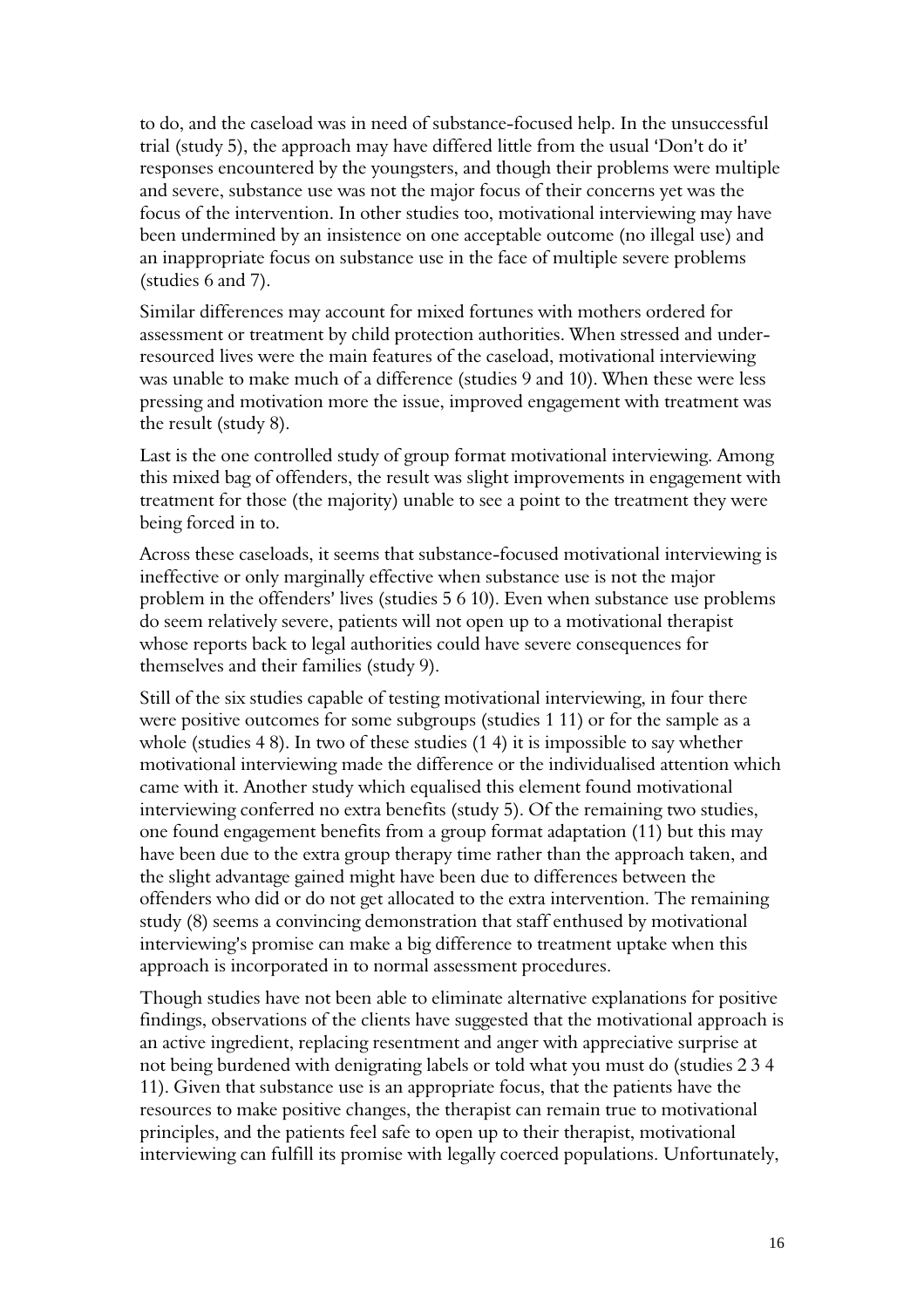in these populations, elements are often missing from this aggregation of circumstances.

For services, the practical implications seem to be to assess whether there really is a substance use problem which might benefit from therapy, whether motivation is the main issue holding their legally coerced clients back from engaging with treatment or whether basic needs and psychological problems need addressing, to insulate motivational therapists from reporting-back to legal authorities, and to make sure the patients know this. In settings where dehumanisation and group approaches are the norm, sympathetic, individualised attention to the offender's needs may pay dividends regardless of the particular approach taken. Motivational interviewing offers a way to do this which helps therapists avoid simply duplicating the oppressive nature of the surrounding context and which is capable of enthusing jaundiced staff.

## Selecting and training therapists

Work reviewed here and in the previous issue suggests that perceptive therapists who can sense when to push forward, when to hold back, when and with whom take the lead, and when to follow, and who are able to absorb implement the spirit of the motivational interviewing style, will do less harm and make more progress with better outcomes overall. The issue then becomes how such therapists can be selected and how they can be trained and supported. Recent studies have shown that producing a good motivational therapist requires good starting material and a continuing investment in supporting them to stay true to motivational interviewing principles despite the buffetings of clinical practice.

#### The therapist cannot be ironed out

The aim of this aside is to show how resilient is the impact of the therapist in even the most highly technically specified therapies, and therefore how important selection and training are.

Research on these issues is relatively rare. Researchers commonly attempt to homogenise the impact of the individual therapist by practical means such as careful selection and training and manual-guided programmes, or to eliminate it by statistical techniques which 'partial out' their contribution. The aim is to strip away side issues to gain an uncluttered view of the impacts of different therapeutic programmes.<sup>83</sup> But if the programme is not what matters most, and what does matter are interpersonal styles and personal attributes which are difficult to teach (including an ability to respond appropriately even if that means deviating from the programme), then the baby may be exiting with the bathwater.

Strong indications that this could be happening come from two psychotherapy trials, each the most closely controlled ever conducted with their respective client groups. Both took extraordinary measures to select, train and supervise therapists in the application of detailed manuals, yet were unable to suppress the impact of the individuals doing the therapy, in each case a greater influence on outcomes than the therapies themselves.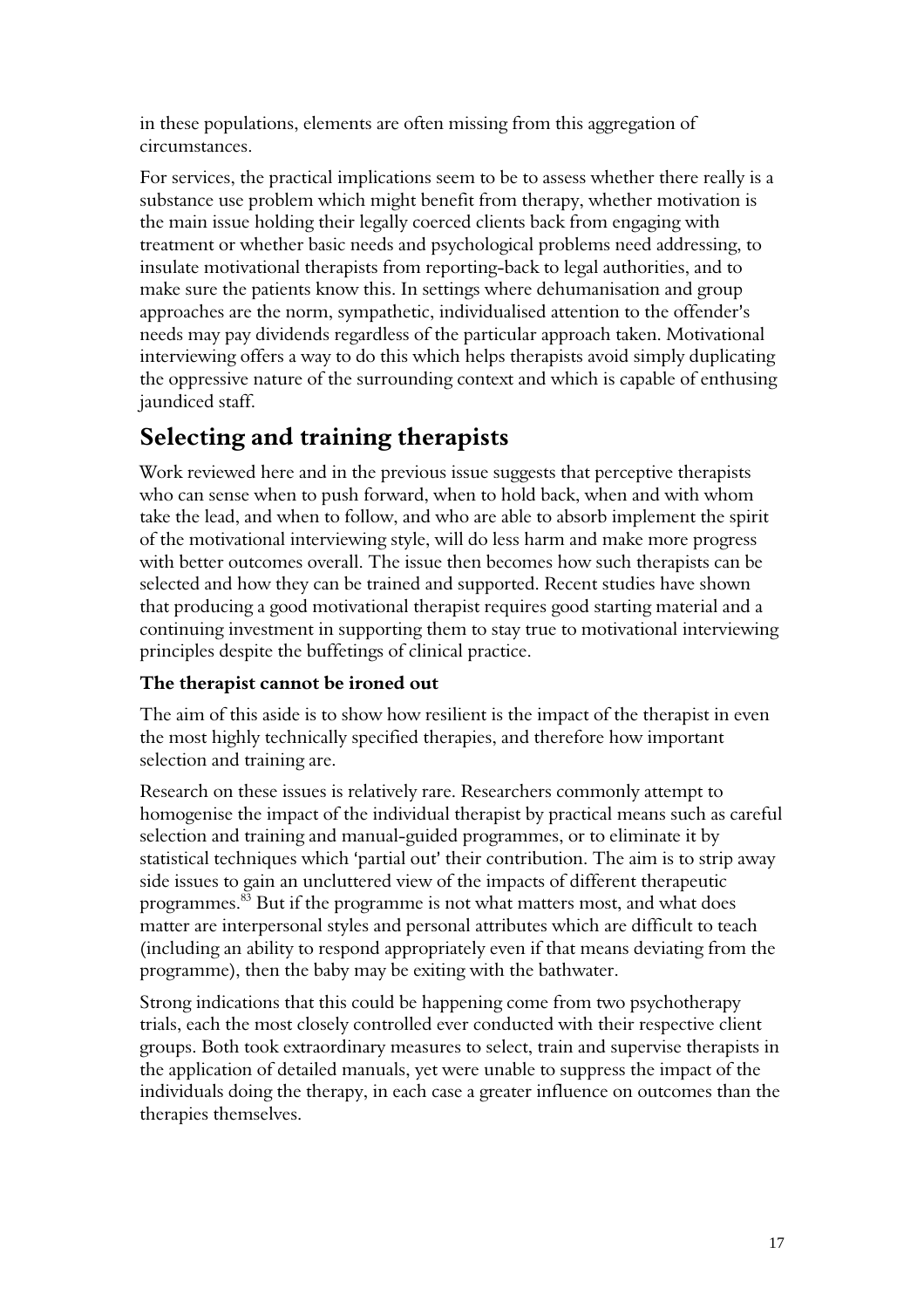#### MATCH motivationalists vary in effectiveness

The landmark US Project MATCH study of alcohol dependence treatment found that its three therapies resulted in virtually no statistically and no clinically significant differences in drinking either during or after treatment.<sup>84</sup> Though the study was not intended to prove one better than the other (it was about which treatments are better for which patients, not which are better overall), given therapies so different, and of such different intensity, it was a remarkable finding.

Underlying this equivalence was the fact that the supposedly distinct therapies actually worked in similar ways and in those ways, to a similar degree. In all three the clients engaged in the same kinds of thoughts and behaviours to control their  $drinking<sup>85</sup>$  and though markedly distinct in their specific techniques, the three therapies generated similarly good client-therapist relationships and the therapists were equally empathic and skilful.<sup>86</sup>

However, there were enduring and statistically significant differences in how well different therapists helped patients curb their drinking.<sup>87</sup> In the arm of the study which took patients typically exiting a short inpatient detoxification programme, the therapist's impact was greatest in motivational interviewing. Moreover, it was in this therapy that the client's satisfaction with treatment was most consistently affected by the therapist, and only here did therapists differ in the degree to which they forged a therapeutic alliance with their clients. Patients who felt satisfied with treatment and felt they had a good relationship with their therapists drank less during and after treatment.<sup>88 89</sup>

The clients were even more influential. The thought processes, behaviours, and relationships (with the therapist) they used to recover from their dependence were driven largely by their resolve to tackle their drinking even before they had started treatment.<sup>90</sup> Among patients for whom MATCH was their primary treatment experience, this resolve was the single factor most closely related to outcomes. In fact, patients who entered the trial but never attended a single therapy session evinced most of the improvements seen in those who attended every single session, and rather than attendance improving outcomes, it was as much the case patients who from the start were going to do well in curbing their drinking also went on to attend therapy more often. $^{91}$ 

#### Patients get what they need

In the treatment of depression, the US National Institute of Mental Health's Collaborative Research Program has a status similar to that of project MATCH. Here too, the therapies had no consistent impact on post-treatment outcomes, in this case, symptoms of depression. Though they benefited from detailed manuals, interpersonal psychotherapy and cognitive-behavioural therapy were essentially no more effective than clinical management – the kind of care any competent clinician could be expected to deliver. But as in MATCH, the therapists did make a difference.<sup>92</sup>

Audiotapes were used to dissect what was happening in the therapy sessions.<sup>93 94</sup> Despite therapists' adhering to the specific techniques and topics (thoughts and behaviour versus personal relationships) mandated by the therapies, they interacted with the patients in very similar ways. Most striking were the similarities in how the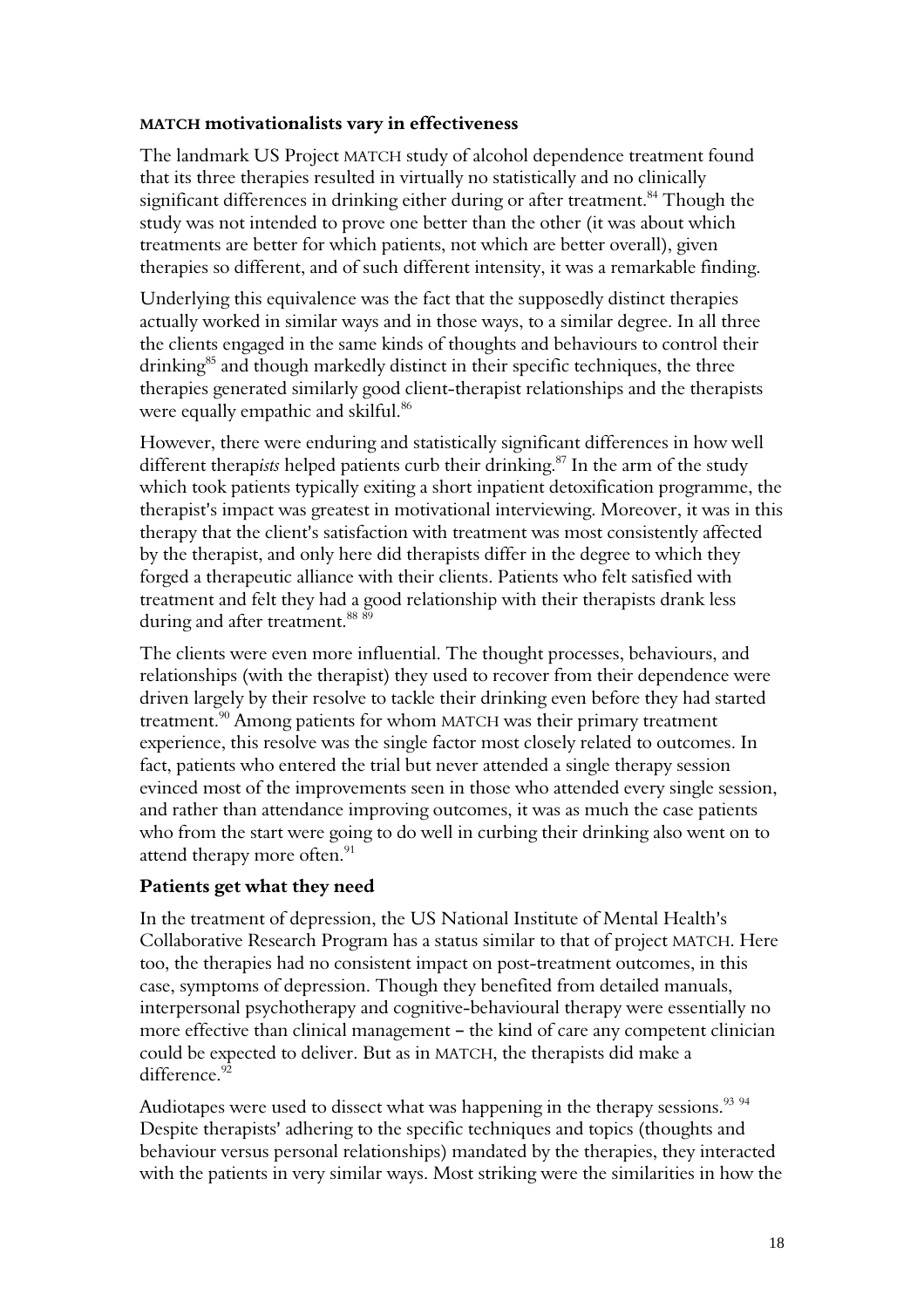patients participated – their emotional states and attitudes to the therapists. Rather than the distinctive features of the therapies, It was these cross-cutting, generic patient contributions which were consistently related to outcomes.

The degree to which therapists adhered to the cognitive-behavioural programme (the most highly specified of the treatments) was entirely unrelated to outcomes, but these were weakly related to the therapist's ability to structure the sessions, a generic competency rather than a component of the programme.<sup>95</sup> For the client too, across both structured therapies, outcomes were closely related to generic, nonspecific processes including their understanding of the therapy, their positive sense of self, and their attachment to the therapist as a supportive and benevolent helper a reflection of the therapeutic alliance. As experienced by the patient, in this study as in others, a strong alliance was predictive of good outcomes. $\mathrm{^{96}}$ 

As much as the therapist manipulating the client according to a set recipe, these results look like the client fastening on a supportive, caring relationship focused on their welfare to get what will benefit them, regardless of the recipe the therapist was supposed to follow.

#### What therapies share is what matters

Both studies highlight the primary role of processes which are important in the interaction between clients and therapists of whatever therapeutic persuasion, to do with the client being ready to change and feeling that the therapist really is a caring, understanding and effective ally in this process. It follows that training the therapist in specific techniques and ensuring they apply them according to a technical manual is less important than choosing people to whom others relate in these ways and supporting and developing these qualities.

Technical training may even impede therapy if it leads therapists to override their instincts and fail to respond to clues emanating from the client, or if it encourages them to adopt the stance of a 'technician' rather than that of someone who genuinely cares. Another implication is that while therapists understandably prefer to see themselves as promoting change, one of the biggest ways they can affect outcomes is by interfering with the impetus for change coming from the client.<sup>97</sup> 98 Above all, motivational interviewing aims avoid fouling up in this way.<sup>99</sup>

### Enable trainees to learn from experience

Assessed by the frequency of statements of the kind motivational interviewing aims to promote, and the lack of those it is intended to eliminate, it has been known for well over a decade that being trained and supervised in the approach can lead to the intended changes in what both therapists and clients say.<sup>100</sup> But the study which demonstrated this also showed that this may not lead to significantly greater postcounselling behaviour change.

Since then research has clarified that 'making the right noises' is not enough  $-$  they have to be made at the right time and in response to the right clues from the client, and within a relationship which the client values. The latest schedule for assessing therapist competence in motivational interviewing has taken these lessons on board by enabling what was said by the therapist in a counselling session to be related to the client's statements, and in particular to the strength of their commitment to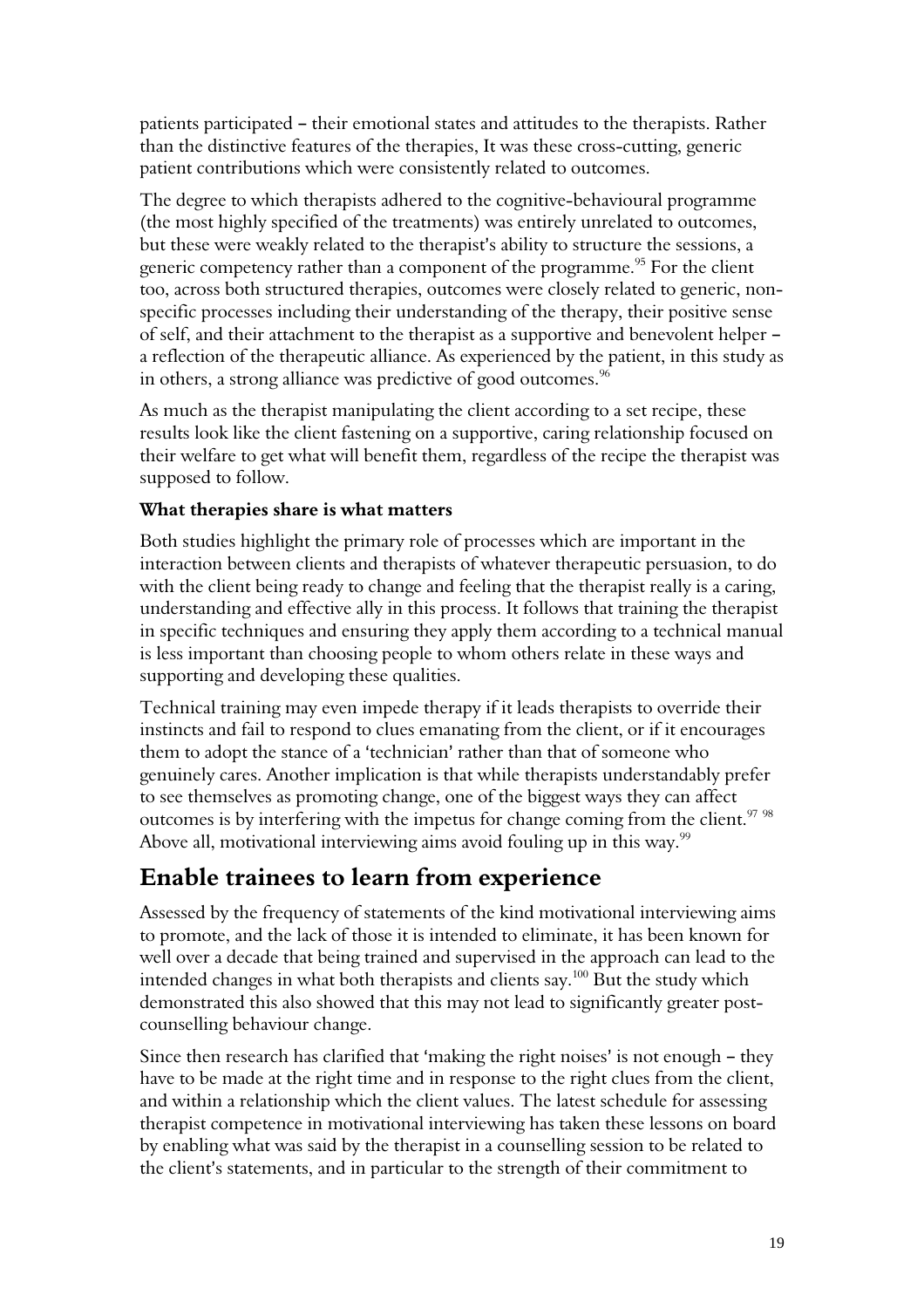change.<sup>101</sup> How to coach therapists in this intricate dance has been the subject of a series of studies.

#### One-off workshops are not enough

Following a two-day workshop led by Bill Miller and his colleague, probation department staff in Oregon gave glowing accounts of their improvements in their understanding of and proficiency in motivational interviewing, a view they sustained over the subsequent four months.<sup>102</sup> Their views were corroborated at the end of the workshop by a paper-and-pen evaluation of how they would respond to sample client statements.

The disappointment came when these in-theory assessments were checked against ratings of audiotapes of how the therapists actually behaved at three stages: before the workshop with a client; at the end with someone acting as a client; and with a real client four months later. Especially when the raters were assessing overall adherence to motivational principles rather than specific techniques, the improvements were quite small and left the trainees falling far short of expert practice, largely because they were unable to suppress their previous interactional styles. On one dimension which attempted<sup>x</sup> to reflect how 'genuine' the therapists were, things had even got worse, seemingly because for them this new approach felt unnatural, making them feel uncomfortable.

By four months later even the post-workshop boost in use of specific techniques had eroded. Clinching this negative picture was the fact that, compared to preworkshop tapes, their clients too did not 'improve' in the balance of commitment versus resistance to change. It seems likely that the natural way a parole officer relates to real 'clients' is quite far removed from motivational interviewing, and reversion to type was the dominant trend.

#### Importance of where the trainee is coming from

 $\overline{a}$ 

A study of a similar workshop whose participants were mainly addiction treatment specialists confirmed the rapid erosion of improvements in practice and added an intriguing insight into the importance of choosing the right raw material.<sup>103</sup> Unlike the parole officers in Oregon, these trainees were willing volunteers.

They demonstrated their motivational interviewing skills with actor-clients before the workshop, at the end, and two months later, when most indicators of how far they had absorbed the approach's principles and techniques were no longer significantly elevated. However, this was not the case for all the trainees.

Based on their last audiotapes, eight of the 19 has retained their proficiency in motivational interviewing. The interesting thing was that even before the training, these clinicians had been more proficient than the other trainees, in fact, they were already more proficient than the rest would be two months after training. Not only did they start from a higher level, they went on to absorb and retain more of what they had learnt.

x It was later dropped from the coding scheme presumably as on the of the constructs which was insufficiently reliable and/or discriminable from the other dimensions. Miller W.R. et al. Manual for the Motivational Interviewing Skill Code (MISC). Version 2.0. Center on Alcoholism, Substance Abuse and Addictions, The University of New Mexico, 2003.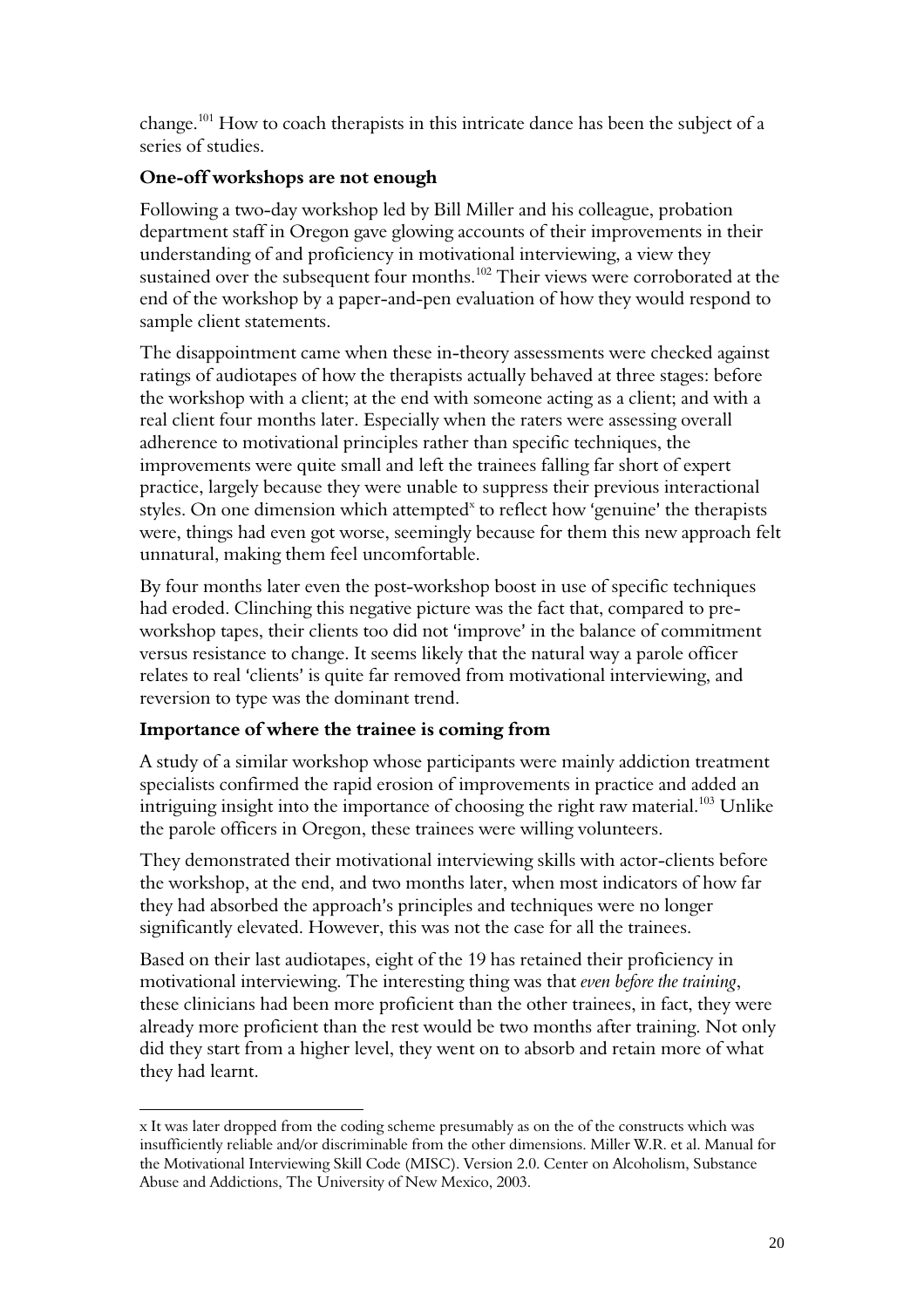On this basis, given a choice between choosing the 'right' people who have not been trained, and the 'wrong' people who have, the right people is the better choice. It seems that some people are more receptive to this approach in their everyday lives and the same people are more able to become yet more proficient. In contrast, within months much of the training was wasted when it fell on less fertile human ground.

#### Let's try giving feedback as well

Given limited improvements from the standard workshop, Bill Miller's team tried changing it somewhat and adding continuing support which enabled counsellors to adjust in the light of feedback on their performance. This time the practice improvements were sustained.

Addiction counsellors applying for training were randomly allocated to different training regimes.<sup>104</sup> Some were just given a training video and a manual and told to train themselves. They altered their practice little. In comparison, those allocated to a workshop but no follow-up evidenced immediate improvements in counselling proficiency with a client-actor. But, as in previous studies, these had largely been reversed four months later when the trainees submitted tapes of their work with real clients.

The three forms of continuing support trialled in the study largely prevented this deterioration. One took the form of mailed feedback on the trainee's counselling samples, comparing their detailed proficiency profile with that of expert practitioners. The second instead took the form of six 'coaching' phone calls initiated by the trainer to ask about any problems and help solve them, each incorporating role play exercises.

The third consisted of both forms of continuing input, meaning that counsellors could not only gain expert guidance on their problems with clients, but also on the feedback from their sample sessions. Only this third, enriched form of support made enough difference to what the trainees did for this to be reflected in the responses of their clients in increased 'change talk' and diminished resistance.

For the core workshop, the main change was to stress that this was not a complete training regime, but a platform from which trainees could learn by paying attention to and responding to their clients in their everyday work. Signs of commitment to change would indicate that the counsellor is on the right track, while resistance would call for a change of direction. Yet it seemed that without some external guide to help trainees recognise these clues and/or respond appropriately, this attempt at self-generated learning was insufficient.

Such findings are not unique to motivational interviewing or therapy training in general. For example, a teacher-training studies have shown that an off-the-job workshops minimally change classroom practice unless supplemented by on-thejob coaching.<sup>105</sup>

#### Be empathic, but also be genuine

Post-training, real-client tapes from this same study have been used to analyse client responses to an unusually diverse (in terms of motivational interviewing proficiency) set of therapists. At issue was the degree to which their clients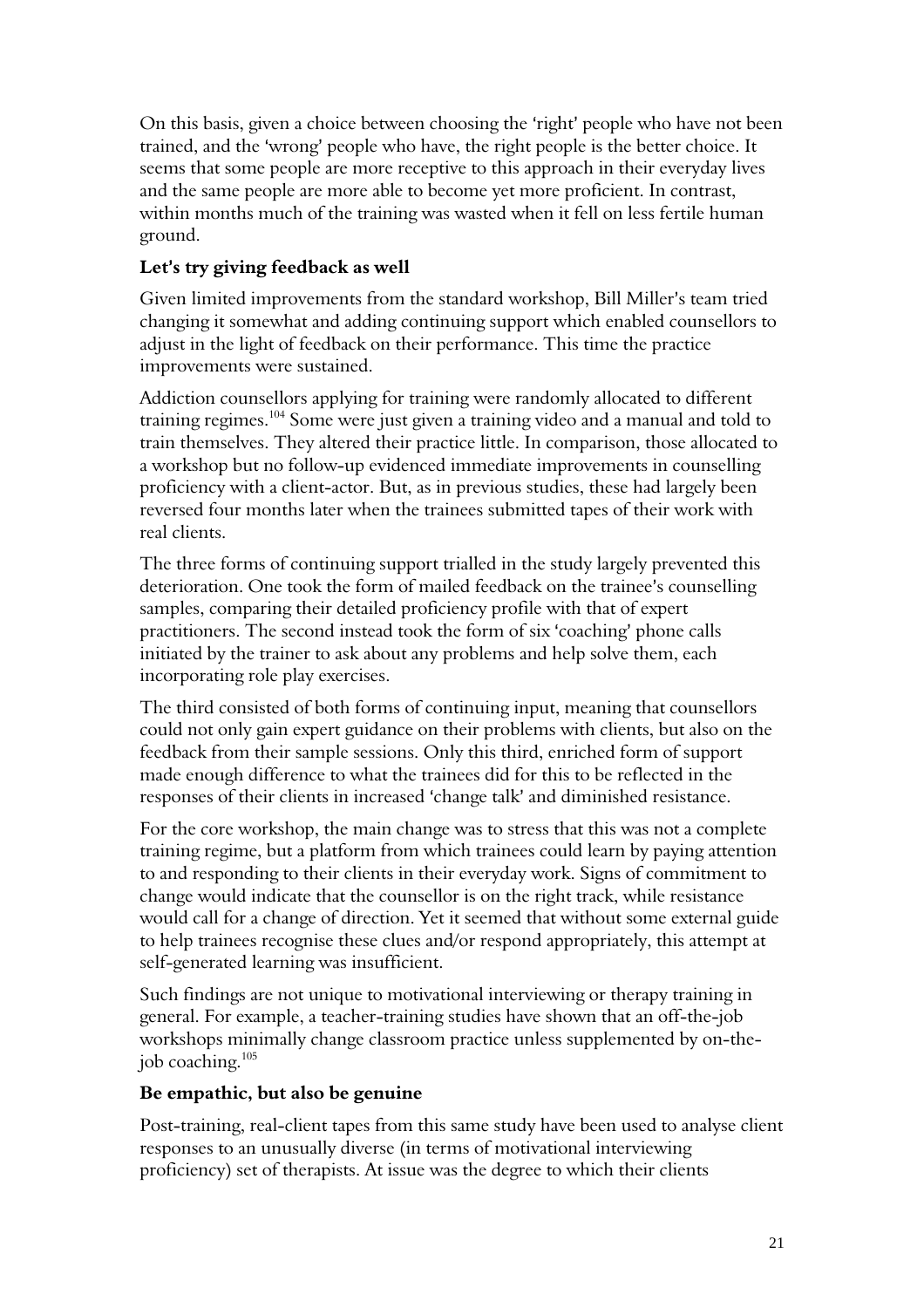cooperated with the therapist and opened up emotionally and by disclosing personal information,<sup>106</sup> responses which overlap with therapeutic alliance and signify active engagement in therapy.

Overall, client engagement was unrelated to the frequency with which the therapist made statements compatible (such as open questions) or incompatible (such as warning) with the specific techniques recommended in motivational interviewing, a surprise result. But engagement was strongly related to embodying the overall spirit of motivational interviewing and to more general social skills not confined to motivational therapists, including empathy, warmth, supporting the client's autonomy, and coming across as 'genuine', an amalgam of seeming open, honest and trustworthy.

This last quality, being genuine, was difficult for raters to agree on from the audiotapes (videos might have helped), but still about as strongly related to engagement as the other qualities. It also seemed to account for a twist in the findings with potentially far-reaching implications.

As already pointed out, doing the things a diligent motivational interviewer should avoid surprisingly made no overall impact on the client's engagement with therapy. In theory, confronting clients, warning or directing them, and imposing advice or expressing concern without their permission, should have provoked clients to resist therapy.

But when socially skilled therapists 'broke the rules' in these ways, they actually enhanced the effect their skills had on the client engagement. Moreover, it seemed that within (and only within) the kind of empathic, caring context they were able to create, doing things such as warning and expressing uncalled for advice and concern deepened the client's engagement with therapy. Socially skilled therapists tended to avoid these risky manoeuvres, but also had the wherewithal to carry them off without alienating their clients, in fact, the reverse.

Genuineness seemed one explanation for this conundrum. Therapists who honestly and openly expressed the concerns they were feeling and gave advice they felt the client needed without holding their tongues, or trying to manipulate the client into doing the expressing for them, would have rated higher on being genuine, and perhaps also come across this way to the clients. This quality has long been recognised as one of the keys to effective therapy.

By now bells may be ringing in the reader's head, reminders of Bill Miller's earlier study of training parole officers which found that raters felt they were less genuine in their interactions with clients after than before the workshops.<sup>107</sup> Told about this finding the trainees explained that this new approach felt unnatural. It does not take much imagination to realise that within the undeniably unequal and coercive context of the criminal justice system, adopting an 'It's up to you' stance might feel like a false position, and also feel false to outsiders and clients.

#### A warning from the heart

In a way, none of this is a surprise. Everyone knows the difference between warning, advice and concern which conveys and comes from loving care and respect for one as an equal, and that which comes from and conveys accusation and denigration and an attempt to exert control. We also know that the former is likely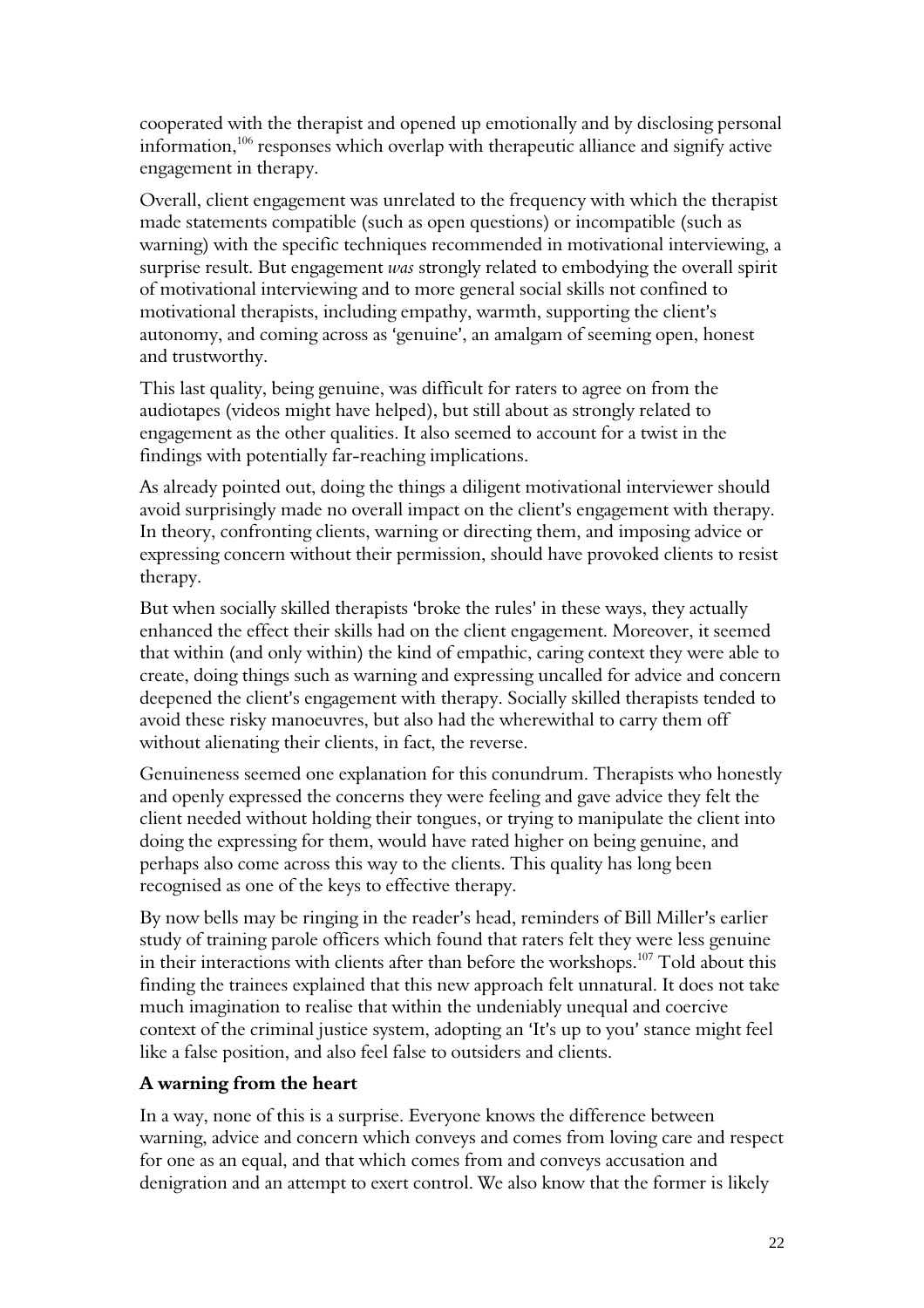to be listened to and deepen our relationship with the carer, while the latter signifies an alternative agenda rather than common purpose in the pursuit of the hearer's welfare.

Despite intuitively 'making sense', caution is needed here. Despite an echo from the parole officers,<sup>108</sup> these results came from a single study and should not be taken to give the green light to extreme negative responses contraindicated in motivational interviewing like shaming and sarcasm, indicative less of good social skills and a caring attitude than of the lack of them. And though we might expect it, we do not know if deepened client engagement in this study translated in to stronger commitment to curbing substance use and then in actual change. For example, one component of engagement was expressing emotion, yet this is not always related to better post-therapy outcomes.<sup>109</sup>

If we take it at face value, overall this work confirms that learning technical skills and abstract principles is not enough to securely transfer the wisdom experts have gained over many years of practice, reflection and discussion with colleagues, though some willing trainees with a head start in their existing social skills and attitudes to their clients can do well.

As the analysts who found manuals diminish effectiveness put it, "counselors sometimes attend such training in the hope of learning a few tricks to make clients do what they want them to do. MI is nothing of the sort. Rather, it is a complex clinical style for eliciting the client's own values and motivations for change. It is far more about listening than telling, about evoking rather than instilling." $^{110}$ 

Had they had the latest findings to hand, $111$  they might have added that the quality of being genuine can suffer from drilling in "tricks" and in unnaturally withholding normal caring responses, but also that breaking motivational interviewing's rules is risky unless done by a socially skilled therapist who by doing so conveys rather than erodes the empathic concern at the heart of good therapy. therapist responses may be beneficial.<sup>112</sup>

## Directiveness is a key factor

 $\overline{a}$ 

As seen in part 3 of the Manners Matter series, mandated by a manual they were required to follow, motivational therapists have directed their clients to engage in set activities or take set decisions at predetermined stages. In the process they created a mismatch between where some clients were 'at' in their decision-making and commitment to action and where the therapist was leading them.

If this can be witnessed within motivational therapy, it should also be apparent when a less directive therapy is compared with a more directive one. For research examining this we have to step beyond induction to studies of full, standalone therapies. Unlike the induction studies reviewed above, $x$  these generally investigated not where the patient is at now in their feeling and thinking, but where they typically are at  $-$  their customary ways of relating to the world. What emerges is that those who like to feel in control of their lives and who react against being directed do best in a less directive therapy (like true-to-type motivational

xi None of these studies (14, 15 and 19) tested whether certain personality types responded best to motivational interviewing.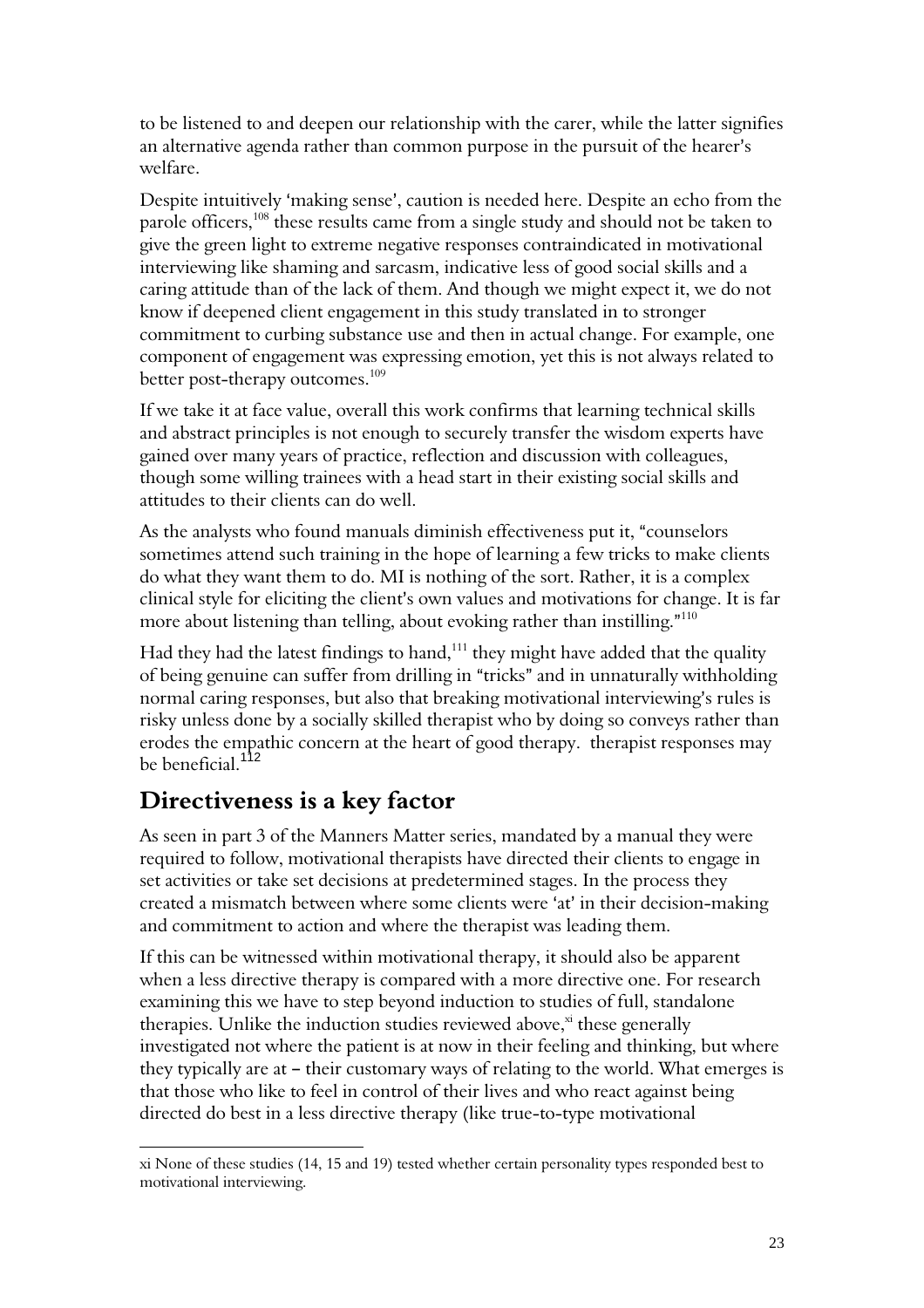interviewing), while those willing to accept direction do better when this is what they get.

Because a manualised version of motivational interviewing was one of the therapies being tested, the most relevant example comes from the multi-million dollar US Project match study. Compared to therapies which impose a set programme and a set view of the nature of addiction (12-step facilitation and cognitive-behavioural therapies), patients prone to react angrily did best in motivational therapy, at least in the arm of the study where this was the primary treatment.<sup>113 xii</sup> This much was expected; deflecting anger and resentment is supposed to be motivational interviewing's strength. But unexpectedly, the reverse was also the case – the least angry patients did worse when allocated to the motivational option.

How this happened has been investigated across the five clinics in the relevant arm of the study.<sup>114</sup> It was not because motivational therapy subdued anger any more than the other therapies. But what it did excel at was handling high client resistance to treatment, preventing this from expressing itself in continued drinking, presumably a benefit of the motivational therapists' drilling in 'rolling with resistance' and avoiding provocation. Conversely, it seemed that clients ready and willing to be directed were somewhat let down by the hands-off, 'It's up to you' stance of the motivational therapists.

This picture was pieced together from paper and pen measures rather than how clients actually behaved, but at the match clinic in Providence, videos of counselling sessions afforded a direct, observational measure of both clients and therapists and how they reacted to each other.

#### Best not to provoke the provocable

Though in the other arm of the match study,<sup>xiii</sup> at this clinic, too, motivational therapy was generally most effective for patients prone to react with anger, least effective for the less fiery.<sup>115</sup> The videos revealed the underlying reason. Across all three therapies, angry clients drank less after seeing therapists who avoided being directive, while the more relaxed did best when given a lead. Motivational therapists were significantly less directive than those implementing cognitive-behavioural therapy (predictable from the manuals; see below) and this accounted for the differences in how patients reacted to the therapies.<sup>xiv</sup>

We get closer to what was happening from observations not just of the therapists, but of the clients. In the first therapy session, raters assessed the degree to which they seemed reluctant to relinquish control and reacted against direction.<sup>116</sup> This was unrelated to how directive their therapist had been during that and subsequent sessions, suggesting that patients who started treatment in 'reactive' mode were not

 $\overline{a}$ xii The findings which follow relate to the 'outpatient' arm of the study and were not duplicated in the aftercare arm, when the three therapies followed intensive in- or out-patient day hospital treatment.

xiii Whose patients had usually just left inpatient detoxification.

xiv But not than 12-step facilitation therapists. The reason might be two-fold. First, in the US context, 12-step based therapy is usual practice, accepted wisdom and familiar to patients. There would be less need to direct and teach than in the less familiar and less 'natural' cognitive-behavioural therapy. Second is the difference in the prescriptiveness of the manuals.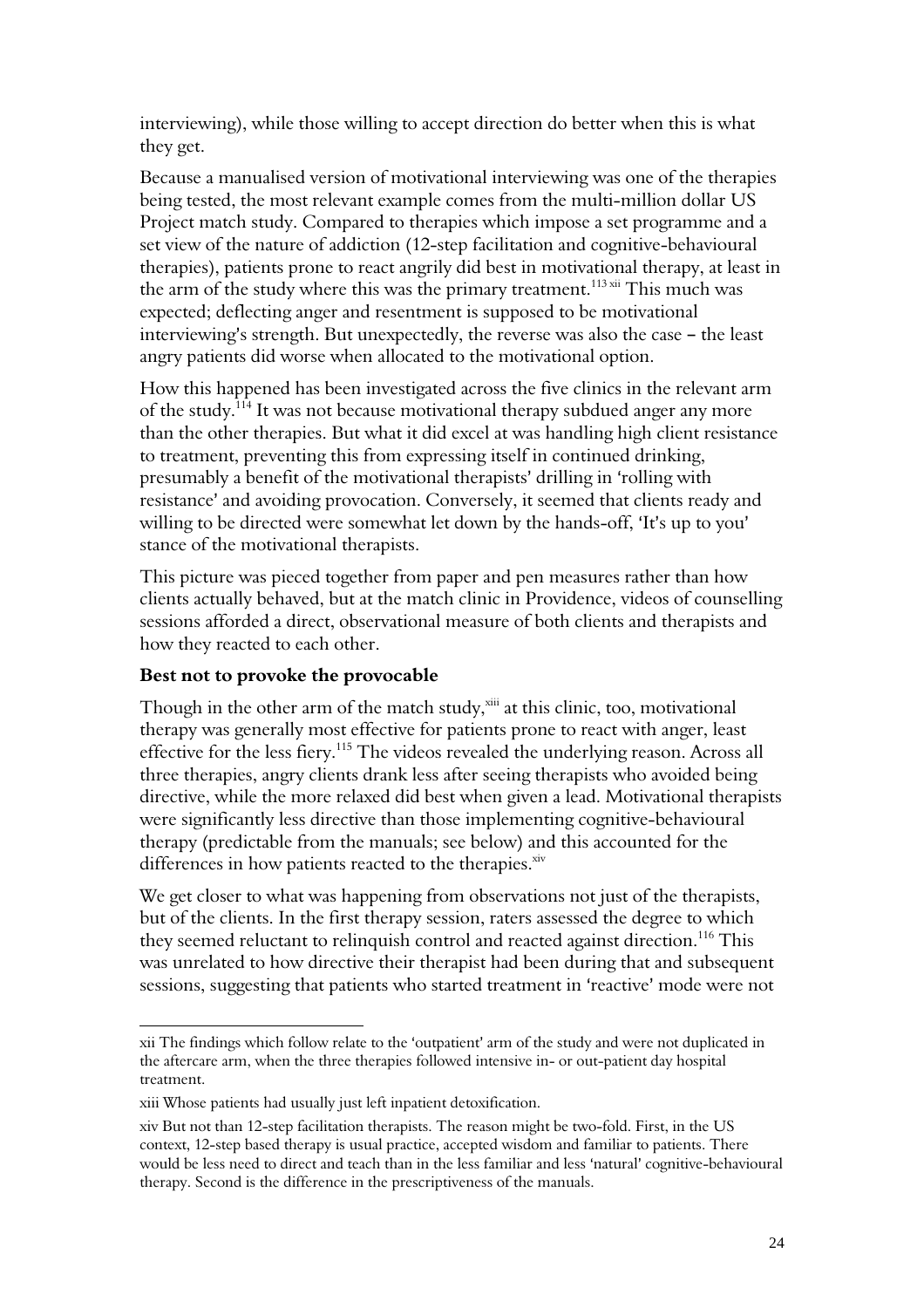responding to the therapist; it was simply how they were  $-$  at least at that time and in that situation. It also suggests that therapists too were more or less directive in style regardless of how the patients reacted.

The more the therapists had adhered to a motivational-style, non-directive stance, the less these 'reactive' patients drank in the year after therapy ended. Findings were consistent whether the outcome was the number of drinking days or the amount drunk on each of those days. It seemed particularly important for therapists to avoided confronting reactive patients, trying to unilaterally set the agenda, asking closed-end questions, or offering interpretations of the client's resistance rather than 'rolling with it'.

This effect was seen in all three therapies, but was most apparent during motivational interviewing, perhaps because such tactics violate its essence in a way they do not for the other two therapies. Interestingly, a more neutral form of directiveness, providing information or assuming the stance of a 'teacher',<sup>117</sup> did not lead to a backlash among reactive patients.

#### Same view beyond motivational interviewing

By now a fairly clear picture is emerging. Whether or not the therapy is motivational interviewing, if in practice the therapist is directive they risk a backlash from patients who by nature resist direction. Conversely, patients who welcome direction thrive best when they get more of a lead. When direction is pre-structured and inflexibly applied, there is a risk of fouling things up both with those most, and those least, committed to tackling their substance use problems, when the programme's mandate fails to match their state of mind.

So far this picture has emerged from studies which have included motivational interviewing either as an induction technique or as a standalone therapy. The landscape remains familiar when we widen the view to studies which have not involved an identified motivational approach.

First is an analysis of alcohol patients engaged in two sorts of outpatient couples therapy, one cognitive-behavioural, the other family-focused.<sup>118</sup> Both were intended to span five or six months of which the last three or four were a 'maintenance' phase intended to sustain the gains made earlier. The outcome was how far drinking during this phase had changed compared to pre-treatment levels.<sup>xv</sup> This was related to ratings made from videoed sessions of how directive therapists had been in the earlier phase.<sup>xvi</sup>

Regardless of which type of therapy they were in, patients prone to defensively resist attempts to influence them<sup>xvii</sup> drank least when the therapist had been nondirective, most when they had tried to take the lead. For patients willing to embrace overt influence and direction, the reverse was the case. They drank least when this is what they got from the therapist, most when the therapists avoided being directive and/or adopted non-directive tactics, a typical motivational interviewing

xv Pre-treatment drinking was a co-variate in the analyses.

xvi Using the same scale as at the Providence clinic for the match sessions.

xvii Assessed before treatment using questionnaires intended to measure this concept.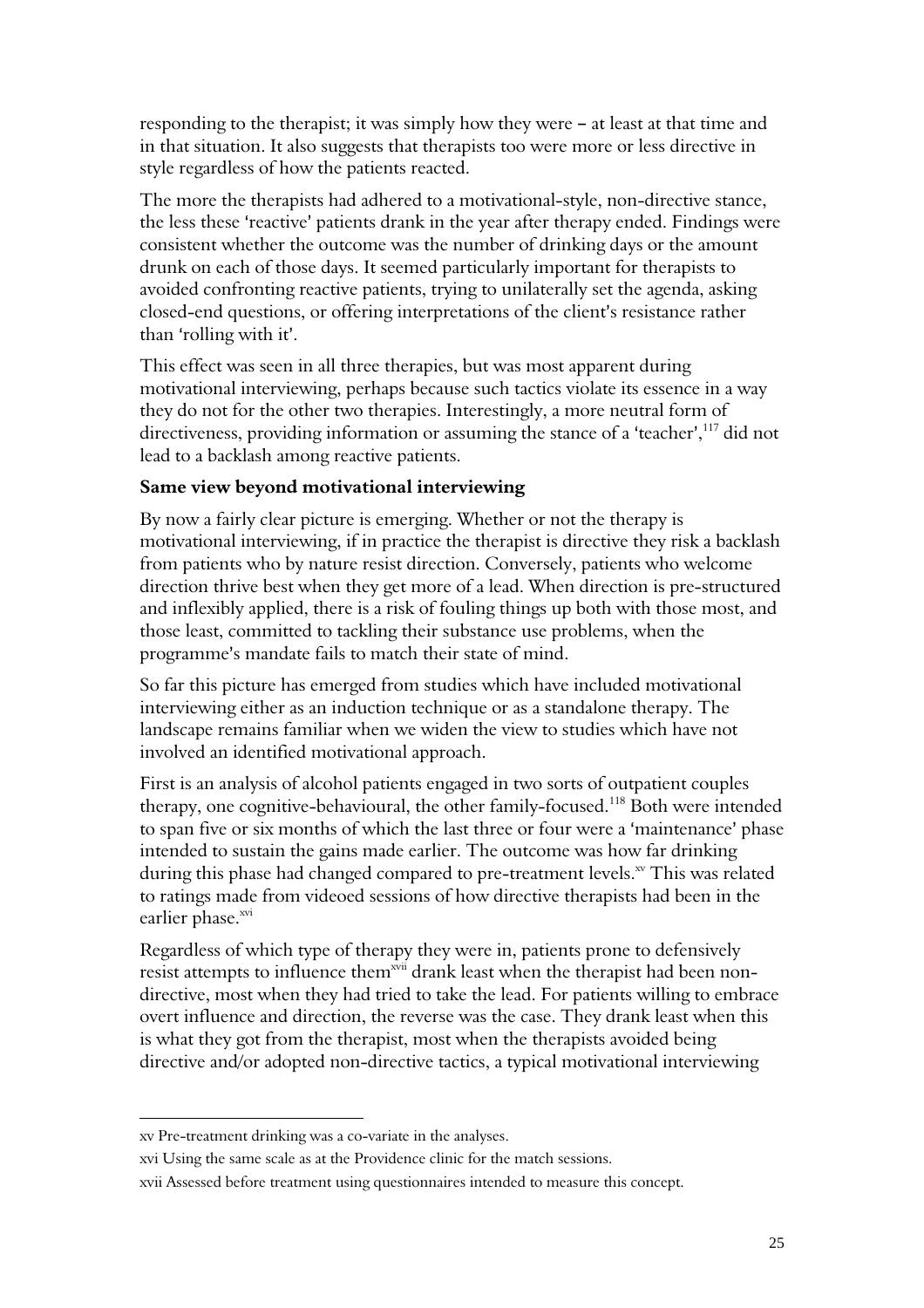style. Again, how patients were prone to react and how the therapists behaved were unrelated,<sup>xviii</sup> suggesting that therapists were not simply reacting to the patients.

These findings are compromised somewhat by an inability to re-assess 27 of the 75 patients who started the study. But had these been followed up, the results might have been even more clear cut, because these were the patients who tended to react most defensively and who had seen the most directive therapists.

#### For God's sake take a lead

A similar picture emerges from a study of a very different set of patients, not mainly white employed drinkers, but poor, black, single unemployed men seeking outpatient treatment at an inner-city clinic in Philadelphia, where cocaine was the dominant drug problem.

How far they resisted direction was not directly assessed but a quite similar characteristic was. People characterised by 'learnt helplessness' feel unable to control their lives, in particular that it is futile for them to try to initiate positive changes. They seem like the people who in other studies who would welcome direction from others. At the opposite end of learnt helplessness are people confident in their own abilities to initiate positive change, the ones who seem most likely to react against the therapist doing the initiating.

The Philadelphia patients were randomly allocated to 12 weekly sessions of two kinds of individual therapies designed to be in some ways at opposite poles. In one the counsellor structured the therapy, leaving little room for the patient to take the lead. They directed the client to identify concrete behavioural goals, taught cognitive-behavioural strategies for reaching those goals, and reviewed progress. In the less structured therapy, counsellors instead provided a sounding board for exploration of feelings and the development of the client's own awareness and understanding rather than leading them through a set agenda. Though the same counsellors delivered both therapies, video-based ratings by observers and feedback from clients confirmed that the therapies differed in the intended ways.

At the time of an earlier report,  $11980$  patients had been randomised and later 120 and post-treatment follow-up data was available.<sup>120</sup> Both reports found neither therapy preferable overall, but that this masked a very different impact on different types of clients. Those characterised by learnt helplessness did much better when the therapy required the counsellor to take the lead, while clients who felt more in control of their lives did better when the less structured therapy allowed them to set the agenda. During treatment the effect was seen in patient and therapist ratings of benefit, retention, and number of drug-free urines; in the six months after treatment, in measures of drug, family, social and psychiatric problems.<sup>xix</sup>

More depressed clients also did best in the more structured therapy and worst when required to take the initiative, again potentially related to their tolerance for direction: depressed clients seem unlikely to be prone to angry defensiveness. However, depression did not account for the impact of learned helplessness: when

xviii See page 790 - correlations between patient and therapy variables very low.

xix Though these interactions narrowly missed the conventional threshold for statistical significance.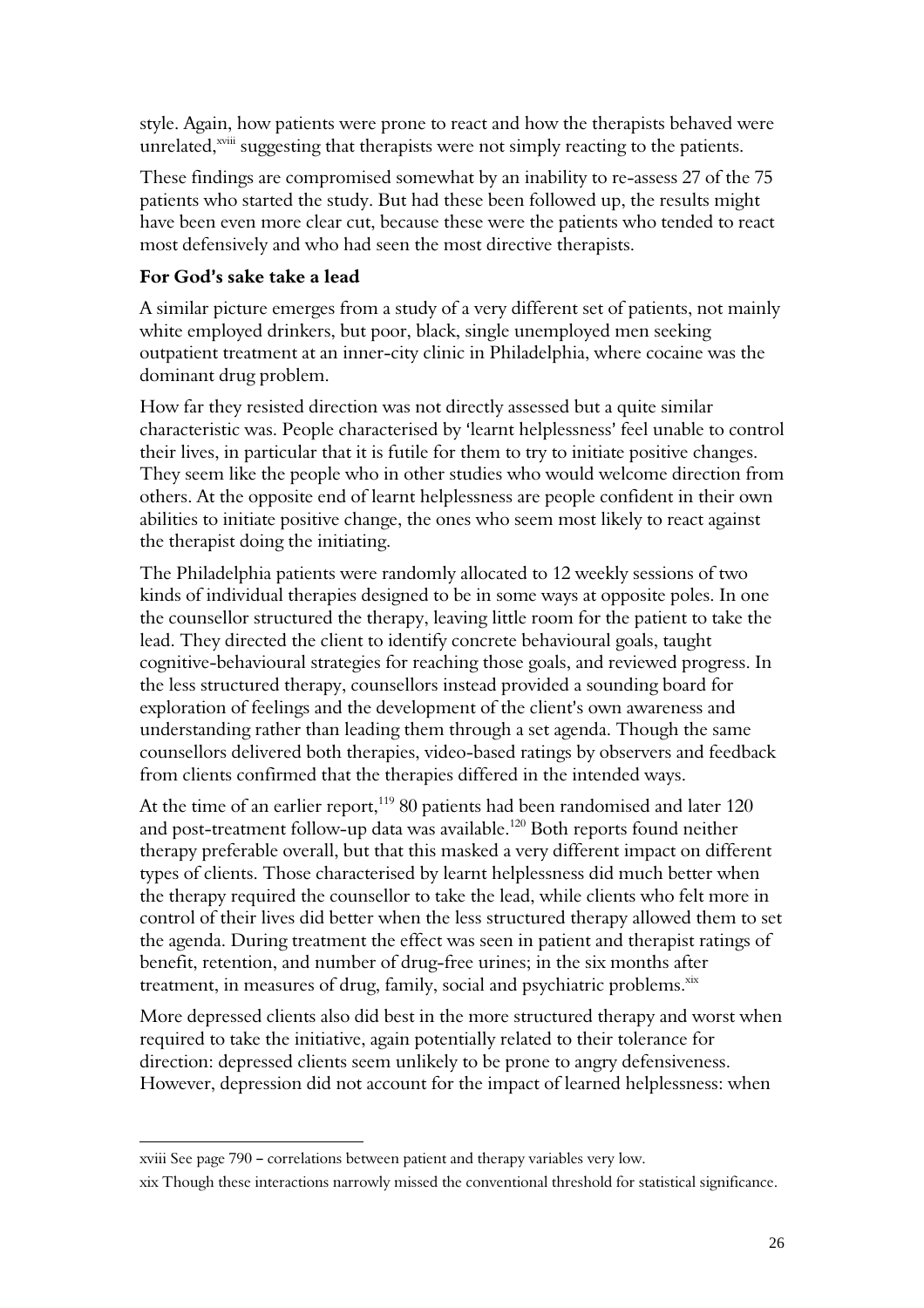depression was statistically 'evened out', learned helplessness remained just as or even more significant.

By the time of a third report, $121\,143}$  clients had been recruited to the study but the results seen earlier still held up. $122$  The main reservation over this study is a low follow-up rate, just 85 of the 120 patients in the most relevant of the reports, $^{123}$  a shortfall attributed to the indigent nature of the caseload.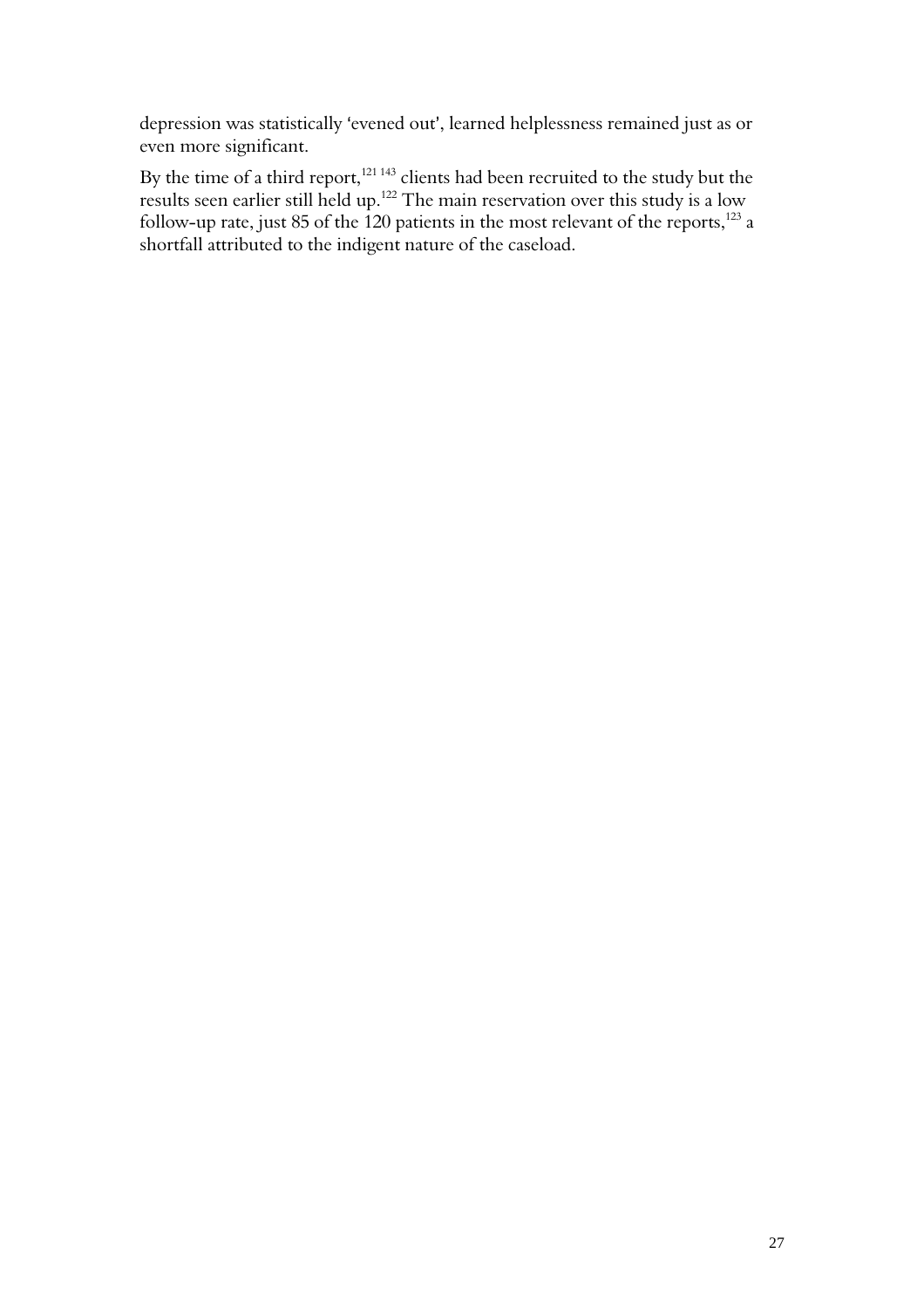# A message from Albuquerque

Comments from Bill Miller on an earlier draft of this review

#### Something going on with the therapists

One of the puzzles in our meta-analysis of 72 studies<sup>124</sup> is the substantial variability of effect sizes for motivational interviewing across sites and studies. The same also seems to be true for therapists within the same study. In the largest study of therapist effects,<sup>125</sup> we found substantial differences attributable to therapists after controlling for sites and patient characteristics. The spread was clearest with motivational therapy.

These therapists had been trained together, intensively supervised for fidelity, used the same manual, and yet a large determinant of a patient's outcome was still the therapist to whom they had been assigned. At the same time, I continue to be surprised at how robust motivational interviewing seems to be  $-$  interventionists can receive relatively modest training and still produce effects. Anyhow, there is something going on in the delivery of motivational interviewing that affects outcomes, and clearly it is not just differences in patient populations.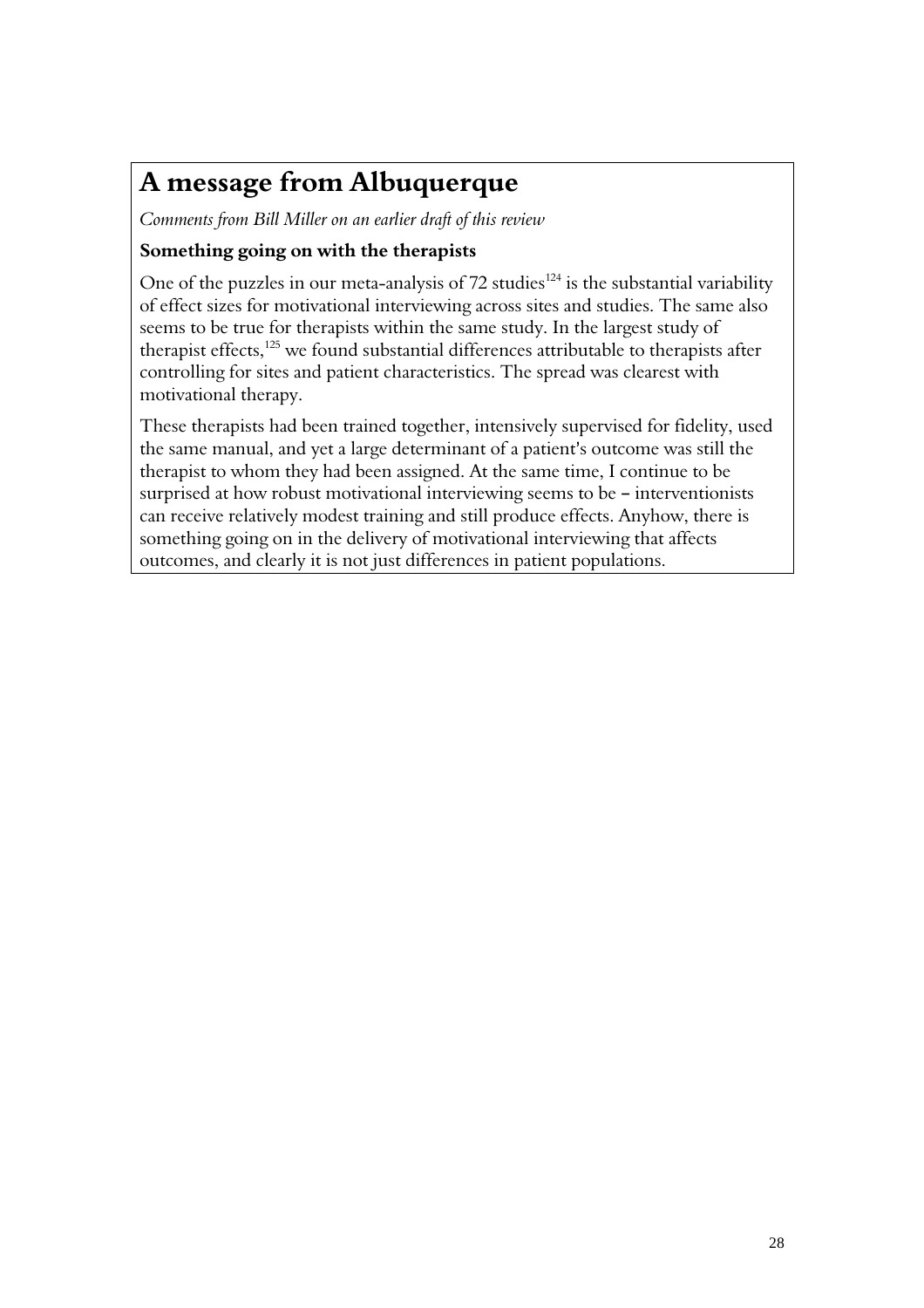# Making it more concrete

Though the best known, motivational interviewing is not the only way to boost the motivation of offenders ordered in to treatment. Alternative methods have been devised specifically tailored to criminal justice settings and populations where group formats and mandatory procedures are the norm and the 'clients' are often poorly educated offenders unsused to the abstract, verbal explorations involved in motivational interviewing.

The most persistent and systematic attempt to engineer such interventions has been undertaken by the 'Cognitive Enhancements for the Treatment of Probationers' (CETOP) project in Texas. The same research team from the Texas Christian University is now helping England's National Treatment Agency trial similar enhancements.<sup>126</sup> Though informed by motivational principles among others, their interventions attempt to enhance "readiness" for treatment more broadly, seen as consisting of knowledge of what it takes to change, the personal and external resources needed to do so, self-confidence in the ability to change, and willingness to accept and even welcome the process and consequences of implementing change. The aim is to lead participants to construct their own reasons for engaging in treatment beyond simply having to do so because a judge has ordered them, and then to bolster the knowledge and resources needed to make the most of the experience, countering the jaundiced view of treatment and the lack of selfconfidence typical of offender populations.

In terms of delivery methods, the emphasis is on engaging, hands-on, practical activities and 'games' requiring only basic reading and verbal skills. These must be capable of being conducted in the group formats typical of criminal justice settings and easily integrated in to existing programmes - one reason for development of detailed manuals and ready-made or easily reproduced resource materials, and for the creation of a set of compatible but self-contained intervention modules which services can 'plug in' without disrupting the main programme. Though these can be used as provided there is also the opportunity to customise and add to the materials.

#### Helps less intellectual offenders

To date research on these interventions has found gains in indices of engagement with treatment and expectations of post-treatment success but no study has yet extended far enough to test whether there are also post-treatment improvements in substance use problems. The impacts were modest, but so too was the investment in the major studies, the training occupied at most eight out of about  $720<sup>xx</sup>$  hours of programming. Importantly, there were indications that, as expected, it particularly helped less well educated offenders and those averse to having think things through without the concrete, engaging supports provided by the training.

In an early study, offenders on probation who were being treated in a residential programme were required to complete a task listing the negative consequences of drug use and the positives of abstinence.<sup>127</sup> As long as this was done after they had

xx 45 hours per week for 16 weeks.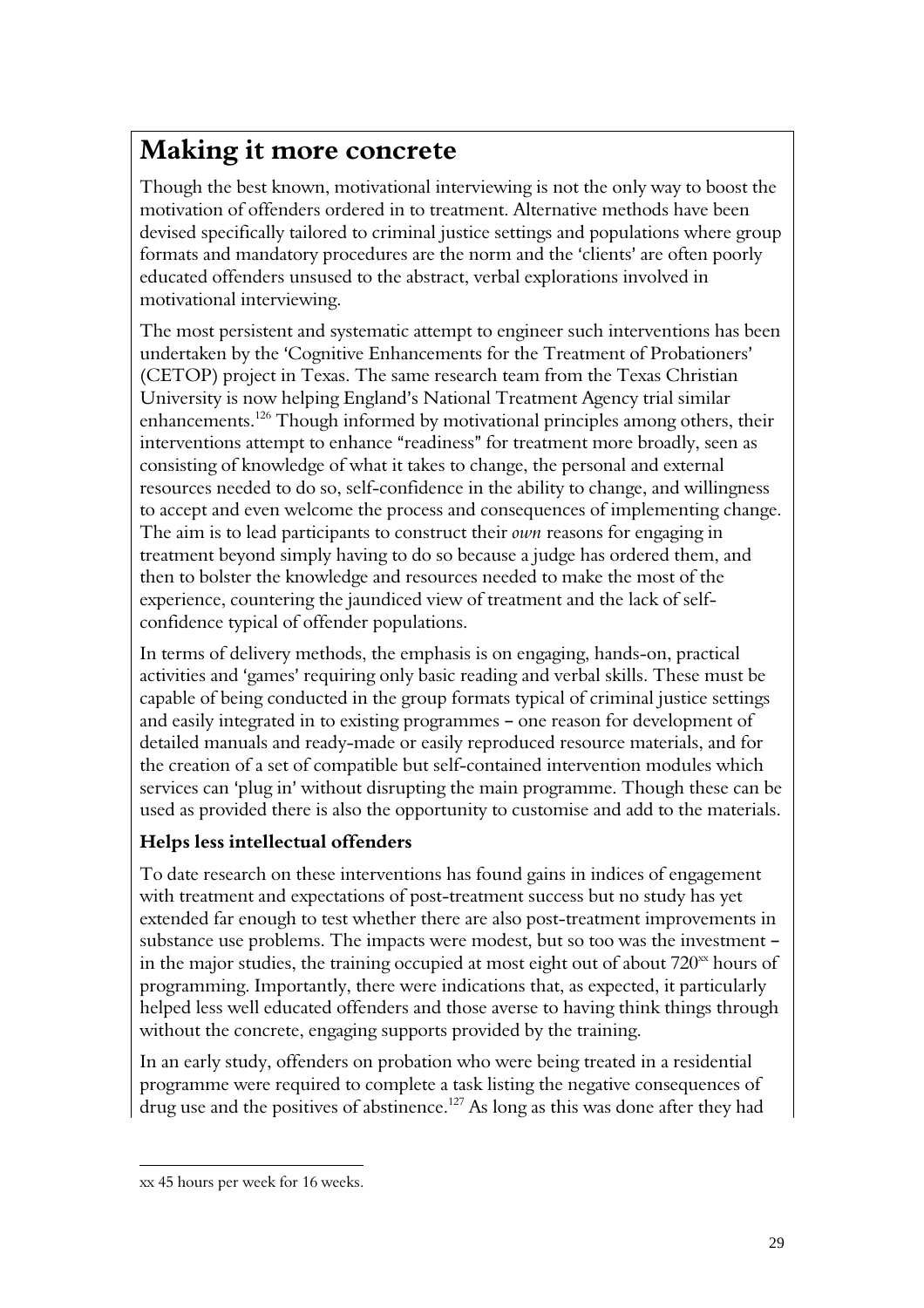time to come to terms with the new regime (after a month rather than ten days), the result was to heighten indices of motivation.

Under the CETOP banner, the approach became far more sophisticated. The main test bed was a substance misuse therapeutic community at a community prison in Mansfield, Texas. Residents live at the centre in communities of 30–40 residents for four months of intensive therapy, training and education followed by nonresidential support. $\frac{128}{129}$  Residents are mainly offenders ordered there because they have violated their parole or probation order due to (or at least in association with) substance use problems. Though typically with a history drug-related offending, as a whole their drug use before starting treatment was less severe than among people seeking treatment voluntarily. $^{\rm xxii}$ 

The first CETOP study involved 500 offenders admitted to the 16 communities in 1996 and 1997. A randomly selected eight of the communities continued with normal procedures. In the other eight these were supplemented by four, two-hour "readiness training" sessions conducted in the fourth and fifth weeks of the programme.

In the first the offenders completed the Tower of Strengths exercise and Weekly Planner. In the second they played the *Downward Spiral* board game and drew 'maps' of the personal changes they have already made or wish to make. During the third session they were guided through the development of a Personal Action List to help them take on a positive view of treatment and identify important actions that they can take during their stay. The final session addressed ways to make the most of treatment by providing a set of techniques for enhancing memory and improving performance on cognitive or physical tasks.

Eight weeks into the programme (so two or three weeks after completing readiness training) residents in the communities which had undergone the training were more likely to see themselves and their co-residents as actively engaged in treatment, to be positive about their communities, to see their counsellors as helpful, caring and effective, and to value the community meetings which focused on substance abuse issues.<sup>130</sup> <sup>131</sup> Unexpectedly, measures reflecting the degree to which residents experienced each other as supportive and trustworthy people and a positive influence were unaffected<sup>132</sup> and the training was no more effective for the residents who were presumably most in need of it, the ones who at the start were least committed to treatment, a result which could have been due to the generally low commitment of the entire caseload.<sup>133</sup> But, as expected, these concrete supports to thinking through why treatment was needed and how to make the most of it were most helpful for the last well educated offenders.<sup>134</sup> When the sample was divided into those who had or had not gone further than tenth grade at school, only the group who had not reacted more positively to the training than to normal procedures. Asked to compare how they felt two or three weeks after the training to how they felt on entering the centre, they saw themselves as felt now more motivated to engage in treatment, confident that they would do so and get something positive out of it, and more motivated and confident that they could

xxi For a further three months in the first sample and two weeks in the second. xxii In the first sample at most 38% used cocaine or heroin daily.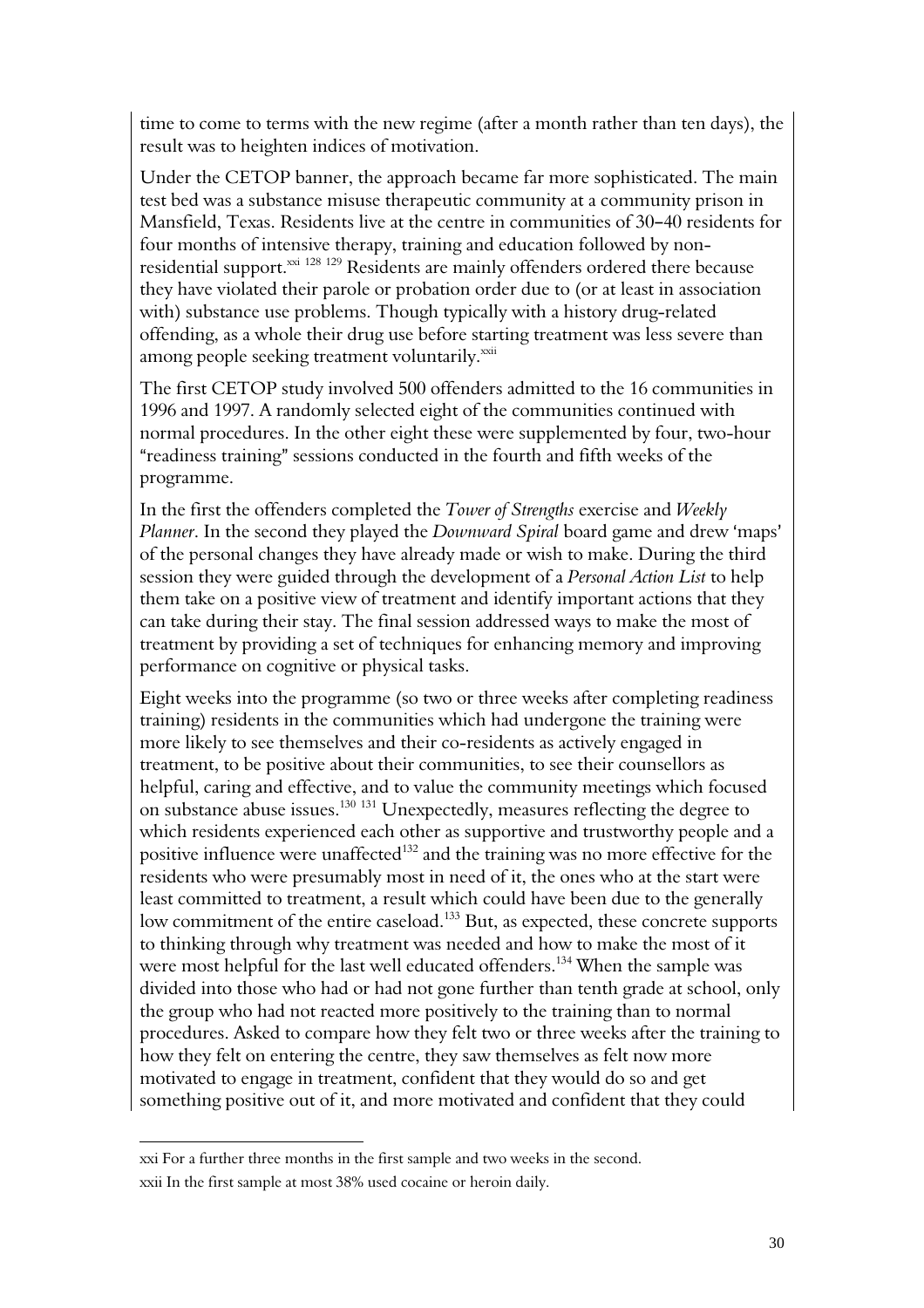resist relapse to drinking or drug use. It was the reactions of the less well educated residents which on these measures created an overall advantage for the communities which had received the training.

In all these reports, though training was applied to entire communities of 30-40 residents,<sup>135</sup> the analysis of its effects was done in terms of how each individual responded rather than how each community had responded - a mismatch which risks overestimating the statistical significance of the findings.<sup>136</sup> At the same time, applying the training to entire communities which retained the same residents throughout the four months maximised the chances of influencing the therapeutic environment. The resultant effects were not large but they were consistently positive.

By the time of the second study (of residents admitted in 2000-2001), each of the centre's six communities took in batches of four or five offenders a month,<sup>137</sup> and it was these batches who were randomly allocated to receive readiness training or not rather than an entire community.<sup>138</sup> Perhaps for these reason and perhaps too because the sample (at most 210 residents) was smaller, significant overall impacts from the training (now reduced to three sessions) were few. Towards the end of the residential phase they were apparent in higher ratings of how far each resident felt their motivation to get involved in treatment and resist drug use or infection risk had increased since entering the programme.<sup>139</sup> In relation to the same issues their confidence too had increased more but not significantly so while there were no significant differences in the same measures taken at the middle of the residential phase or during aftercare.

This report was restricted to the 146 participants still in aftercare at the time the last measures were taken. Another taking in all 210 residents in the sample found no overall benefits from the training in their perceptions of how involved they were in treatment, whether they were disruptive or a bad influence, how much they cared for their fellow residents, or their expectations of success on leaving the programme.<sup>140</sup> This was the case for measures taken at the middle and the end of the residential phase and remained so even for the roughly half of the residents who had not graduated from their high schools, failing to duplicate the benefits for poorly educated offenders seen in the first study.

However, significant gains on all these measures did emerge when the residents were split into those who saw thinking things through and learning new ways as a chore versus those who welcomed 'hard thinking' work. The training had particularly helped those more averse to hard thinking, presumably because its engaging, concrete activities provided the supports they needed to get to grips with their situation and with treatment without having to think things through in ways they found hard to do. Though not large, several of the differences were statistically significant and the overall pattern of the findings from these residents was more positive after training, a pattern not seen among the other residents less in need of such supports.

When Mansfield moved to an outpatient programme, the study transferred to Wilmer in Texas which where a centre provides six months of residential treatment to offenders on probation. As yet unpublished findings indicate that the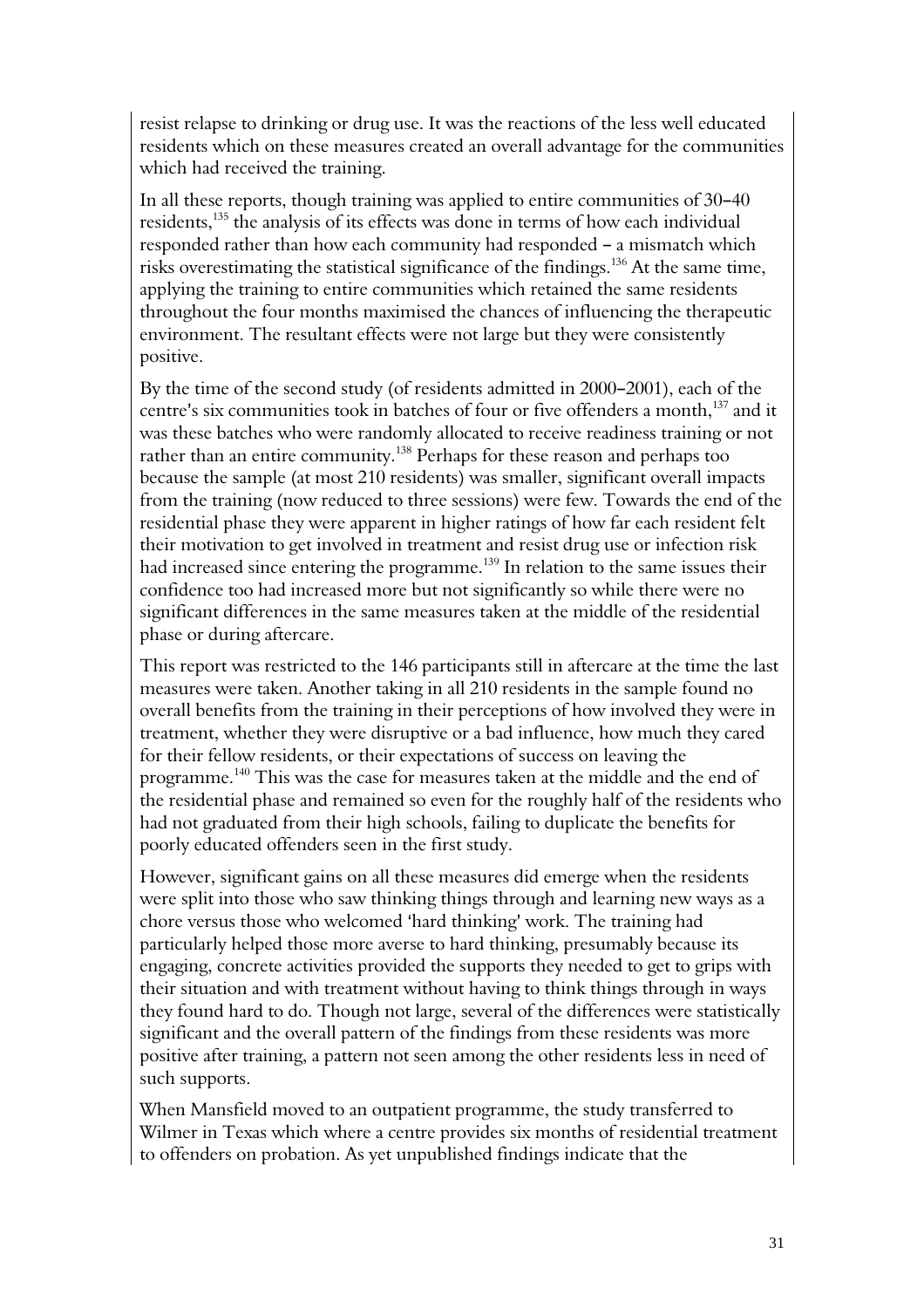interventions improved residents' ratings of their counsellors and of the programme.<sup>141</sup>

#### Key exercises and games

 $\overline{a}$ 

During the Tower of Strengths exercise, participants leaf through a pack of 60 cards each with a word or phrase describing a personal strength from six 'suits': social (eg, friendly); behavioral/physical (eg, musical); motivational (eg, determined); cognitive (eg, organized); emotional (eg, good sense of humor); and spiritual/philosophical (eg, ethical).<sup>142</sup> They choose ten of their existing strengths and five they'd like to have and slot these into the tower of strengths diagram. Then this is used to structure a small group discussion exploring the importance of these attributes and how they can used and developed to improve one's situation.

In the Weekly Planner exercise each individual selects seven inspirational quotes from a pack of 87 quote cards, one for each day of the week. The trainer asks participants to select quotes relevant to their goals and to attach these to particularly relevant days before a group discussion of what the quotes mean and how they can help. The quotes are entered on to the individual's personal weekly planner to be referred to each day.

The Downward Spiral board game is intended to motivate players by engagingly facing them with the potential consequences of continued substance abuse without being directly confrontational.<sup>143</sup> Five or six participants take on the roles of people committed to a life of substance abuse. Players move across a board filled with potential downfalls related to family, health, friendships, finances, self-esteem, and legal consequences, described on cards which players collect. The aim is to be the last player alive. Due to substance abuse, throughout the game players lose social support, health, money, and their sense of self-value. Just staying alive becomes more challenging the longer the player stays in the game.

<sup>1</sup> Miller W.R. (Consensus Panel Chair). "Integrating motivational approaches into treatment programs." In: Enhancing motivation for change in substance abuse treatment. US Department of Health and Human Services [etc], 1999.

<sup>2</sup> Wells-Parker E. et al "Enhancing the effectiveness of traditional interventions with drinking drivers by adding brief individual intervention components." Journal of Studies on Alcohol: 2002, 63(6), p.  $655 - 664.$ 

<sup>3</sup> Project MATCH Research Group. "Matching alcoholism treatments to client heterogeneity: Project MATCH three-year drinking outcomes." Alcoholism: Clinical and Experimental Research: 1998, 22 (6), p. 1300-1311.

<sup>4</sup> Waldron H.B. et al. "Client anger as a predictor of differential response to treatment." In: Longabaugh R. et al, eds. Project MATCH hypotheses: results and causal chain analyses. US Department of Health and Human Services, 2001, p.134-148.

<sup>5</sup> Karno M.P. et al. "What do we know? Process analysis and the search for a better understanding of Project MATCH's anger-by-treatment matching effect." Journal of Studies on Alcohol: 2004, 65(4), p. 501-512.

<sup>6</sup> Karno M.P. et al. "Less directiveness by therapists improves drinking outcomes of reactant clients in alcoholism treatment." Journal of Consulting and Clinical Psychology: 2005, 73(2), p. 262-267.

<sup>7</sup> Karno M.P. et al. "Interactions between psychotherapy procedures and patient attributes that predict alcohol treatment effectiveness: a preliminary report." Addictive Behaviors: 2002, 27, p. 779-797.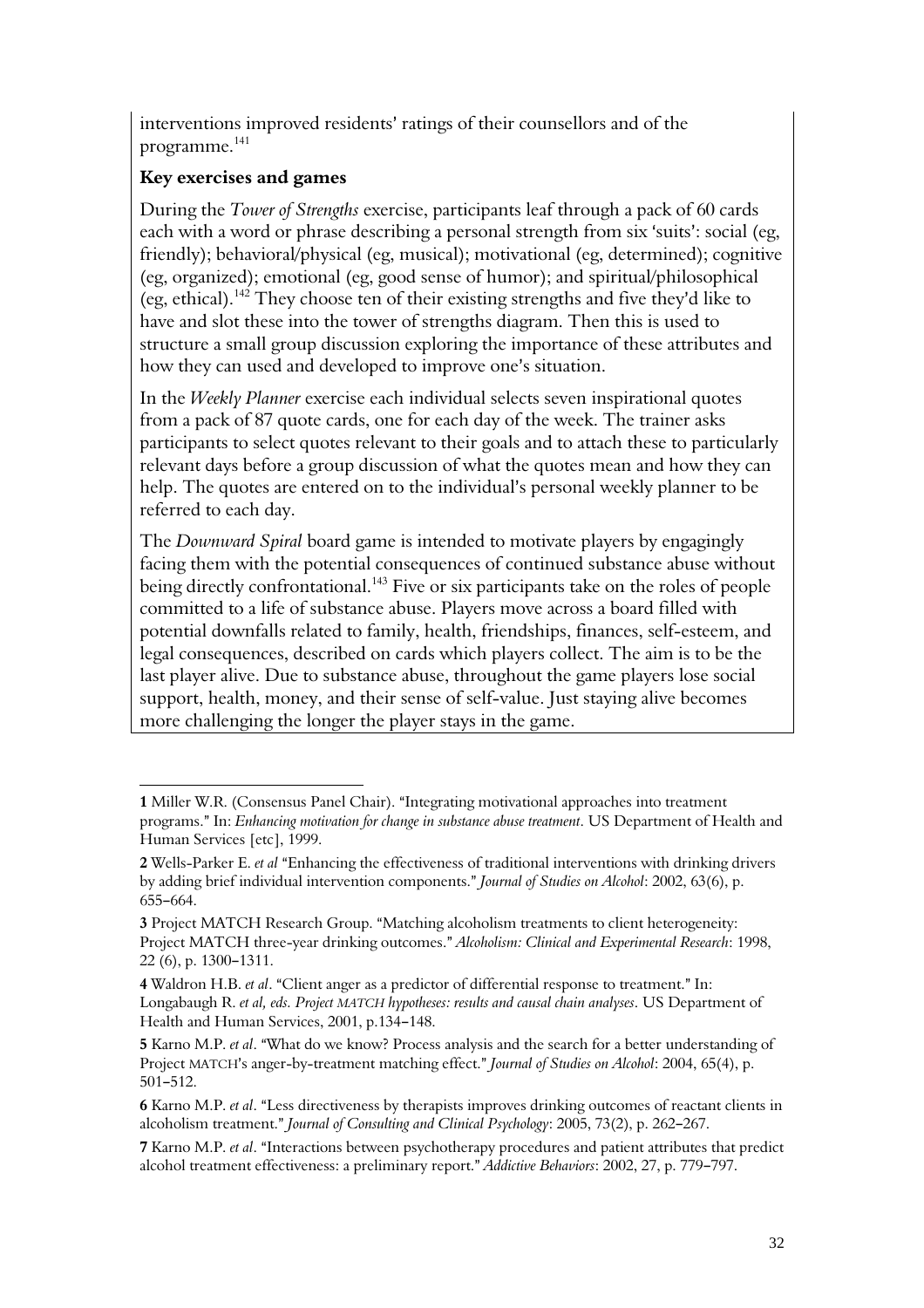8 Gottheil E. et al. "Effectiveness of high versus low structure individual counseling for substance abuse." American Journal on Addictions: 2002, 11, p. 279-290.

9 Thornton C.C. et al. "High- and low-structure treatments for substance dependence: role of learned helplessness." American Journal of Drug and Alcohol Abuse: 2003, 29(3), p. 567–584.

10 Nochajski T.H. et al. "Use of motivational interviewing to engage and retain DWI offenders in treatment." Paper presented at ICADTS (International Council on Alcohol, Drugs and Traffic Safety) Conference, 2000.

11 Stein L.A.R. et al. "Motivational interviewing and relapse prevention for DWI: a pilot study." Journal of Drug Issues: 2002, 32(4), p. 1051-1070.

12 Muck R. "An overview of the effectiveness of adolescent substance abuse treatment models." Youth & Society: 2001, 33(2), p. 143-168.

13 Flanzer J. "The status of health services research on adjudicated drug-abusing juveniles: selected findings and remaining questions." Substance Use and Misuse:  $2005$ ,  $40(7)$ , p. 887-911.

14 Winters K.C. "Treating adolescents with substance use disorders: an overview of practice issues and treatment outcome." Substance Abuse: 1999, 20(4),

15 Flanzer I. "The status of health services research on adjudicated drug-abusing juveniles: selected findings and remaining questions." Substance Use and Misuse:  $2005, 40(7)$ , p. 887–911.

16 Lawendowski Aubrey L. Motivational interviewing with adolescents presenting for outpatient substance abuse treatment. University of New Mexico, 1998.

In some sources this document is attributed to Aubrey L.L.

 $\overline{a}$ 

17 "Integrating motivational approaches into treatment programs." In: Miller W.R. (Consensus Panel Chair). Enhancing motivation for change in substance abuse treatment. Treatment Improvement Protocol (TIP) Series 35. US Department of Health and Human Services etc, 1999.

18 Miller W.R. Motivational interviewing. Motivational enhancement therapy. University of New Mexico, 2004. http://casaa.unm.edu/projects/mimet.html.

19 Miller W.R. Psychological treatment for alcohol abuse/alcoholism. Examples of research answers to six practical questions. www2.apa.org/ppo/miller5205.ppt, 14 September 2005.

20 Burke B.L. et al. "The efficacy of motivational interviewing: a meta-analysis of controlled clinical trials." Journal of Consulting and Clinical Psychology: 2003, 71(5), p. 843-861.

21 Dunn C. et al. "The use of brief interventions adapted from motivational interviewing across behavioral domains: a systematic review." Addiction: 2001, 96(12), p. 1725-1742.

22 Zweben A. et al. "Motivational interviewing and treatment adherence." In: Miller W.R. et al, eds. Motivational interviewing: preparing people to change addictive behaviour. New York: Guilford Press, 2002, p. 299-319.

23 "Integrating motivational approaches into treatment programs." In: Miller W.R. (Consensus Panel Chair). Enhancing motivation for change in substance abuse treatment. Treatment Improvement Protocol (TIP) Series 35. US Department of Health and Human Services etc, 1999.

24 Lawendowski Aubrey L. Motivational interviewing with adolescents presenting for outpatient substance abuse treatment. University of New Mexico, 1998.

In some sources this document is attributed to Aubrey L.L.

25 Lawendowski Aubrey L. Motivational interviewing with adolescents presenting for outpatient substance abuse treatment. University of New Mexico, 1998.

In some sources this document is attributed to Aubrey L.L.

26 Lawendowski Aubrey L. Motivational interviewing with adolescents presenting for outpatient substance abuse treatment. University of New Mexico, 1998.

In some sources this document is attributed to Aubrey L.L.

27 Lawendowski Aubrey L. Motivational interviewing with adolescents presenting for outpatient substance abuse treatment. University of New Mexico, 1998.

In some sources this document is attributed to Aubrey L.L.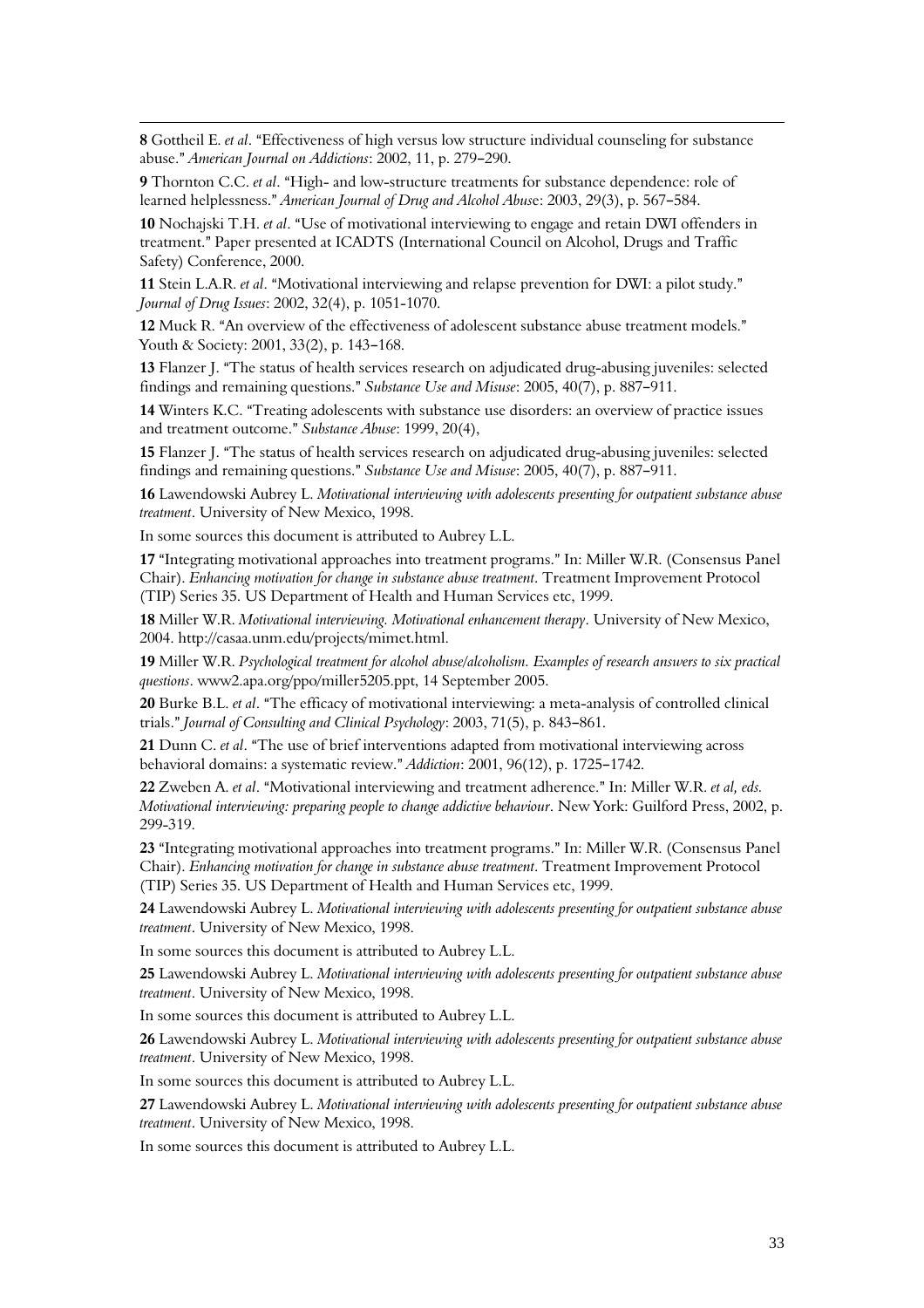28 Lawendowski Aubrey L. Motivational interviewing with adolescents presenting for outpatient substance abuse treatment. University of New Mexico, 1998.

In some sources this document is attributed to Aubrey L.L.

 $\overline{a}$ 

29 Dunn C. et al. "The use of brief interventions adapted from motivational interviewing across behavioral domains: a systematic review." Addiction: 2001, 96(12), p. 1725-1742.

30 Dunn C. et al. "The use of brief interventions adapted from motivational interviewing across behavioral domains: a systematic review." Addiction: 2001, 96(12), p. 1725–1742.

31 Lawendowski Aubrey L. Motivational interviewing with adolescents presenting for outpatient substance abuse treatment. University of New Mexico, 1998.

In some sources this document is attributed to Aubrey L.L.

32 Lawendowski Aubrey L. Motivational interviewing with adolescents presenting for outpatient substance abuse treatment. University of New Mexico, 1998.

In some sources this document is attributed to Aubrey L.L.

33 Dunn C. et al. "The use of brief interventions adapted from motivational interviewing across behavioral domains: a systematic review." Addiction: 2001, 96(12), p. 1725-1742.

34 Lawendowski Aubrey L. Motivational interviewing with adolescents presenting for outpatient substance abuse treatment. University of New Mexico, 1998.

In some sources this document is attributed to Aubrey L.L.

35 Burke B.L. et al. "The efficacy of motivational interviewing: a meta-analysis of controlled clinical trials." Journal of Consulting and Clinical Psychology:  $2003$ ,  $71(5)$ , p. 843-861.

36 Lawendowski Aubrey L. Motivational interviewing with adolescents presenting for outpatient substance abuse treatment. University of New Mexico, 1998.

In some sources this document is attributed to Aubrey L.L.

37 Zweben A. et al. "Motivational interviewing and treatment adherence." In: Miller W.R. et al, eds. Motivational interviewing: preparing people to change addictive behaviour. New York: Guilford Press, 2002, p. 299-319.

38 Battjes R.J. et al. "Predicting retention of adolescents in substance abuse treatment." Addictive Behaviors: 2004, 29(5), p. 1021-1027.

39 Battjes R.J. et al. "Evaluation of a group-based substance abuse treatment program for adolescents." Journal of Substance Abuse Treatment: 2004, 27(2), p. 123-134.

40 Battjes R.J. et al. "Evaluation of a group-based substance abuse treatment program for adolescents." Journal of Substance Abuse Treatment: 2004, 27(2), p. 123-134.

41 Katz E.C. et al. Group-based outpatient treatment for adolescent substance abuse.

42 Battjes R.J. et al. "Evaluation of a group-based substance abuse treatment program for adolescents." Journal of Substance Abuse Treatment: 2004, 27(2), p. 123-134.

43 Katz E.C. et al. Group-based outpatient treatment for adolescent substance abuse.

44 Battjes R.J. et al. "Predicting retention of adolescents in substance abuse treatment." Addictive Behaviors: 2004, 29(5), p. 1021-1027.

45 Personal communication with Dr Michael Gordon, July 2004.

46 Personal communication with Dr Michael Gordon, July 2004.

47 Battjes R.J. et al. "Evaluation of a group-based substance abuse treatment program for adolescents." Journal of Substance Abuse Treatment: 2004, 27(2), p. 123-134.

48 Battjes R.J. et al. "Predicting retention of adolescents in substance abuse treatment." Addictive Behaviors: 2004, 29(5), p. 1021-1027.

49 Battjes R.J. et al. "Evaluation of a group-based substance abuse treatment program for adolescents." Journal of Substance Abuse Treatment: 2004, 27(2), p. 123-134.

50 Amrhein P.C. et al. "Client commitment language during motivational interviewing predicts drug use outcomes." Journal of Consulting and Clinical Psychology: 2003, 71(5), p. 862-878.

51 Battjes R.J. et al. "Evaluation of a group-based substance abuse treatment program for adolescents." Journal of Substance Abuse Treatment: 2004, 27(2), p. 123-134.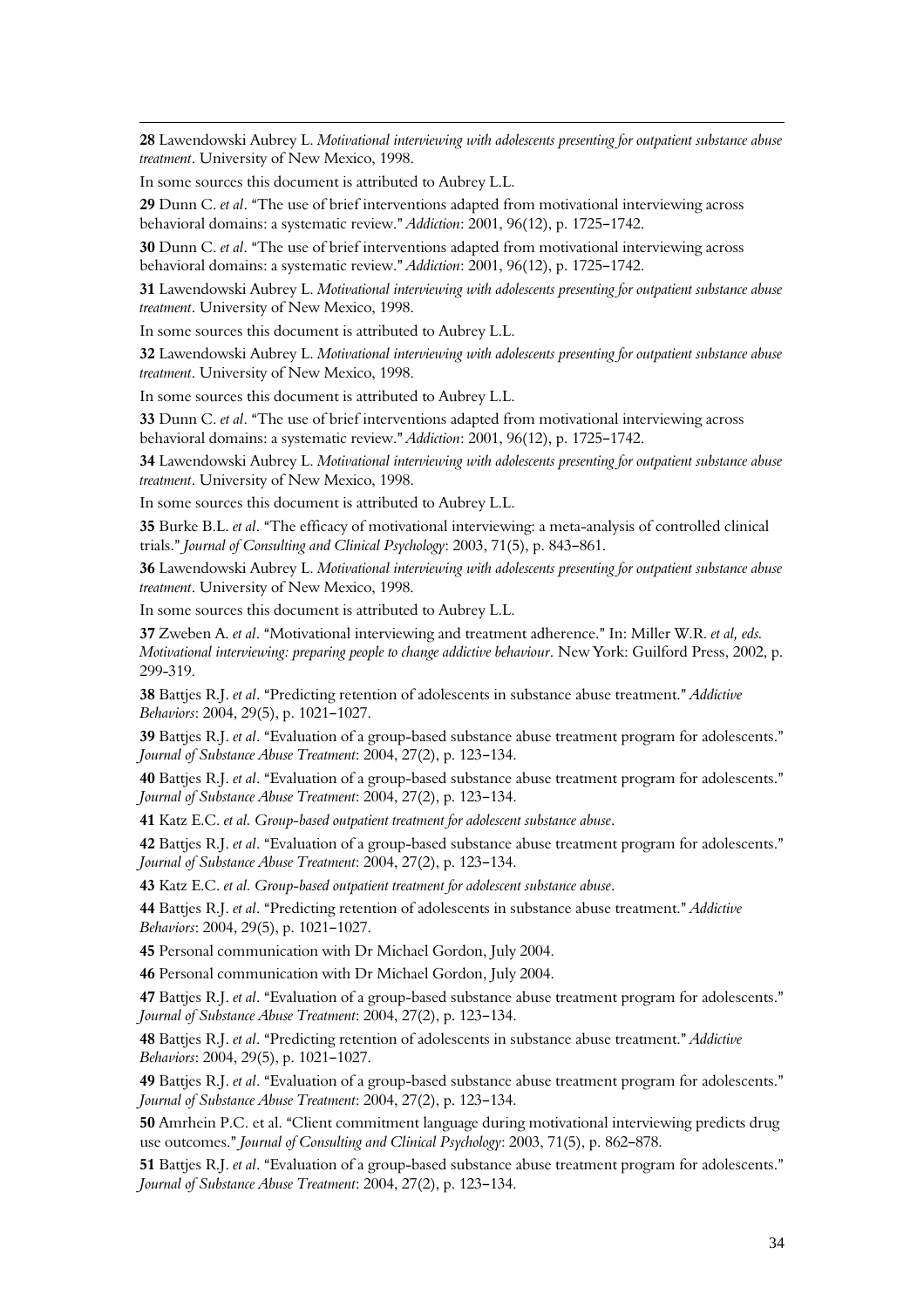52 Katz E.C. et al. Group-based outpatient treatment for adolescent substance abuse. 2003. 5163 8.1NS

 $\overline{a}$ 

53 Batties R.J. et al. "Evaluation of a group-based substance abuse treatment program for adolescents." Journal of Substance Abuse Treatment:  $2004$ ,  $27(2)$ , p.  $123-134$ .

54 Batties R.J. et al. "Predicting retention of adolescents in substance abuse treatment." Addictive Behaviors: 2004, 29(5), p. 1021-1027.

55 Battjes R.J. et al. "Evaluation of a group-based substance abuse treatment program for adolescents." Journal of Substance Abuse Treatment: 2004, 27(2), p. 123-134.

56 Sinha R. et al. "Engaging young probation-referred marijuana-abusing individuals in treatment: a pilot trial." American Journal on Addictions: 2003, 12(4), p. 314-323.

57 Diamond G. et al. "Five outpatient treatment models for adolescent marijuana use: a description of the Cannabis Youth Treatment Interventions." Addiction: 2002, 97(Suppl. 1), p. 70-83.

58 Dennis M. et al. "The Cannabis Youth Treatment (CYT) experiment: rationale, study design and analysis plans." Addiction: 2002, 97(Suppl. 1), p. 16-34.

59 Diamond G. et al. "Five outpatient treatment models for adolescent marijuana use: a description of the Cannabis Youth Treatment Interventions." Addiction: 2002, 97(Suppl. 1), p. 70-83.

60 Dennis M. et al. "The Cannabis Youth Treatment (CYT) Study: main findings from two randomized trials." Journal of Substance Abuse Treatment: 2004, 27(3), p. 197-213.

61 French M.T. et al. "Outpatient marijuana treatment for adolescents. Economic evaluation of a multisite field experiment." Evaluation Review: 2003, 27(4), p. 421-459.

62 Godley S.H. et al. "Thirty-month relapse trajectory cluster groups among adolescents discharged from out-patient treatment." Addiction: 2004, 99 (Suppl. 2), p. 129-139.

63 Godley S.H. et al. "Thirty-month relapse trajectory cluster groups among adolescents discharged from out-patient treatment." Addiction: 2004, 99 (Suppl. 2), p. 129-139.

64 Dennis M.L. Developing effective drug treatment for adolescents: results from the Cannabis Youth Tratment (CYT) trials. Poster presentation, ASAM Annual Confernce, April 2004, Washington.

65 Dennis M. et al. "The Cannabis Youth Treatment (CYT) Study: main findings from two randomized trials." Journal of Substance Abuse Treatment: 2004, 27(3), p. 197-213. Appendix available from www.chestnut.org/li.

66 Dennis M.L. Developing effective drug treatment for adolescents: results from the Cannabis Youth Tratment (CYT) trials. Poster presentation, ASAM Annual Confernce, April 2004, Washington.

67 Dennis M. et al. "The Cannabis Youth Treatment (CYT) Study: main findings from two randomized trials." Journal of Substance Abuse Treatment: 2004, 27(3), p. 197-213.

68 Godley S.H. et al. "Thirty-month relapse trajectory cluster groups among adolescents discharged from out-patient treatment." Addiction: 2004, 99 (Suppl. 2), p. 129-139.

69 Stephens R.S. et al. "Comparison of extended versus brief treatments for marijuana use." Journal of Consulting and Clinical Psychology: 2000, 68(5), p. 898-908.

70 Tims F.M. et al. "Characteristics and problems of 600 adolescent cannabis abusers in outpatient treatment." Addiction: 2002, 97(Suppl. 1), p. 46-57.

71 French M.T. et al. "Outpatient marijuana treatment for adolescents. Economic evaluation of a multisite field experiment." Evaluation Review: 2003, 27(4), p. 421-459.

72 Dennis M.L. Developing effective drug treatment for adolescents: results from the Cannabis Youth Tratment (CYT) trials. Poster presentation, ASAM Annual Conference, April 2004, Washington.

73 Godley S.H. et al. "Thirty-month relapse trajectory cluster groups among adolescents discharged from out-patient treatment." Addiction: 2004, 99 (Suppl. 2), p. 129-139.

74 Carroll K.M. *et al.* "Motivational interviewing to enhance treatment initiation in substance abusers: an effectiveness study." American Journal on Addictions: 2001, 10, p. 335-339.

75 Carroll K.M. et al. "Connecticut partnership targets substance-abusing parents." Science and Practice Perspectives: July 2002, p. 49-53.

76 Carroll K.M. et al. "Connecticut partnership targets substance-abusing parents." Science and Practice Perspectives: July 2002, p. 49-53.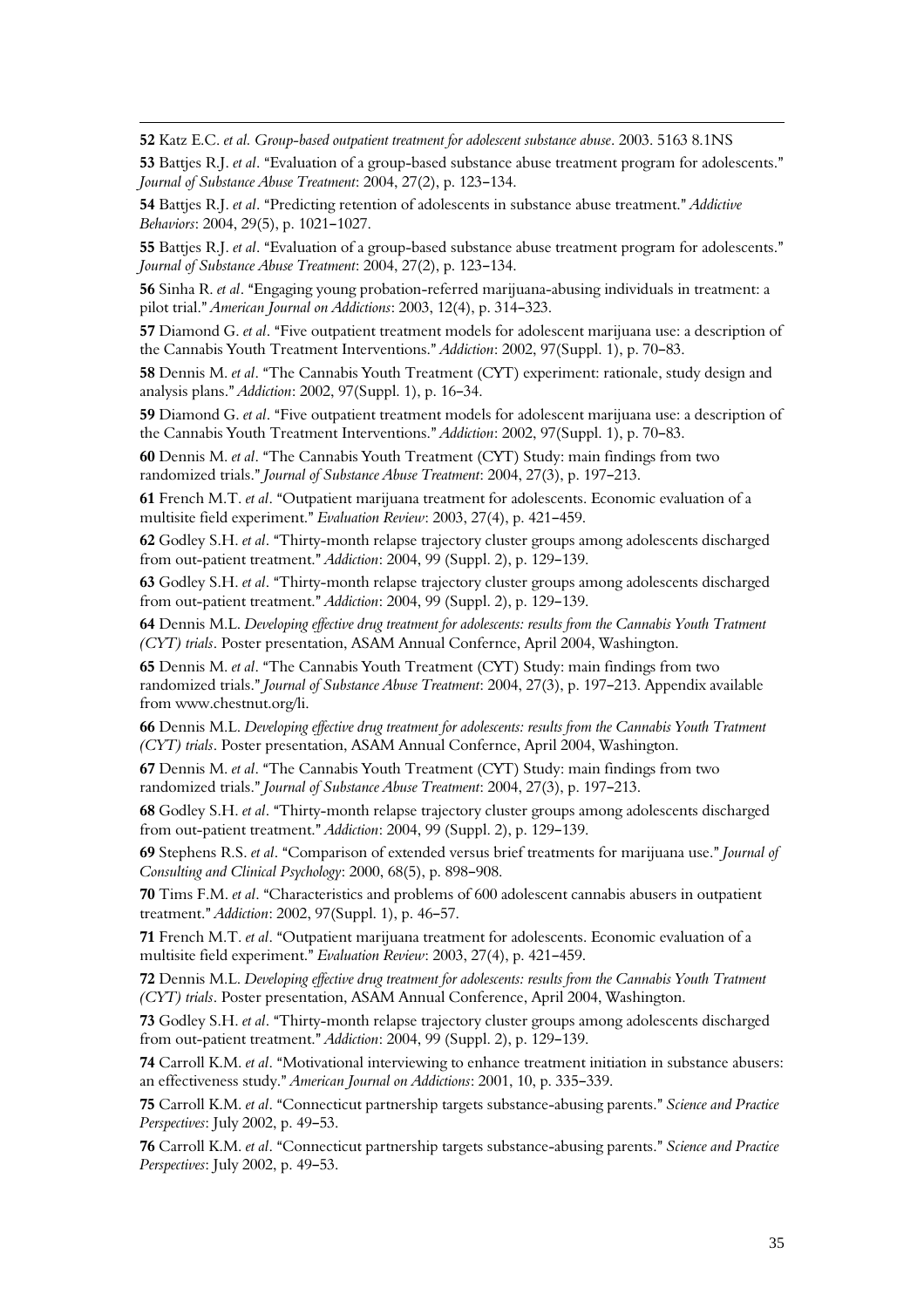77 Carroll K.M. *et al.* "Motivational interviewing to enhance treatment initiation in substance abusers: an effectiveness study." American Journal on Addictions: 2001, 10, p. 335-339.

 $\overline{a}$ 

78 Carroll K.M. et al. "Connecticut partnership targets substance-abusing parents." Science and Practice Perspectives: July 2002, p. 49-53.

79 Mullins S.M. et al.  $*$ The impact of motivational interviewing on substance abuse treatment retention: a randomized control trial of women involved with child welfare." Journal of Substance Abuse Treatment: 2004, 27(1), p. 51-58.

80 Jones H.E. et al. "What if they do not want treatment?: lessons learned from intervention studies of non-treatment-seeking, drug-using pregnant women." American Journal on Addictions: 2004, 13(4), p.  $342 - 357$ .

81 Foote J. et al. "A group motivational treatment for chemical dependency." Journal of Substance Abuse Treatment: 1999, 17(3), p. 181-192.

82 Lincourt P. et al. "Motivational interviewing in a group setting with mandated clients: a pilot study." Addictive Behaviors: 2002, 27(3), p.381-391.

83 DiClemente C.C. *et al.* "A look inside treatment: therapist effects, the therapeutic alliance, and the process of intentional behavior change." In: Babor T.F. et al,. eds. Treatment matching in alcoholism. Cambridge University Press, 2002, p. 166-183.

84 Babor T.F. et al., eds. Treatment matching in alcoholism. Cambridge University Press, 2002, p. 166-183. See especially chapters 7 and 8. e

85 DiClemente C.C. et al. "A look inside treatment: therapist effects, the therapeutic alliance, and the process of intentional behavior change." In: Babor T.F. et al,. eds. Treatment matching in alcoholism. Cambridge University Press, 2002, p. 166-183.

86 Carroll K.M. et al. "Internal validity of Project MATCH treatments: discriminability and integrity." Journal of Consulting and Clinical Psychology: 1998, 66(2), p. 290-303.

87 Project MATCH Research Group. "Therapist effects in three treatments for alcohol problems." Psychotherapy Research: 1998 8, p. 455-474.

88 DiClemente C.C. et al. "A look inside treatment: therapist effects, the therapeutic alliance, and the process of intentional behavior change." In: Babor T.F. et al,. eds. Treatment matching in alcoholism. Cambridge University Press, 2002, p. 166-183.

89 Donovan D.M. et al. "Client satisfaction with three therapies in the treatment of alcohol dependence: results from Project MATCH." American Journal on Addictions: 2002, 11, p.291-307.

90 DiClemente C.C. et al. "A look inside treatment: therapist effects, the therapeutic alliance, and the process of intentional behavior change." In: Babor T.F. et al,. eds. Treatment matching in alcoholism. Cambridge University Press, 2002, p. 166-183.

91 Cutler R.B. et al. "Are alcoholism treatments effective? The Project MATCH data." BMC Public Health: 2005, 5:75.

92 Blatt S.J. et al. "Characteristics of effective therapists: further analyses of data from the National Institute of Mental Health Treatment of Depression Collaborative Research Program.." Journal of Consulting and Clinical Psychology: 1996, 64(6), p. 1276-1284.

93 Ablon J.S. "Validity of controlled clinical trials of psychotherapy: findings from the NIMH treatment of depression collaborative research program." American Journal of Psychiatry: 2002, 159, p. 775-783.

94 Ablon J.S. et al. "Psychotherapy process in the NIMH Collaborative Study." Journal of Consulting and Clinical Psychology: 1999, 67, p. 64-75.

95 Shaw B.F. et al. "Therapist competence ratings in relation to clinical outcome in cognitive therapy of depression. Journal of Consulting and Clinical Psychology: 1999, 67(6):, p. 837–846.

**96** Krupnick J.L. *et al* "The role of the therapeutic alliance in psychotherapy and pharmacotherapy outcome: Findings in the National Institute of Mental Health Treatment of Depression Collaborative Research Program." Journal of Consulting and Clinical Psychology: 1996, 64(3), p. 532-539.

97 Cooney N.L. et al. "Clinical and scientific implications of Project MATCH." In: Babor T.F. et al,. eds. Treatment matching in alcoholism. Cambridge University Press, 2002, p. 222-237.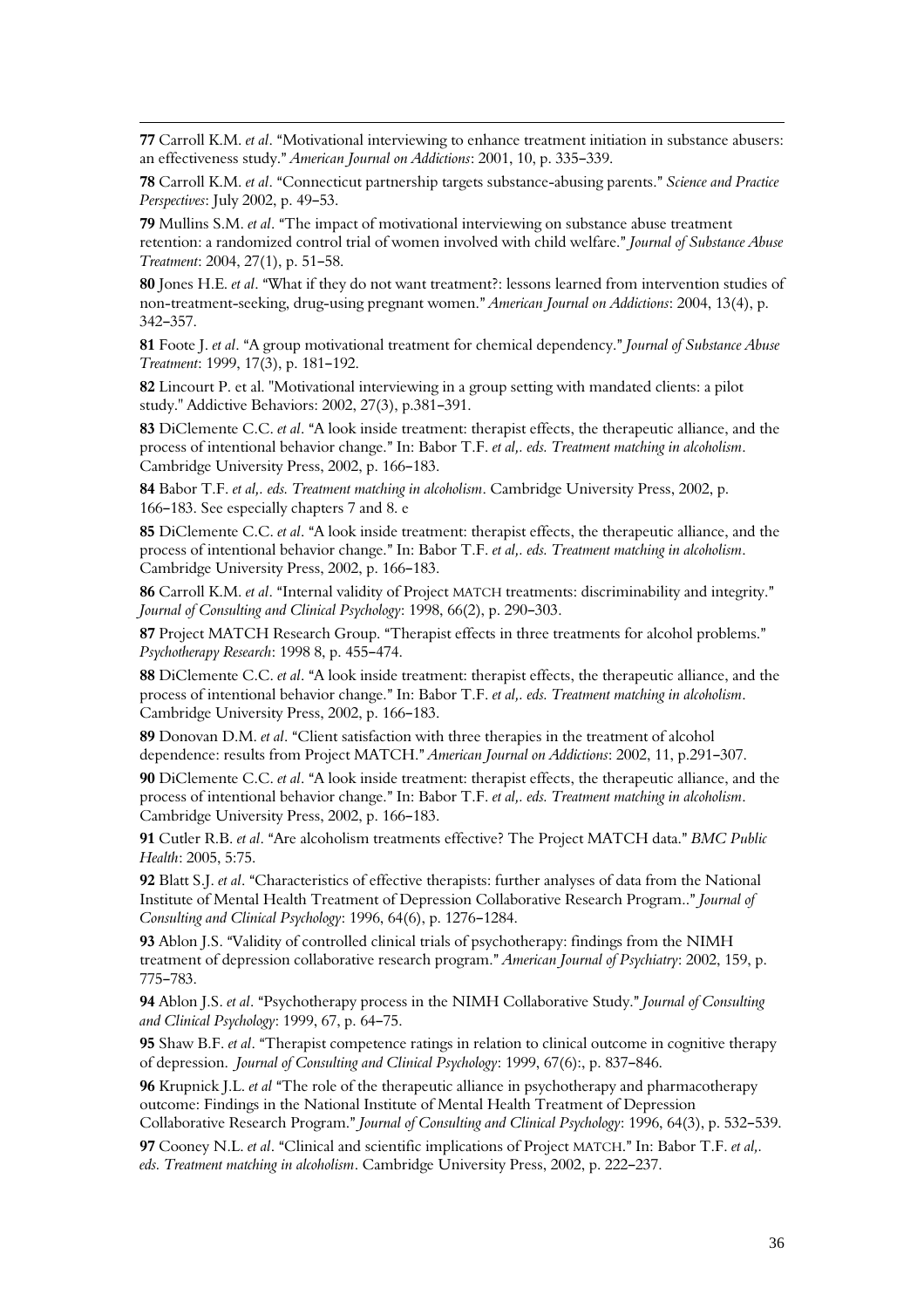98 Movers T.B. et al. "What makes motivational interviewing work? Therapist interpersonal skill as a predictor of client involvement within motivational interviewing sessions." Journal of Consulting and Clinical Psychology: in press, 2005.

 $\overline{a}$ 

99 Movers T.B. et al. "What makes motivational interviewing work? Therapist interpersonal skill as a predictor of client involvement within motivational interviewing sessions." Journal of Consulting and Clinical Psychology: in press, 2005.

100 Miller W.R. et al. "Enhancing motivation for change in problem drinking: a controlled comparison of two therapist styles." Journal of Consulting and Clinical Psychology: 1993, 61, p. 455-461.

101 Miller W.R. et al. Manual for the Motivational Interviewing Skill Code (MISC). Version 2.0. Center on Alcoholism, Substance Abuse and Addictions, The University of New Mexico, 2003.

102 Miller W.R. et al. "A small study of training in motivational interviewing: Does one workshop change clinician and client behavior?" Behavioural and Cognitive Psychotherapy: 2001, 29, p. 457–471.

103 Baer J.S. et al. "An evaluation of workshop training in motivational interviewing for addiction and mental health clinicians." Drug and Alcohol Dependence: 2004, 73(1), p. 99–106.

104 Miller W.R. et al. "A randomized trial of methods to help clinicians learn motivational interviewing." Journal of Consulting and Clinical Psychology: 2004, 72(6), p. 1050-1062.

105 Joyce B. et al. Student achievement through staff development. Alexandria, VA: Association for Supervision and Curriculum Development, 2002.

106 Moyers T.B. et al. "What makes motivational interviewing work? Therapist interpersonal skill as a predictor of client involvement within motivational interviewing sessions." Journal of Consulting and Clinical Psychology: in press, 2005.

107 Miller W.R. et al. "A small study of training in motivational interviewing: Does one workshop change clinician and client behavior?" Behavioural and Cognitive Psychotherapy: 2001, 29, p. 457-471.

108 Miller W.R. et al. "A small study of training in motivational interviewing: Does one workshop change clinician and client behavior?" Behavioural and Cognitive Psychotherapy: 2001, 29, p. 457-471.

109 Bien T. et al. "Motivational interviewing with alcohol outpatients." Behavioural and Cognitive Psychotherapy: 1993, 21, p. 347-356.

110 Hettema J. et al. "Motivational interviewing." Annual Review of Clinical Psychology: 2005, 1, p.  $91 - 111.$ 

111 Moyers T.B. et al. "What makes motivational interviewing work? Therapist interpersonal skill as a predictor of client involvement within motivational interviewing sessions." Journal of Consulting and Clinical Psychology: in press, 2005.

112 Moyers T.B. et al. "What makes motivational interviewing work? Therapist interpersonal skill as a predictor of client involvement within motivational interviewing sessions." Journal of Consulting and Clinical Psychology: in press, 2005.

113 Project MATCH Research Group. "Matching alcoholism treatments to client heterogeneity: Project MATCH three-year drinking outcomes." Alcoholism: Clinical and Experimental Research: 1998, 22 (6), p. 1300-1311.

114 Waldron H.B. et al. "Client anger as a predictor of differential response to treatment." In: Longabaugh R. et al, eds. Project MATCH hypotheses: results and causal chain analyses. US Department of Health and Human Services, 2001, p.134-148.

115 Karno M.P. et al. "What do we know? Process analysis and the search for a better understanding of Project MATCH's anger-by-treatment matching effect." Journal of Studies on Alcohol: 2004, 65(4), p. 501-512.

116 Karno M.P. et al. "Less directiveness by therapists improves drinking outcomes of reactant clients in alcoholism treatment." Journal of Consulting and Clinical Psychology: 2005, 73(2), p. 262-267.

117 Karno M.P. et al. "Interactions between psychotherapy procedures and patient attributes that predict alcohol treatment effectiveness: a preliminary report." Addictive Behaviors: 2002, 27, p. 779-797.

118 Karno M.P. et al. "Interactions between psychotherapy procedures and patient attributes that predict alcohol treatment effectiveness: a preliminary report." Addictive Behaviors: 2002, 27, p. 779-797.